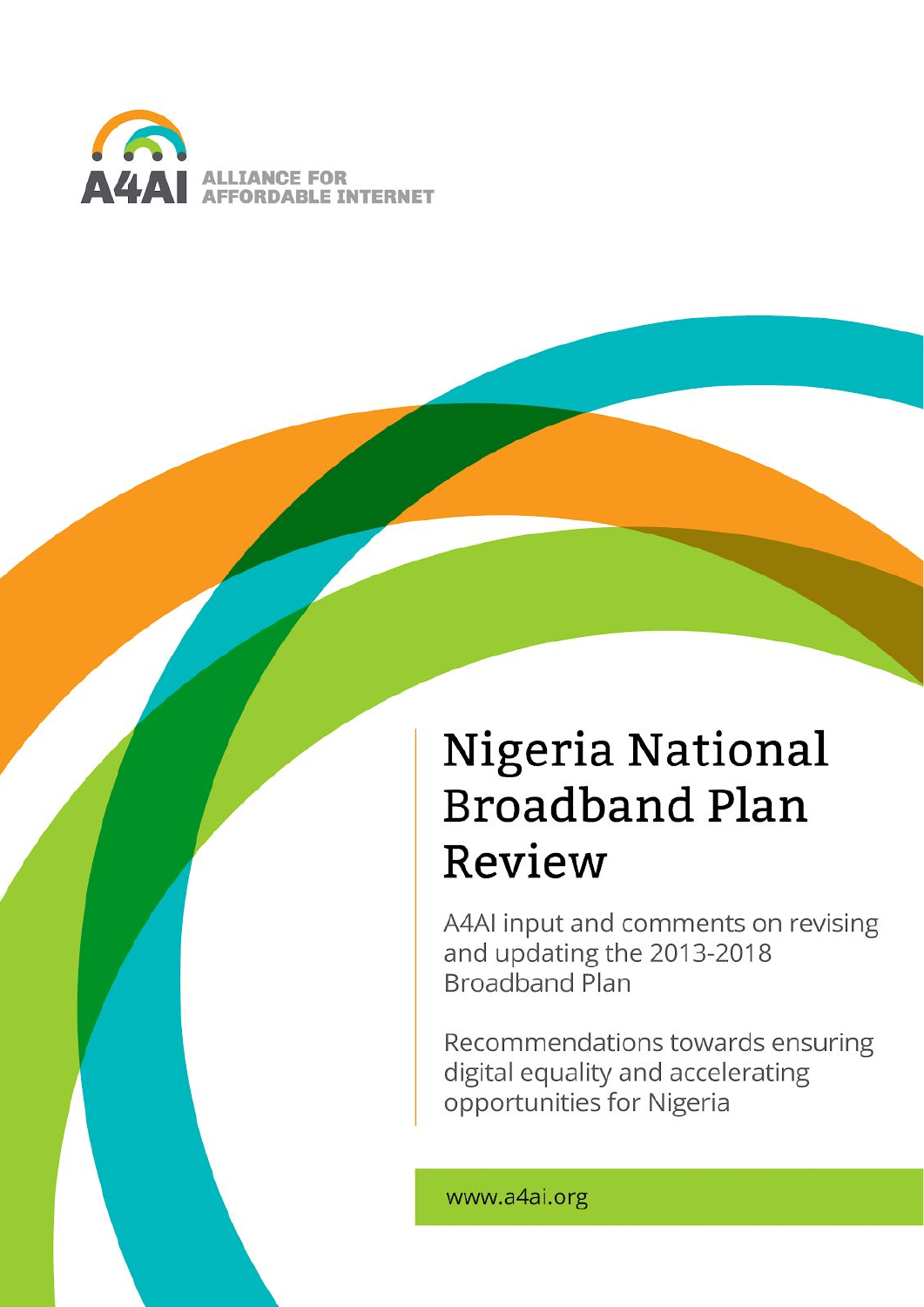## <span id="page-1-0"></span>Foreword

Nigeria is Africa's largest economy, yet broadband affordability is still a challenge for most of its citizens. Nigeria was the first country to openly adopt the "**1 for 2" affordability target,** a strong commitment to ensuring that Nigerians can afford at least 1GB of data per month at a cost of no more than 2% of average monthly GNI.

In 2018 Nigeria met the "1 for 2" UN broadband target for affordability when the cost of 1GB of mobile prepaid data decreased to 1.6% of average monthly GNI/p.c. indicating some improvement in the ICT sector. In 2019, 1GB of mobile prepaid data cost 1.7% of the average monthly income. In addition, [Nigeria](https://a4ai.org/affordability-report/data/?_year=2019&indicator=INDEX&country=NGA) scored 61.13 on the 2019 [Affordability](https://a4ai.org/affordability-report/report/2019/) [Drivers](https://a4ai.org/affordability-report/report/2019/) Index which measures the progress made in policies towards access and infrastructure. While steady progress has been made in the areas of broadband strategy, universal and public access, infrastructure sharing and spectrum management, large income inequalities across the country show internet affordability is out of reach for many people. The [World](http://datatopics.worldbank.org/sdgatlas/SDG-01-no-poverty.html) Bank Atlas reports an estimated 86 million people in Nigeria lived in extreme poverty (less than \$1.90/day) in 2013. So in keeping with the government's vision of leveraging information and communication technologies to advance national socio-economic development, an updated strategy is needed to build on previous rounds of policy and regulatory reforms to make broadband internet affordable for everyone.

The 2013-2018 Nigeria Broadband Plan represented a strong and articulate presentation of the objectives, opportunities, targets, and priorities for expanding and enhancing Broadband ICT access and utilization in Nigeria. It provided an excellent overview of the state of broadband in the country and a reasonably ambitious set of projects and plans to move the country's broadband ICT sector forward. It also set a goal for Nigeria to become one of the world's leading economies by 2020 using high-speed broadband networks that will provide every Nigerian with fast, reliable and affordable internet access as a fundamental requirement.

With the expiration of the National Broadband Plan in 2018, Nigeria risks a slowdown in its policy progress which could delay the required investments in the ICT sector. A new National Broadband Plan cannot be overemphasized enough. In making this happen however, it is important to assess the extent to which the objectives and targets set have been achieved and to reformulate the more relevant objectives, options, targets and actions crucial to achieving Nigeria's vision of a middle income economy.

This document is not an update of the National Broadband Plan, but one that provides the analysis, viewpoints, and recommendations from the Alliance for Affordable Internet (A4AI) Coalition to the Government of Nigeria, concerning the development of a new National Broadband Plan. It is based on knowledge of emerging broadband ecosystem trends, feedback from a series of multi-stakeholder coalition engagements, including the Nigeria Broadband and Infrastructure Forum held in October 2018. It also gleans from secondary research, as well as submissions by members of the A4AI coalition. The contents have strong links to the Economic Recovery and Growth Plan (ERGP) with a medium term mission for propelling Nigeria to sustainable, accelerated development and restore economic growth by 2020. This report also draws on [Nigeria's](http://a4ai.org/wp-content/uploads/2014/03/Nigeria-Vision-2020_0.pdf) vision [20:2020](http://a4ai.org/wp-content/uploads/2014/03/Nigeria-Vision-2020_0.pdf) strategy, [Nigeria](http://a4ai.org/wp-content/uploads/2014/03/Approved_ICT_Policy-2012.pdf) ICT Policy 2012 and the National ICT Roadmap [2017-2020,](http://www.commtech.gov.ng/Doc/Nigeria_ICT_Roadmap_2017-2020.pdf) pointing out the corresponding structures needed to foster faster deployment of affordable broadband and digital infrastructure, to enhance services, skills and entrepreneurship.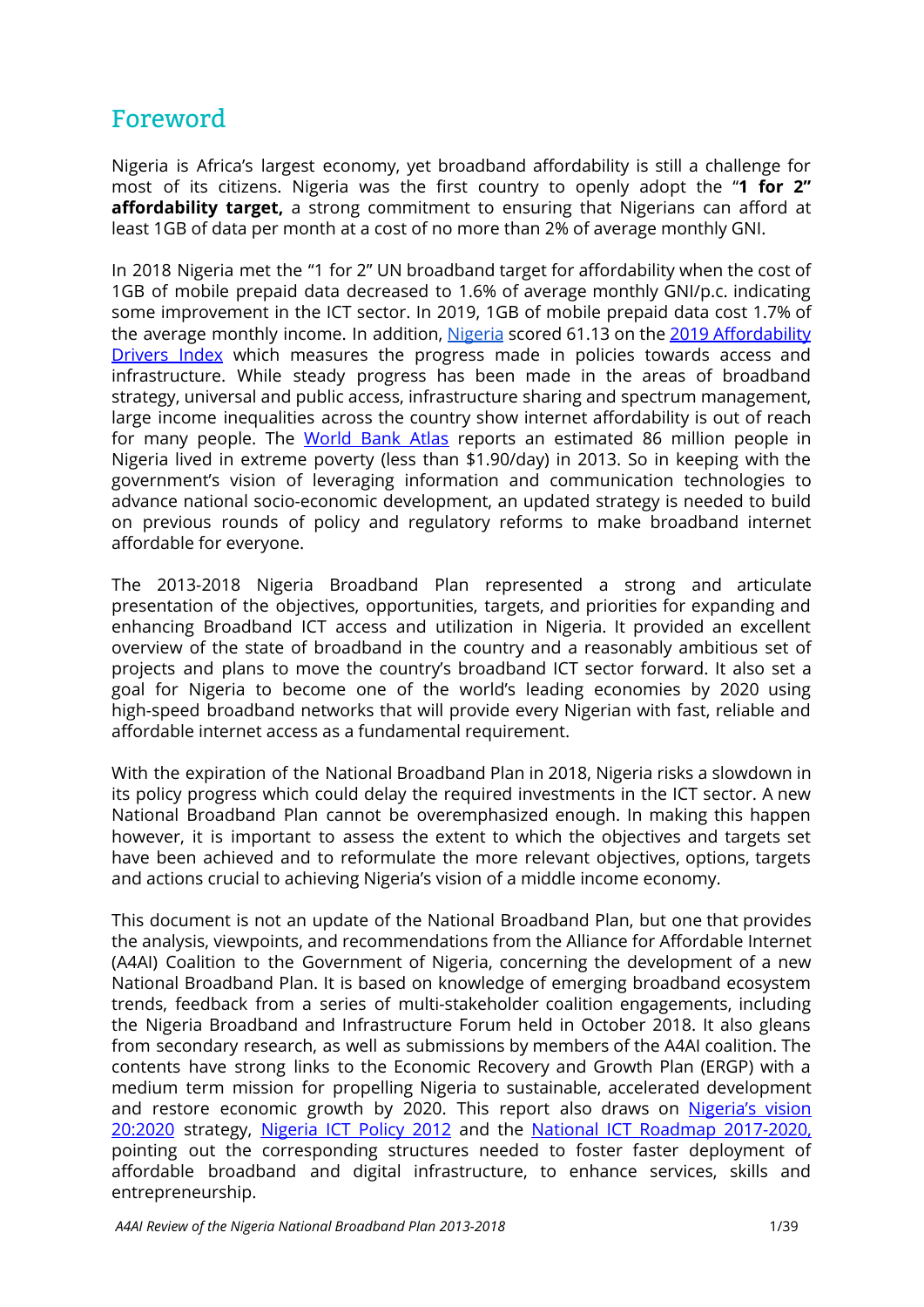A robust ICT infrastructure is at the center of the attainment of the ERGP and the UN Sustainable Development Goals (SDGs) and this requires a holistic approach capturing the dynamics involved around network technologies, digital applications, digital utilization, digital inclusion, cyber security, public services, economy and employment. We have therefore recommended new sections for consideration in the next plan.

This document comes at an opportune time as a new government administration takes office and with less than 6 years to reach the UN Broadband [Commission's](https://broadbandcommission.org/Documents/publications/wef2018.pdf) 2025 targets. It is also timely as Nigeria renames the Ministry of Communications and Digital Economy to embrace emerging trends in the digital economy. The recently [launched](https://www.broadbandcommission.org/Documents/working-groups/DigitalMoonshotforAfrica_Report.pdf) [WorldBank](https://www.broadbandcommission.org/Documents/working-groups/DigitalMoonshotforAfrica_Report.pdf) Digital Moonshot for Africa report highlights Nigeria as one of the top 5 countries that need the most investment to achieve the 2030 Universal Access goal, given the market's large population and 4G penetration levels which, while improving, are still relatively low.<sup>1</sup>We hope the contents of this document provides the foundation to a new broadband plan as it sheds insight on the importance of digital inclusion and equality ensuring that Nigeria attains affordability for everyone across all income levels and that the people of Nigeria are given access to ubiquitous affordable and high-quality Internet service, essential digital skills and the power to use broadband for development.

Signed

**Sonia Jorge Executive Director Alliance for Affordable Internet (A4AI)**

*October 2019*

<sup>1</sup>[https://www.broadbandcommission.org/Documents/working-groups/DigitalMoonshotforAfrica\\_Report.pdf](https://www.broadbandcommission.org/Documents/working-groups/DigitalMoonshotforAfrica_Report.pdf), p67 *A4AI Review of the Nigeria National Broadband Plan 2013-2018* 2/39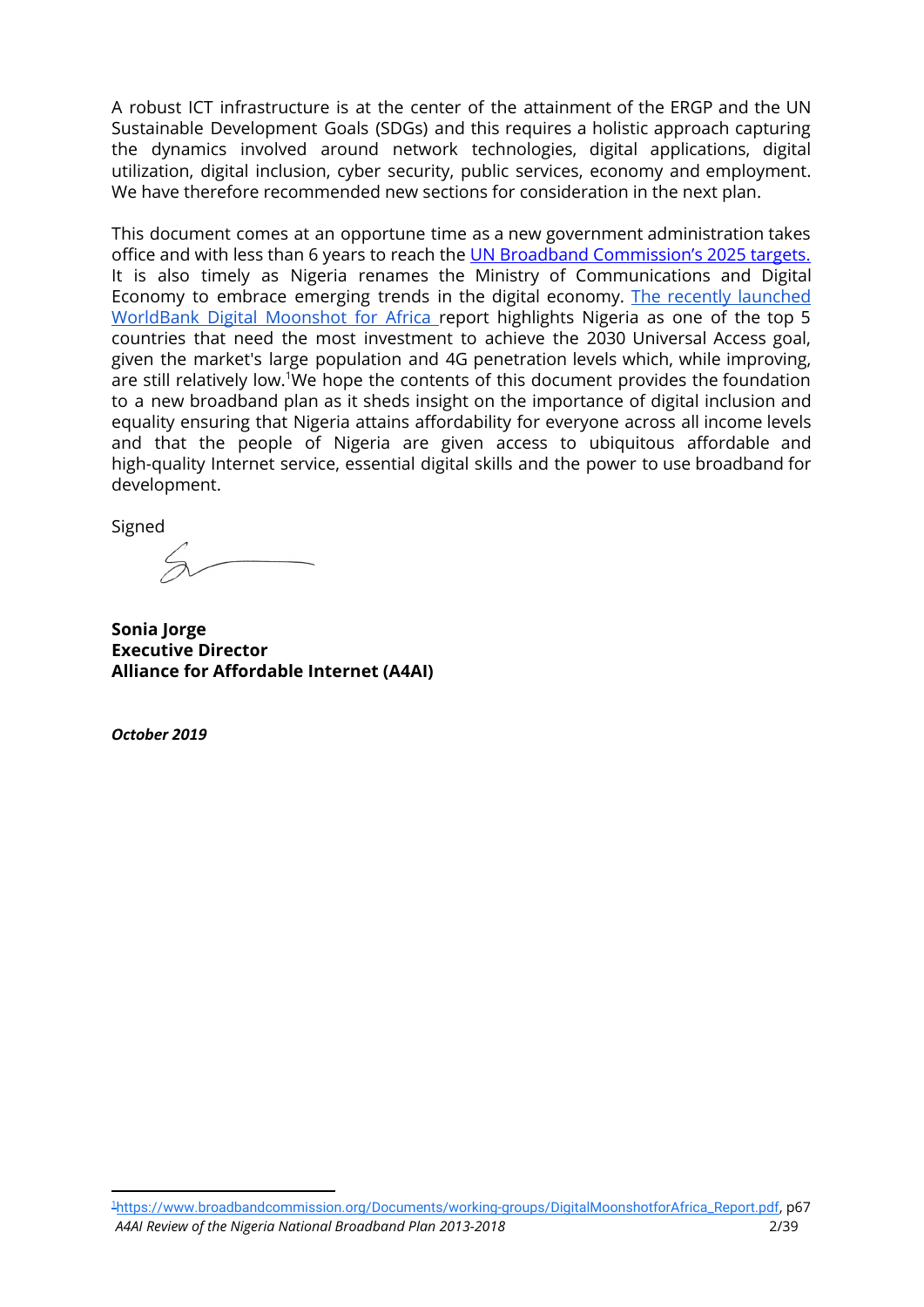#### **Acknowledgements**

The A4AI Nigeria Coalition, led by the National Coordinator Dr. Ernest Ndukwe, acknowledges the support of Minister Adebayo Shittu and the Executive Vice Chairman of the Nigerian Communications Commission, Professor Umar Danbatta, who ensured representation of the Ministry and Authority at various A4AI led multi-stakeholder gatherings and consultations where these key recommendations were developed.

Ms. Sonia Jorge, Executive Director of A4AI provided guidance while Eleanor Sarpong, A4AI's Deputy Director and Policy Lead, led, coordinated and co-drafted this document. Their support and input is very much appreciated. We acknowledge the contributions of A4AI Head for Africa, Onica Makwakwa, A4AI Nigeria Working Group Champions, Chukweyere Izuogu and Oluseyi Babatunde Oyebisi, as well as the lead consultant David Townsend, who co-drafted this document. A4AI also appreciates the immense knowledge insights provided by Engineer Bako Wakil of the Nigerian Communications Commission (NCC), Mrs Monilola Udoh of the Federal Ministry of Communications as well as inputs from GSMA, Association of Telecommunications Companies of Nigeria (ATCON), MainOne, Avanti, Backbone Connectivity Network, Reanna Infrastructure Int. Limited, Huawei, Google, and Facebook.

Finally, we cannot overemphasise the important contributions made by civil society groups such as Paradigm Initiative, Pan African Institute for Entrepreneurship & Community Development, [DotunRoy.com,](http://dotunroy.com/) African Centre for Citizens Orientation, African Youth Development Foundation, Advocated for Human Rights and Sustainable Development, African Civil Society for the Information Society, Aspilos Foundation, Business Women Networking Ltd, Entrepreneurship Initiative for African Youth, Freedom of Information Counsel, ICT Access for Women and Girls in Nigeria Coalition, Media Rights Agenda, One Community Hub, Pan African Institute for Entrepreneurship and Community Development, Women's Environment and Youth Development Initiative (WOYODEV), Women's Initiative for Sustainable Environment (WISE), Youth for Sustainable Future Initiative (YOSFI), Center for Development Support Initiative - River State and the Women Inspiration Development Center, Ile-Ife.

We thank the entire A4AI Nigeria Coalition and its members for the fruitful discussions that informed this document.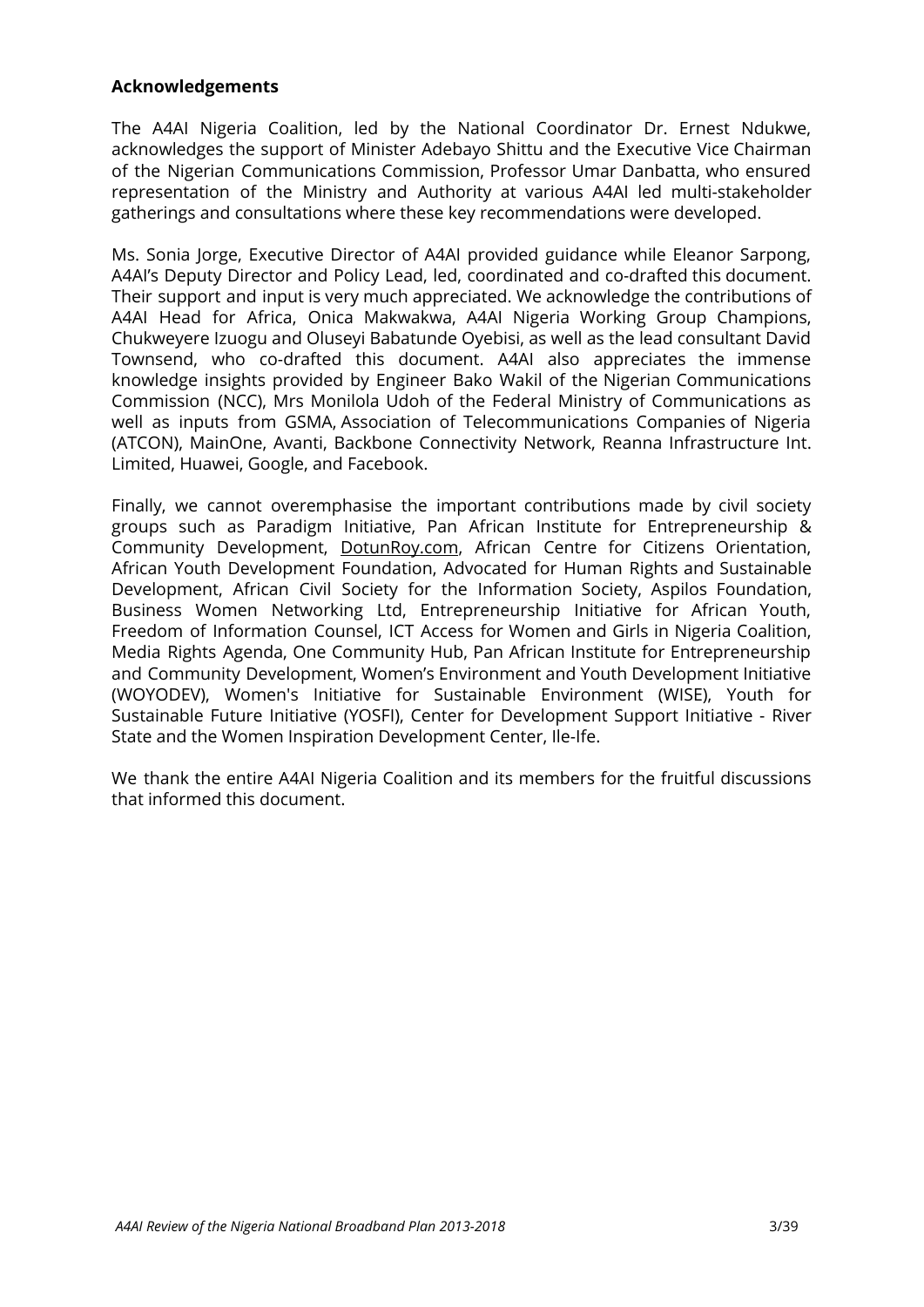## <span id="page-4-0"></span>Abbreviations and Acronyms

| A4AI            | Alliance for Affordable Internet                       |
|-----------------|--------------------------------------------------------|
| <b>ADI</b>      | Affordability Driver Index                             |
| <b>APC</b>      | Association of Progressive Communications              |
| <b>ARPU</b>     | Average revenue per user                               |
| AU              | African Union                                          |
| <b>BBP</b>      | <b>Broadband Plan</b>                                  |
| CapEx           | Capital expenditure                                    |
| CSO             | Civil Society Organisation                             |
| DE4A            | Digital Economy for Africa                             |
| <b>EDGE</b>     | <b>Enhanced Data rates for GSM Evolution</b>           |
| <b>ERGP</b>     | Economic Recovery and Growth Plan                      |
| <b>EVC</b>      | <b>Executive Vice Chairman</b>                         |
| FG              | <b>Federal Government</b>                              |
| <b>FMCT</b>     | Federal Ministry of Communications Technology          |
| <b>FMCDE</b>    | Federal Ministry of Communications and Digital Economy |
| GB              | Gigabyte                                               |
| <b>GDP</b>      | <b>Gross Domestic Product</b>                          |
| <b>GPRS</b>     | <b>General Packet Radio Service</b>                    |
| <b>GSM</b>      | Global System for Mobile communications                |
| <b>GSMA</b>     | <b>GSM Association</b>                                 |
| <b>ICTs</b>     | Information and Communication Technologies             |
| <b>IDA</b>      | International Development Association                  |
| <b>INFRACOS</b> | Infrastructure Companies                               |
| <b>ISP</b>      | Internet Service Provider                              |
| <b>ITU</b>      | International Telecommunication Union                  |
| <b>LTE</b>      | Long Term Evolution                                    |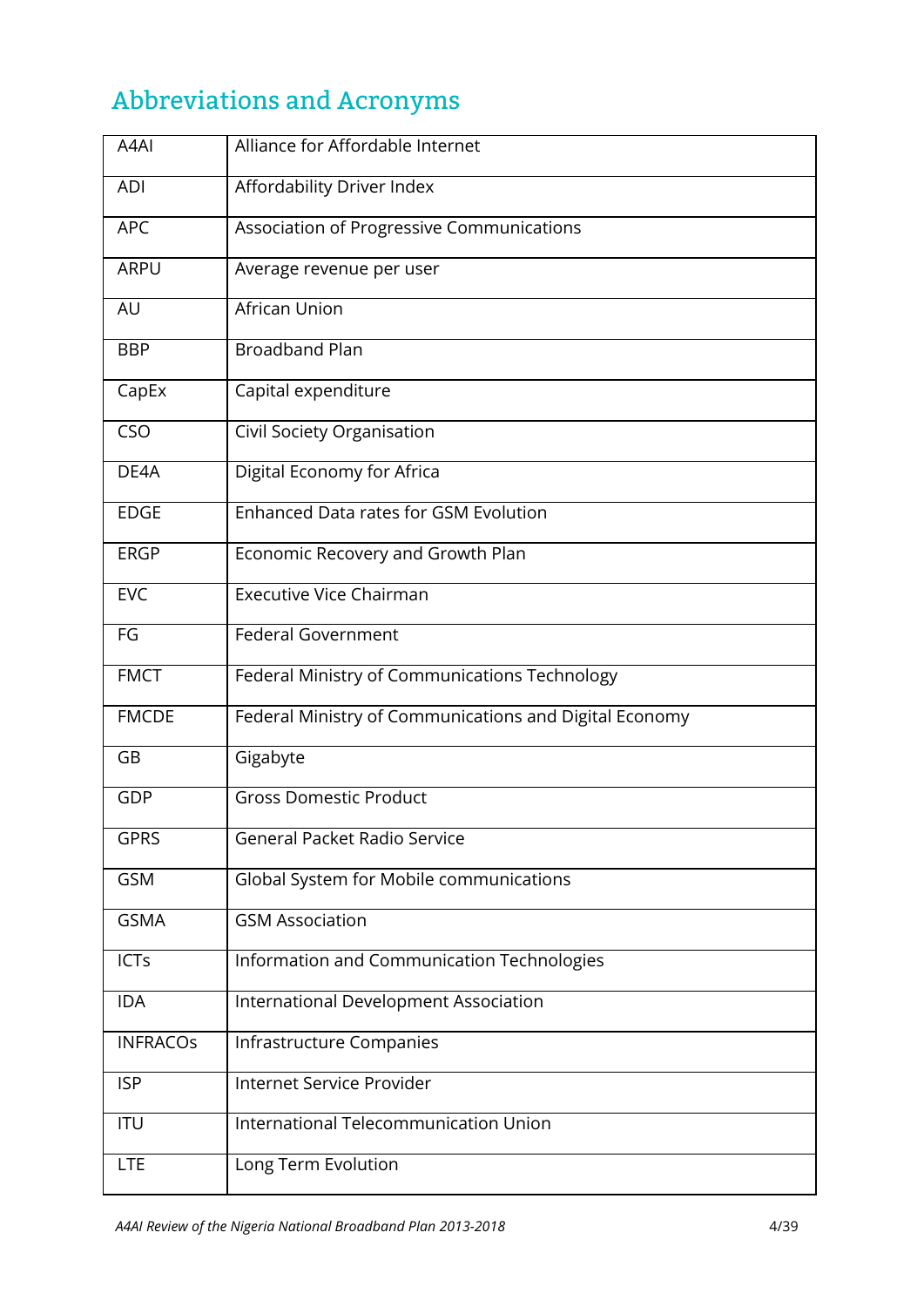| Mbps         | Megabits per second                                    |
|--------------|--------------------------------------------------------|
| <b>NCC</b>   | Nigerian Communications Commission                     |
| <b>NFMC</b>  | National Frequency Management Council                  |
| <b>NITDA</b> | National Information Technology Development Agency     |
| <b>NGO</b>   | Non-Governmental Organisation                          |
| <b>OEM</b>   | Original Equipment Manufacturer                        |
| OpEx         | Operational expenditure                                |
| PPP          | Public-Private Partnership                             |
| QoS          | Quality of Service                                     |
| RoW          | Right of Way                                           |
| <b>SDGs</b>  | Sustainable Development Goals                          |
| <b>SSA</b>   | Sub-Saharan Africa                                     |
| <b>USAF</b>  | Universal Service and Access Fund                      |
| <b>VAT</b>   | Value Added Tax                                        |
| <b>WBG</b>   | World Bank Group                                       |
| 3G           | Third-generation mobile telecommunications technology  |
| 4G           | Fourth-generation mobile telecommunications technology |
| 5G           | Fifth-generation mobile telecommunications technology  |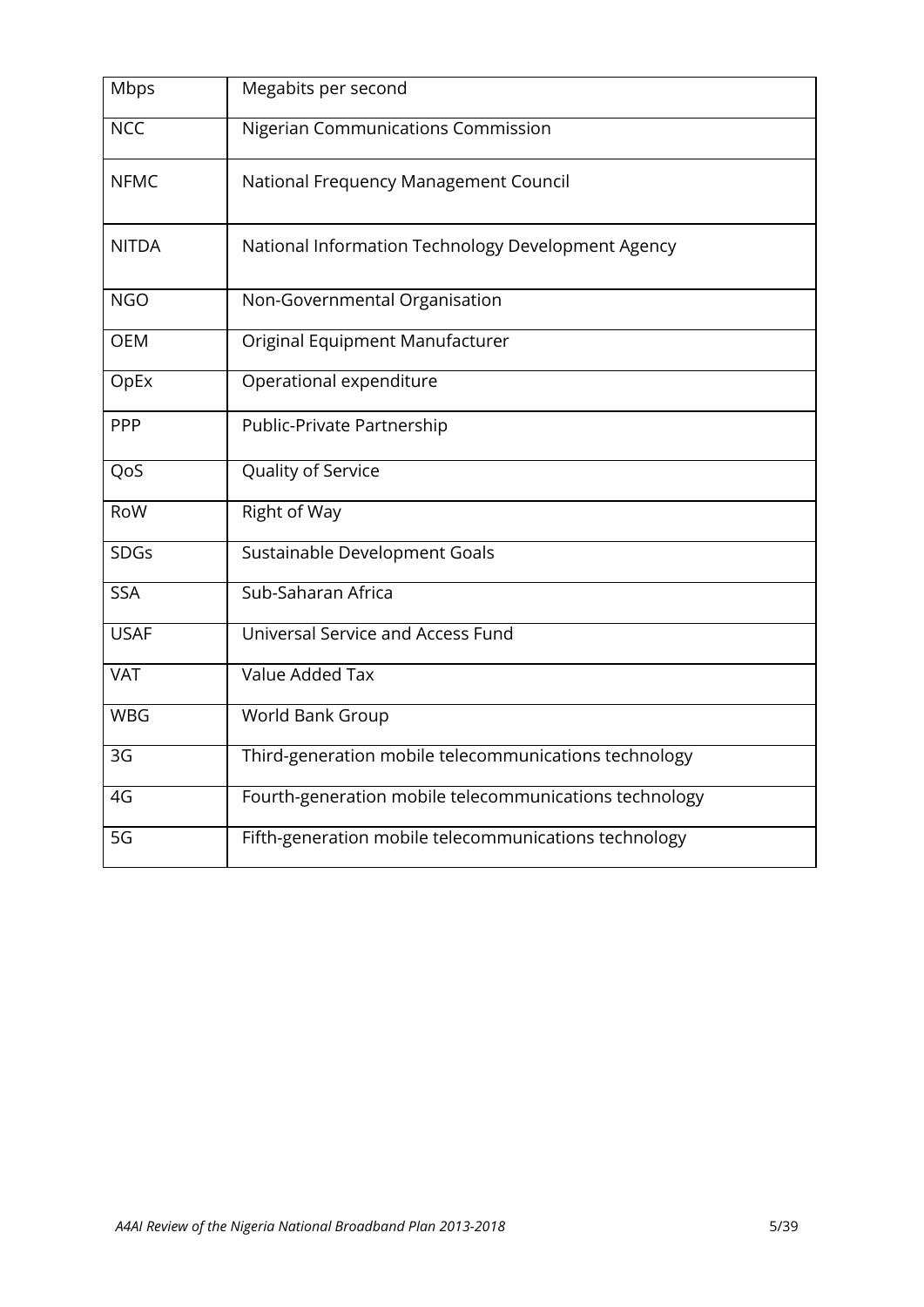## Table of Contents

| <b>Foreword</b>                                      | 1  |
|------------------------------------------------------|----|
| <b>Abbreviations and Acronyms</b>                    | 4  |
| 1. Introduction                                      | 7  |
| 2. Evolution of the Broadband ICT Landscape          | 8  |
| 3. Broadband Benefits and Status (Sections 1-3)      | 12 |
| 3.1. Broadband and Its Benefits                      | 12 |
| 3.2. Where We Are with Broadband?                    | 13 |
| 3.3. The Challenges of Broadband Operators and Users | 14 |
| 3.3. a. The Challenges of Broadband Operators        | 14 |
| 3.3. b. The Challenges of Major Broadband Users      | 14 |
| 4. Strategy and Roadmap Goals and Objectives         | 14 |
| 4.1. Targets                                         | 14 |
| 4.2. Strategy for Broadband                          | 16 |
| (i) Infrastructure and Access                        | 16 |
| (ii) Policy and Regulatory Frameworks                | 19 |
| (iii) Demand and Utilization                         | 21 |
| 4.3. The Roadmap                                     | 22 |
| 4.4. The Broadband Progression Chart                 | 22 |
| 4.5. KPIs and Performance Monitoring                 | 23 |
| 5. Roles for Government and Other Stakeholders       | 25 |
| 5.1. Federal, State and Local Government             | 25 |
| 5.2. The Legislature                                 | 25 |
| 5.3. The National Assembly                           | 25 |
| 5.4. The Regulator                                   | 26 |
| 5.5. The Private Sector                              | 26 |
| 5.6. Civil Society                                   | 26 |
| 5.7. Consumers, Large and Small                      | 26 |
| <b>6. Policy and Regulatory Priorities</b>           | 26 |
| 6.1. Administrative Policies                         | 27 |
| 6.2. Demand-Side Policies                            | 27 |
| 6.3. Supply-Side Policies                            | 27 |
| 6.4. Regulatory Principles                           | 27 |
| 7. Final Recommendations and Conclusion              | 28 |
| Conclusion                                           | 30 |
| <b>APPENDIX</b>                                      | 31 |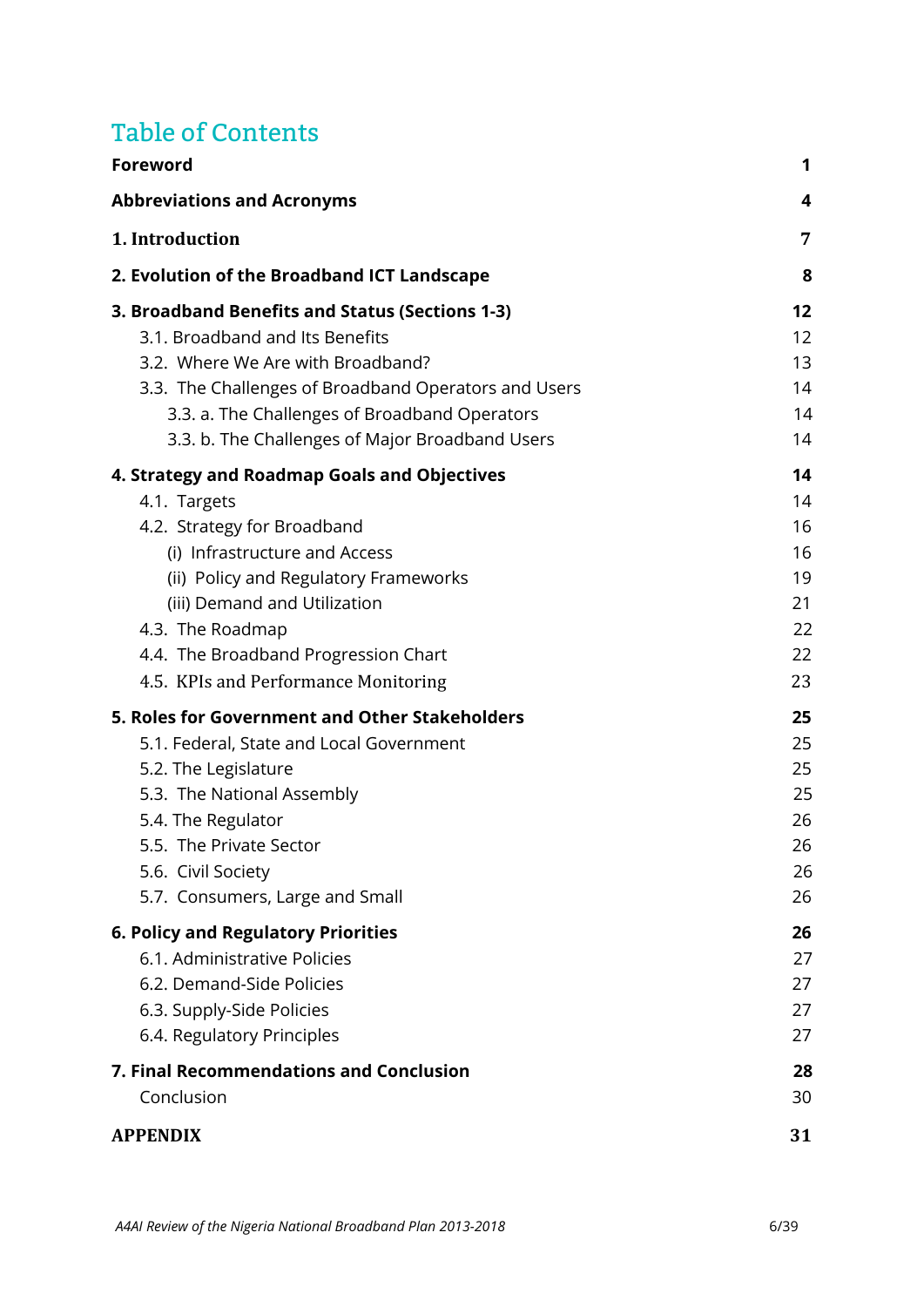## <span id="page-7-0"></span>1. Introduction

In 2018, ITU indicated that 50% of the world's population were online. However, connecting the last four billion people won't happen through market forces alone; it requires targeted efforts aimed at connecting those least likely to be connected, including those in poor, rural and hard-to-reach communities, many of whom are found in Sub-Saharan Africa and Southern Asia.

While mobile ownership among women has seen a significant increase, their use of the internet lags behind men, with a 29% gender gap ( $GSMA 2018$  $GSMA 2018$  $GSMA 2018$ ). Nigeria, being the most</u> populous nation in Africa also has persistent inequality between rural and urban areas and at various educational levels. The most recent Web [Foundation's](http://webfoundation.org/docs/2016/09/WF_GR_Nigeria.pdf) Women's Rights Online Report Card for [Nigeria](http://webfoundation.org/docs/2016/09/WF_GR_Nigeria.pdf)<sup>3</sup> shows an overall score of 30% and highlights the key areas that need improvement (Table 1).

#### Table 1. NIGERIA GENDER SCORECARD

|                | Overall      | <b>Internet Access</b><br>& Women's<br><b>Empowerment</b> | Relevant<br><b>Content &amp;</b><br><b>Services</b> | Online<br><b>Safety</b> |   |   |  |  |
|----------------|--------------|-----------------------------------------------------------|-----------------------------------------------------|-------------------------|---|---|--|--|
|                | <b>Score</b> | (Scored out of 10)                                        |                                                     |                         |   |   |  |  |
| <b>Nigeria</b> | 30%          |                                                           | 5                                                   |                         | 3 | 3 |  |  |

If these digital gaps are not addressed, women, rural populations and other marginalized groups risk being left behind in Nigeria's economic revolution and would be unable to contribute to the growth of the country. Policies and plans must therefore prioritize access for women, girls and those offline populations with measurable and time bound targets to close the gap ensuring true broadband affordability across all quintiles.

The Nigerian Communications Commission (NCC) indicates broadband Internet penetration levels stood at 33.08% at the end of February 2019 with 63.1 million users .<br>connected<sup>4</sup>. The NCC has also declared a goal of [70%](https://www.thisdaylive.com/index.php/2019/04/08/ncc-assures-nigerians-of-70-broadband-penetration/) broadband penetration over the "next couple of years" although the timeline is undefined. It is worth noting that the broadband plan of 2013-2018 had a goal of 80% broadband penetration by the end of 2020, less than six months away and very unlikely to be met at the current growth rates. The Economic Recovery and Growth Plan (ERGP) of Nigeria which seeks to drive change, provide opportunities for job creation and promote the development of relevant content, acknowledges the important role of broadband technology and its attendant benefits.

Nigeria's digital revolution and economic growth therefore needs secure, affordable ubiquitous broadband access to advance innovation, and support tourism, financial services, telecommunications, and creativity. Development can be accelerated if Nigeria successfully develops and implements a detailed roadmap for an effective ICT

<sup>&</sup>lt;sup>2</sup> <https://www.gsma.com/mobilefordevelopment/resources/mobile-gender-gap-report-2019/>

 $3$  See the action plan developed by Paradigm Initiative including recommendations [http://webfoundation.org/docs/2016/09/WF\\_GR\\_Nigeria.pdf](http://webfoundation.org/docs/2016/09/WF_GR_Nigeria.pdf)

<sup>4</sup> <https://www.ncc.gov.ng/stakeholder/statistics-reports/industry-overview#view-graphs-tables-7>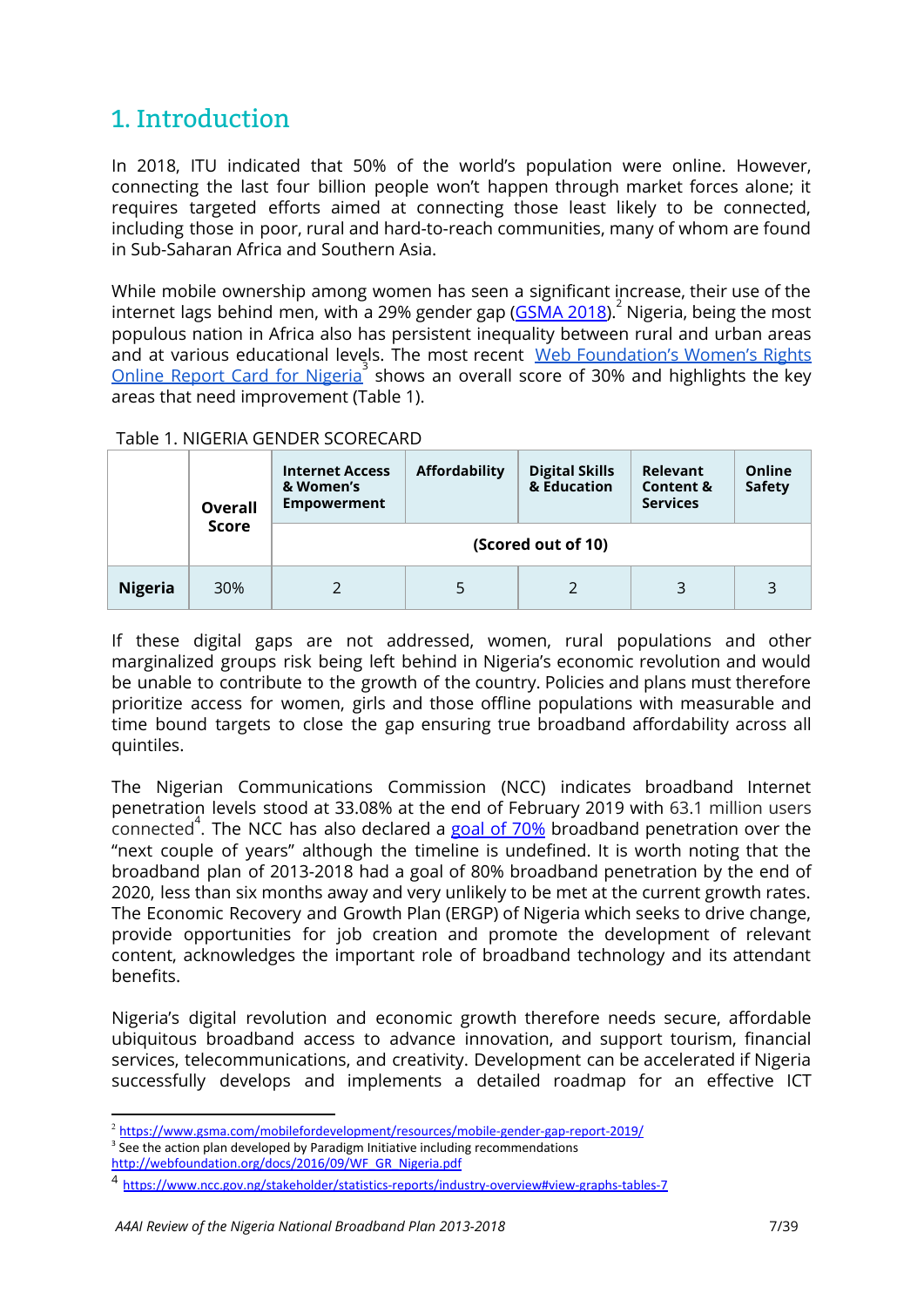ecosystem at levels that ensures realities, trends, innovations, challenges and opportunities from local to global are captured as drivers for sustainable development.

## <span id="page-8-0"></span>2. Evolution of the Broadband ICT Landscape

In forging ahead beyond 2019, it will be important to reflect on the accomplishments under the previous plan, and also to review and update the broadband context in Nigeria and around the world, to take account of the ever-evolving ICT ecosystem. Many of the opportunities and challenges for broadband in society, the economy and governance that were anticipated and partly addressed under the 2013 Plan remain relevant five years later. Some issues have increased in importance, others have shifted in different directions, while a range of new considerations are also now presenting themselves.

The following discussion highlights some of the key recent trends and developments in the Broadband ICT landscape and updates to ongoing topics, which should be taken into account in the next five years and beyond as part of the 2019-2023 Nigeria Broadband Plan.

### **The Global ICT landscape in 2019**

- Network technology:
	- o Wireless mobile network standards continue to evolve. In 2013, 3G service was the widespread standard for mobile broadband. By 2019, 4G/LTE has become more commonplace, with higher speeds and more reliable service (although some users in Nigeria are still awaiting even 3G). However, the next standard, 5G, is becoming available in some test markets and this will likely be deployed more widely throughout the 2020s, yielding another quantum upgrade in mobile communications. Policies on ICT authorization, spectrum assignment, competition and infrastructure investment need to take into [account](https://webfoundation.org/2019/04/5g-is-here-can-it-deliver-on-affordable-access-to-close-the-digital-divide/) these forward-looking developments.
	- o Meanwhile, satellite and other aerial systems are becoming more viable options for delivering high capacity transmission access to remote areas. Terrestrial deployment of WiFi and other wireless broadband, especially in public access locations, is becoming a viable alternative or complement to mobile networks.
	- o Fibre-to-the-home and to-the-business or other locations is also a growing trend, and even an essential option for high-volume enterprises and government offices. All these technology platforms should be deployed and integrated on a widespread basis to optimize broadband access and utilization.
- Digital devices:
	- o The quality, variety and utility of digital devices has continued to grow exponentially. Smart phones in particular are becoming commonplace, with increasing sophistication and quality, even as prices for all but the highest-end devices have been declining rapidly. Entry-level smartphones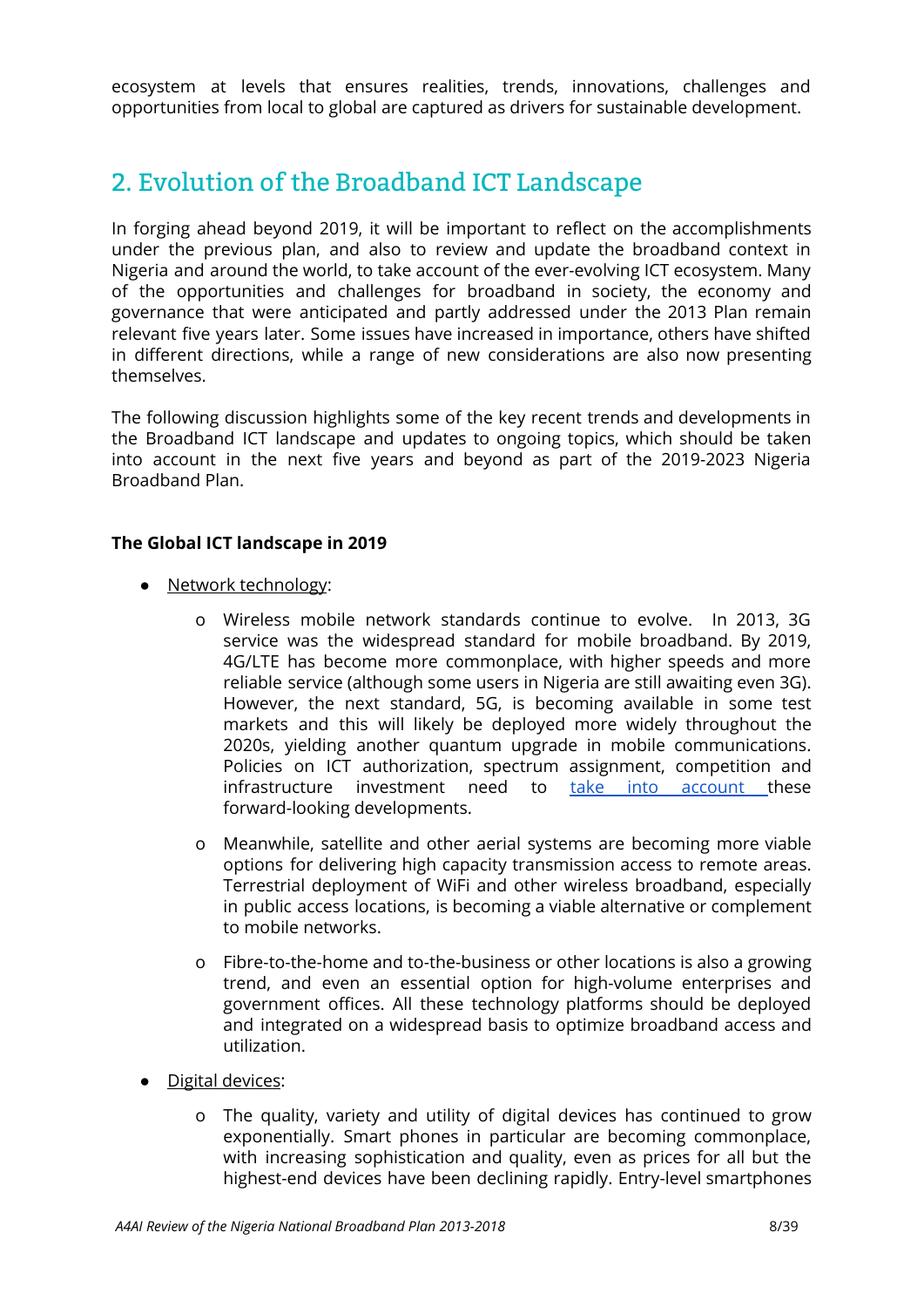can now be purchased in many countries for less than \$50 with ["smart](https://www.wsj.com/articles/the-hottest-phones-for-the-next-billion-users-arent-smartphones-11563879608) feature [phones"](https://www.wsj.com/articles/the-hottest-phones-for-the-next-billion-users-arent-smartphones-11563879608) markedly lower at \$23.

- o Many other consumer smart devices and wearable technologies are becoming common place, from tablets to smart wrist watches to personal health equipment and entertainment systems, which can all be linked and used interchangeably.
- o More broadly, the Internet of Things (IOT) is transforming the functionality of countless devices, including household appliances, business and manufacturing equipment, automobiles and more, allowing greater efficiency, connectivity and intelligent operations in virtually all aspects of society.
- Digital applications, utilization:
	- o The quantity and scope of digital applications, both mobile and PC-based, has expanded tremendously. Society is becoming increasingly dependent on multiple, integrated broadband-based applications to enhance all aspects of daily life.
	- o Key developments in high-level, remote and aggregate uses of data, such as cloud computing, Big Data analytics and crowdsourcing applications are transforming large-scale research, business and government functions.
	- o Digital entertainment is becoming a primary source of leisure for countless citizens, and a massive industry worldwide and in Nigeria. Opportunities have expanded for distribution of Nollywood films via platforms such as *IrokoTV* enhancing other domestically produced content, while video streaming allows individual users to establish a reputation and following. Growing interest in on-line video/computer gaming and "e-sports" is challenging traditional entertainment models for users' attention and purchases (especially, but not exclusively, young people).
	- o Advanced research has made further progress on technological frontiers that will drive the role of digital applications in the near and long-term future. Artificial intelligence is incorporated in a growing variety of systems and services, including the increasing wave of Digital Assistant features. Virtual Reality and Augmented Reality continue to enhance and adapt the uses of technology across many fields. As these and other innovations become more mainstream, their roles and impacts should be incorporated in broadband policies and objectives.
	- o Many aspects of the evolution of digital applications are resulting from small entrepreneurs and the expanded opportunities for app coders and developers to participate in the field, developing functions of interest and relevance to their national and local communities. Nigeria is at the forefront of African markets in the growth and impact of its ICT entrepreneurship incubation and Tech Hub movement, a trend which should be reinforced.
- Cyber security:
	- o As the roles and utilization of broadband ICTs have expanded, the risks and incidents of cyber security abuses have become increasingly critical.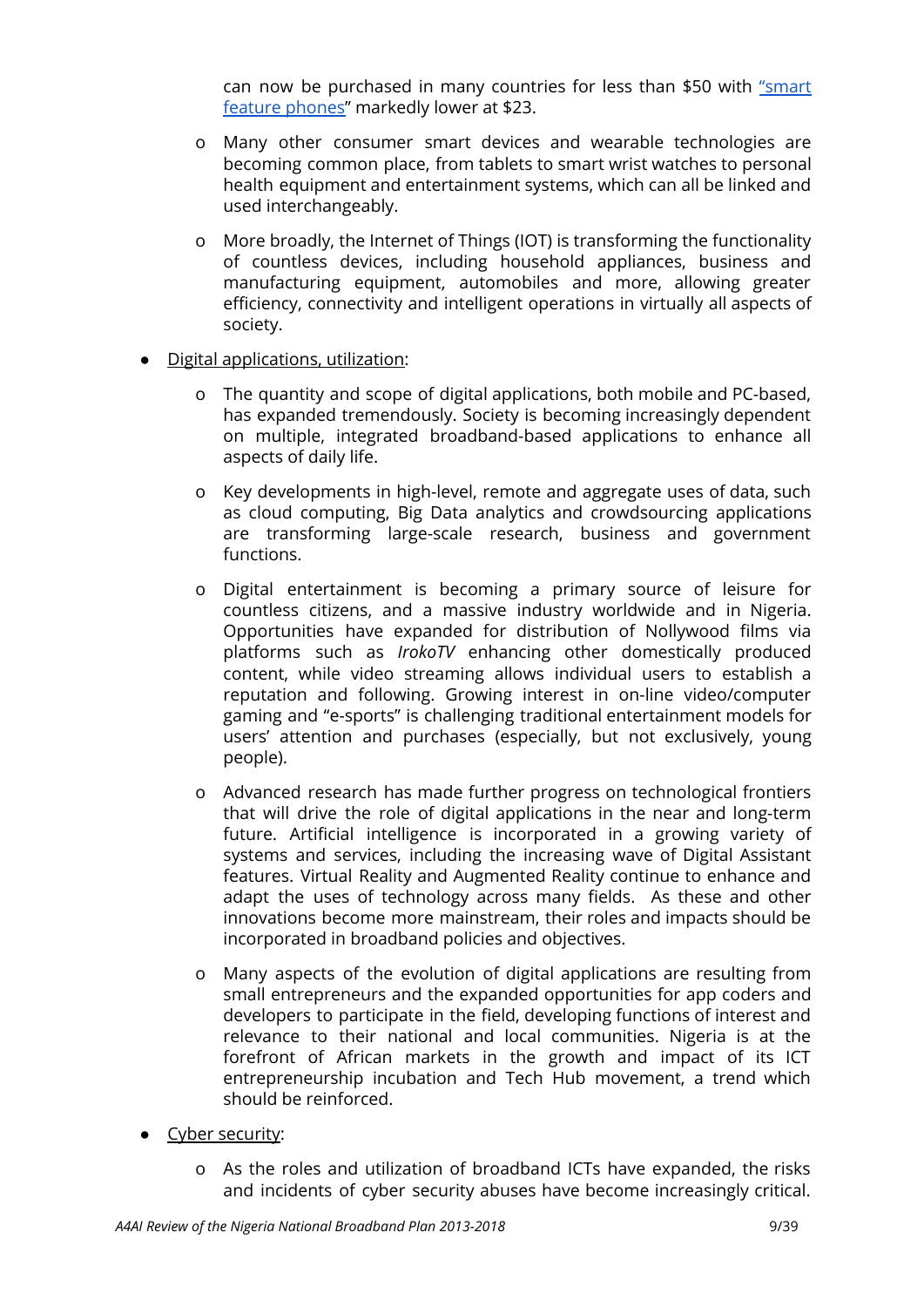Any national strategy to promote increased broadband access and utilization must at the same time incorporate pro-active, aggressive measures to mitigate existing cyber security risks inherent in ICT use and application, including digital fraud, identity theft, malware and viruses, hacking, exploitation and more.

- o With more critical infrastructure (power, water, transport) integrated with ICT networks and systems, the vulnerability of these systems and national security to sophisticated cyber-attacks is becoming more apparent.
- o A recent trend of fraudulent intervention and hacking in political campaigns and news media has intensified divisions and suspicion and threatened to undermine democracy in many countries including in Nigeria.

#### • Social media, digital content:

- o The role of social media has become even more ubiquitous in recent years and is the driving source of demand and utilization for all consumer broadband. Citizens' lives, information, entertainment, commerce and employment are increasingly dominated by on-line and especially phone-based interactions.
- o Among the most popular and revolutionary trends in digital/social content is video streaming, via sites such as YouTube. These are becoming a dominant substitute for traditional Television, especially among younger users, and are driving a new generation of popular and commercial culture. Broadband is an essential prerequisite to participate in this new medium.
- **Digital Inclusion** 
	- o As Broadband ICTs have expanded dramatically, and their impact on economic and social activity has become virtually ubiquitous, the Digital Divide has in some respects become greater and more challenging to overcome. Those who are excluded from access to and use of ICTs are left even further behind and excluded from mainstream society. Although strong gains have been made worldwide, including in Nigeria, in bringing technology to many millions of new users, large gaps remain, and those on the outside continue to fall further behind.
- **Economy and employment:** 
	- o Broadband technology and the Internet have become even more deeply entwined with nearly all aspects of the economy. Most businesses and a growing number of jobs depend on some degree of digital resources and skills, and this dependence will grow greater in the years ahead.
	- o E-commerce and other Internet-based businesses represent a new, growing sector that depends entirely on broadband. Even most traditional businesses are coming to rely upon digital marketing and customer service as elements of their operations.
	- o The explosion of the so-called "gig" economy part-time jobs and business models such as Uber and Airbnb, and many others – is driven by broadband mobile networks and applications which match workers with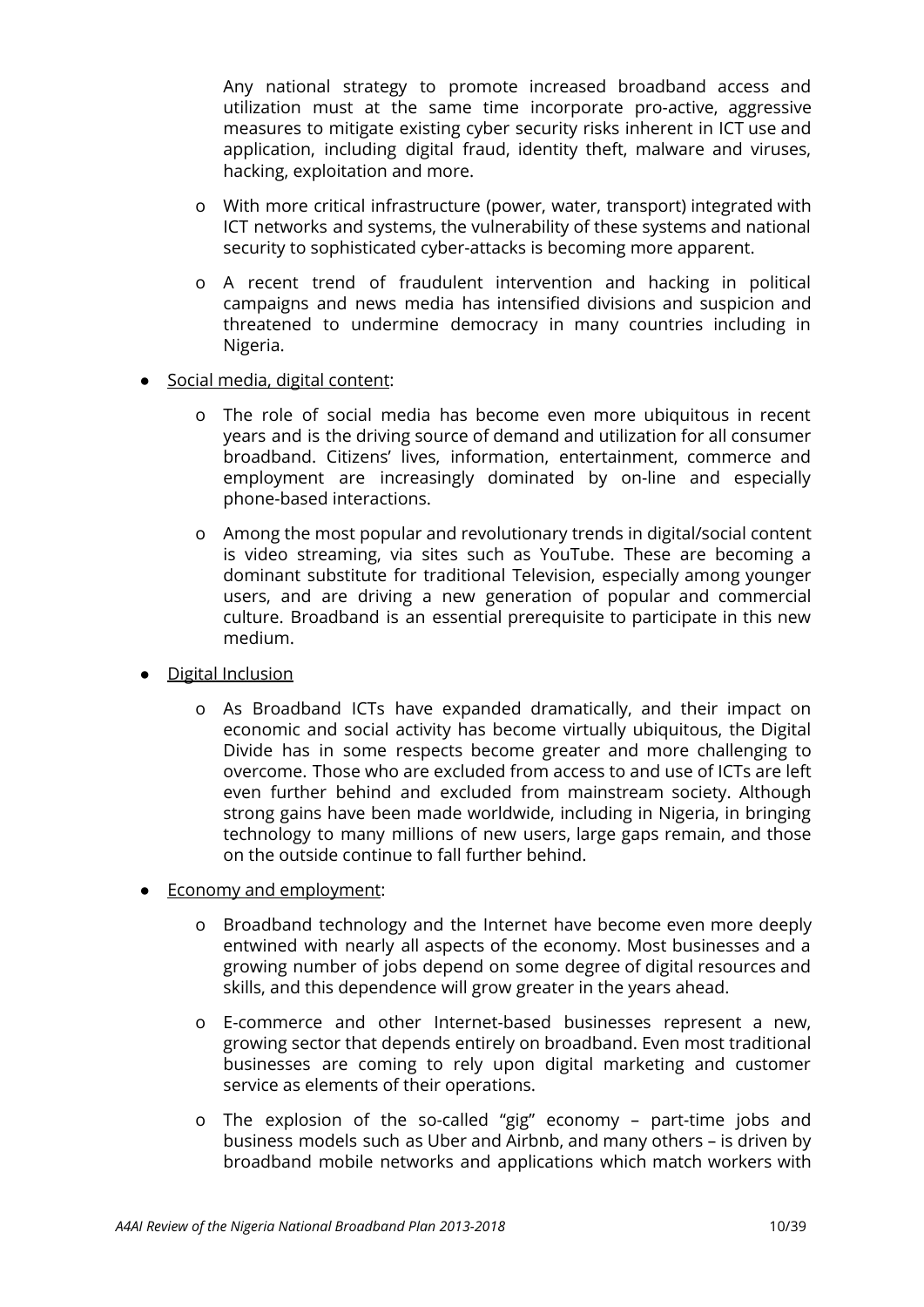customers, expanding income and entrepreneurship opportunities and disrupting many traditional market segments.

- o Agriculture, manufacturing, natural resources and other linchpins of Nigeria's economy all compete across globalized world markets that utilize broadband ICTs at every stage of production and distribution.
- o By the 2020s, a large majority of jobs in every sector will require some level of digital skills and familiarity with broadband technologies and applications. Education, training, employment and public service programs must all focus on enhancing these skills across all segments of the population, and especially increasing awareness and opportunities for women and other disadvantaged groups.
- Government and public services:
	- o Broadband plays a crucial role in improving efficiency and accessibility of government operations at all levels. Rollout of national e-government networks and services can also help stimulate investment in local connectivity, as well as public awareness.
	- o Political processes and civic engagement are enhanced by broadband access to information, citizen data and ID applications, and grass-roots organizations at the local level.
	- o Broadband in schools and universities is becoming more essential to effective and efficient educational opportunities. Curricula that incorporate digital tools and skills are a new imperative for training students for the ICT-driven workplace and society. New methods and resources are being adopted to improve the quality, efficiency and relevance of education at all levels.
	- o Health care systems and services are also rapidly adopting broadband ICT-based tools and applications, and utilizing these technologies to improve communication and support for patients, effectiveness of record-keeping, access to diagnosis and information, medical supply chains, and training for doctors and nurses, particularly in remote areas.
	- o Public safety and national security systems increasingly rely on the use of broadband digital networks and applications to communicate among locations and personnel, to monitor and detect both natural and human threats, to provide emergency services, and to manage responses to disasters or crises.
	- o Environmental programs to protect and improve natural resources and quality of life are also adopting broadband ICT-based solutions, while coping with increasing challenges of climate change and environmental disruptions. At the same time, the new phenomenon of "e-waste" arising from the ubiquitous presence of discarded digital equipment is a growing problem that must be addressed as these technologies expand further.
- Awareness, adoption, affordability:
	- o Although penetration and use of advanced ICTs and broadband services has expanded substantially worldwide, including in Nigeria, there remains a significant digital divide, which is arguably growing wider. As devices and applications become more sophisticated, it has grown even more difficult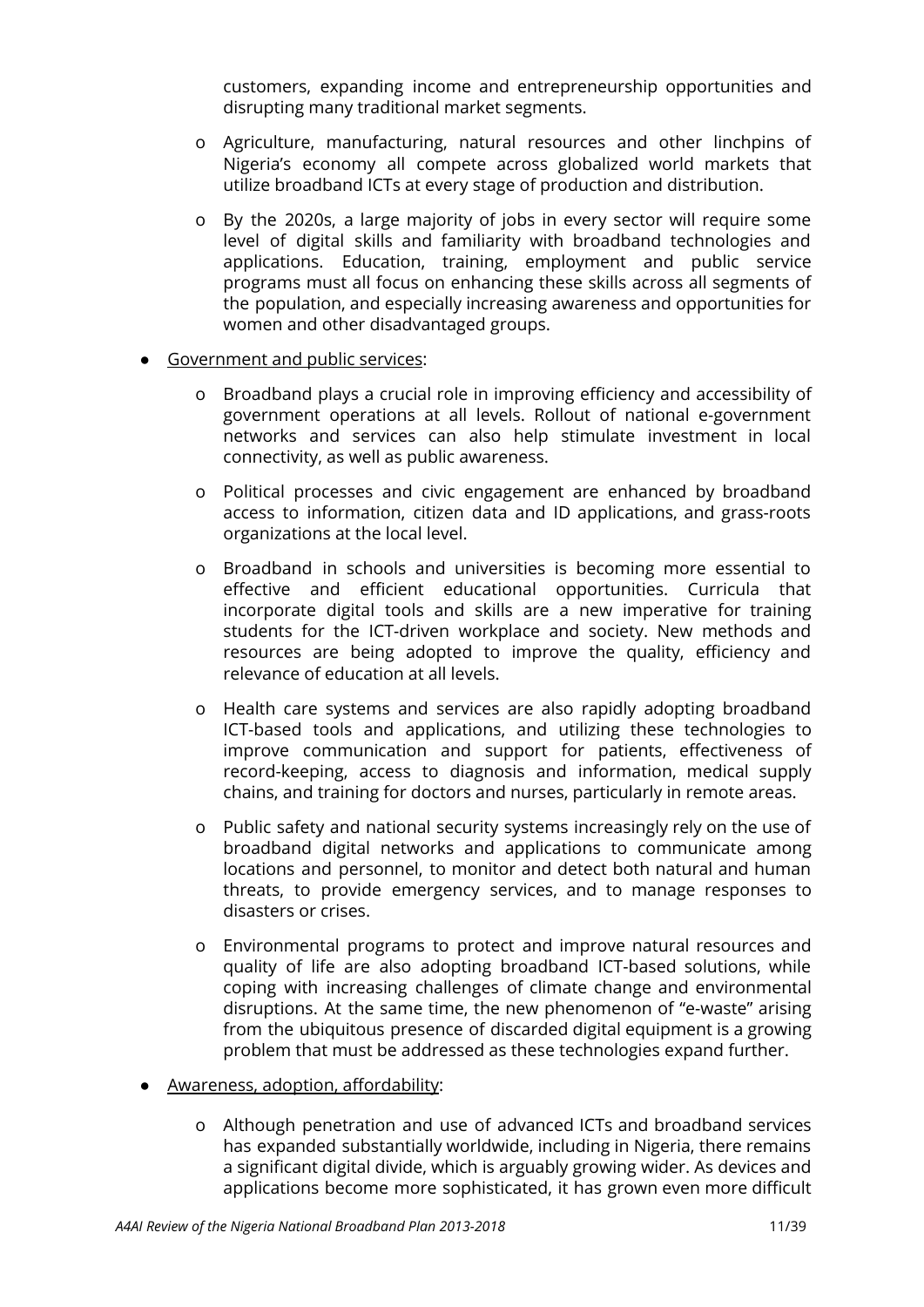for many marginalized populations to understand, adopt and afford such technologies.

- o Barriers of familiarity, cost, language, literacy, relevant content, culture and other factors affect demand and use even where broadband network access has been established. Service providers often do not see such marginal, low income customers as worthy of demand stimulation marketing campaigns. There is a need for public awareness and promotional efforts by governments, NGOs and other civil service organizations to help fill these gaps.
- o Along with the increased quality and complexity of broadband digital services has come a greater propensity for technical challenges for users, from repair and maintenance, to understanding how to use devices and applications, to mitigating exploitation, fraud and abuse. These problems will only continue to grow as penetration increases, especially among the least technically familiar users, and they call for strong new efforts to provide user-friendly and widely available technical support.
- o Although prices of smart devices and network services have stabilized or declined in many areas, entry-level access to broadband is still unaffordable for large segments of the population. Programs to subsidize such users and to drive down service costs through increased competition and other reforms are essential to bring the least advantaged citizens on-line.

These and other developments and trends are highlighted in the comments on updating the 2013 Broadband Plan in the sections below.

## <span id="page-12-0"></span>3. Broadband Benefits and Status (Sections 1-3)

This section addresses Sections 1-3 of the 2013 plans, with comments based on the above observations.

- <span id="page-12-1"></span>3.1. Broadband and Its Benefits
	- Defining Broadband for Nigeria:
		- o The previous target definition of broadband as a minimum speed of 1.5 Mbps is insufficient for 2019 and going forward. That standard was intended to evolve with technology and market conditions, and should continue to do so.
		- o A near-term target of at least 5 Mbps is reasonable for mobile broadband; for fixed a higher standard of at least 20 Mbps should apply. These targets should increase over time. Objectives should also require reforming Quality of Service (QoS) measurement standards and methodology to ensure that the end user experience truly reflects high speed, reliable service and the evolving nature of broadband technologies.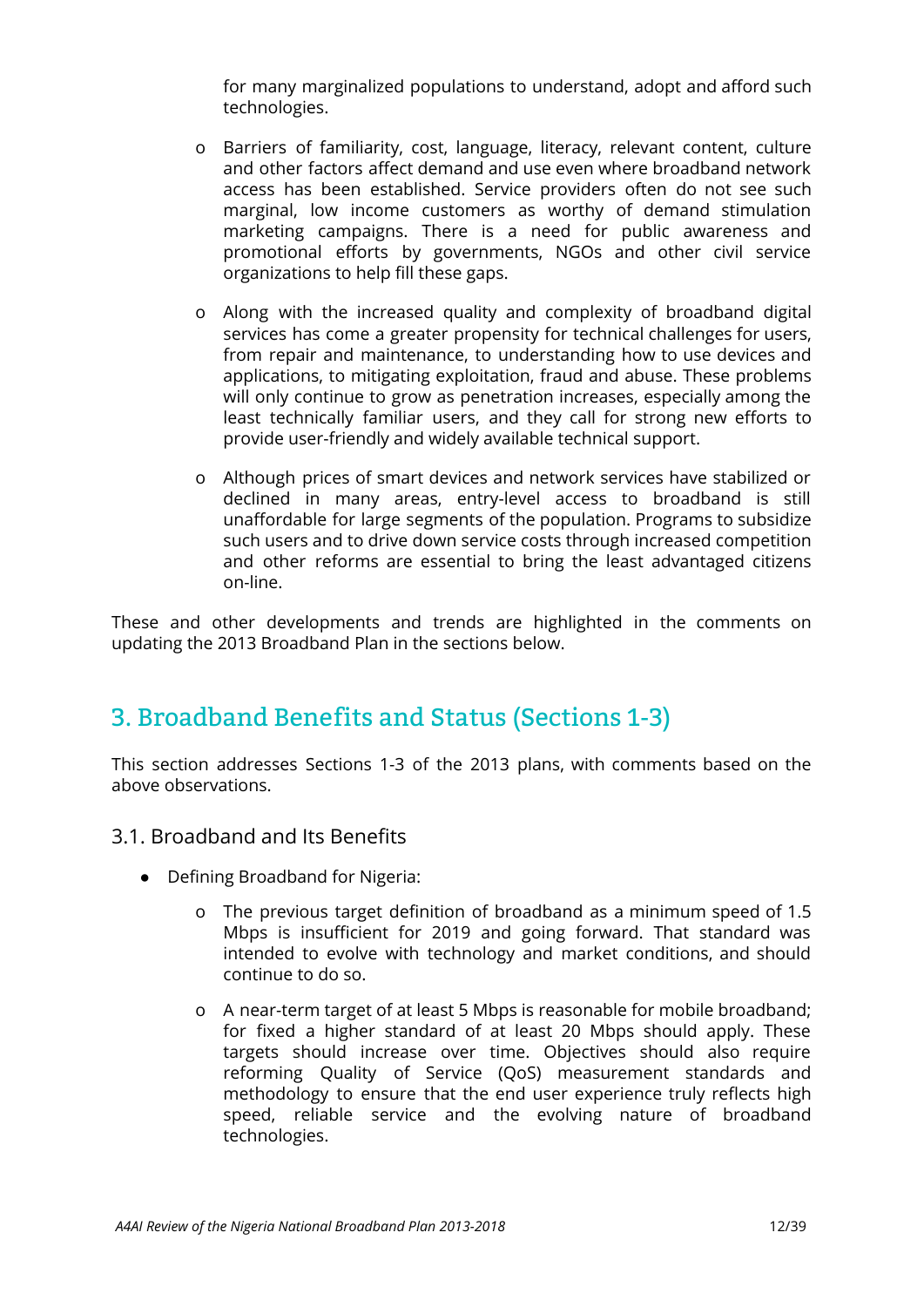- The Broadband Ecosystem:
	- o The Broadband Ecosystem concept described in the 2013 Plan (Investment, Availability, Relevance, Affordability) differs in scope and focus from other views of this Ecosystem. Alternative concepts incorporate various nuances of the supply and demand side, e.g., equipment, applications, sector-specific adoption and more, as well as policy dimensions. The ICT ecosystem as shown in the Nigeria ICT Roadmap (Figure 1) paints a picture of the vision of the Federal Ministry for broadband development. It may be helpful to review these perspectives and elaborate further on the Nigerian Broadband Ecosystem.
- **Economic Benefits of Broadband:** 
	- o The Benefits of Broadband outlined in the 2013 Plan are still applicable and relevant, while the scope and impact of such benefits across multiple sectors of the economy have continued to expand. It may be useful to reflect some more recent examples and findings to reinforce this section in the new plan.
	- o In particular, it would be useful to reference the recent World Bank [Group](https://www.worldbank.org/en/publication/wdr2016) (WBG) World [Development](https://www.worldbank.org/en/publication/wdr2016) Report on the Digital Dividend, to provide updated references on the benefits of Broadband in Entertainment, Agriculture and Commerce, among other topics. Also see the discussion of these topics in Section 2 (above).
- Broadband in Government, Civic Engagement, Public Services:
	- o The Benefits of Broadband described in this section have also greatly increased in the intervening years. They include both economic and social benefits arising from deployment and adoption of Broadband in Government, Education, Healthcare, Public Safety, Smart Grid and Environment Management, and other key public service and societal applications. The discussions in section 2 above highlight many of these trends in recent years.

## <span id="page-13-0"></span>3.2. Where We Are with Broadband?

This section should update all of the factors measured under the previous plan, such as infrastructure and network investment and deployment, government initiatives, costs, demand, and all other relevant factors. As at 2019, it should especially highlight advances and changes that have occurred over the past five years. A good review of the penetration levels, national backbone map, mobile coverage map and local access maps will be of immense importance to identify the key areas that need targeting to bridge the digital gap. Recent data from sources such as GSMA [coverage](https://www.mobilecoveragemaps.com/) maps and [ITU](https://www.itu.int/itu-d/tnd-map-public) [interactive](https://www.itu.int/itu-d/tnd-map-public) maps provide some information but additional information is needed right to the granular level. Data from local agencies will be essential to create a more accurate picture of coverage gaps, quality of service and the choice of options offered to consumers.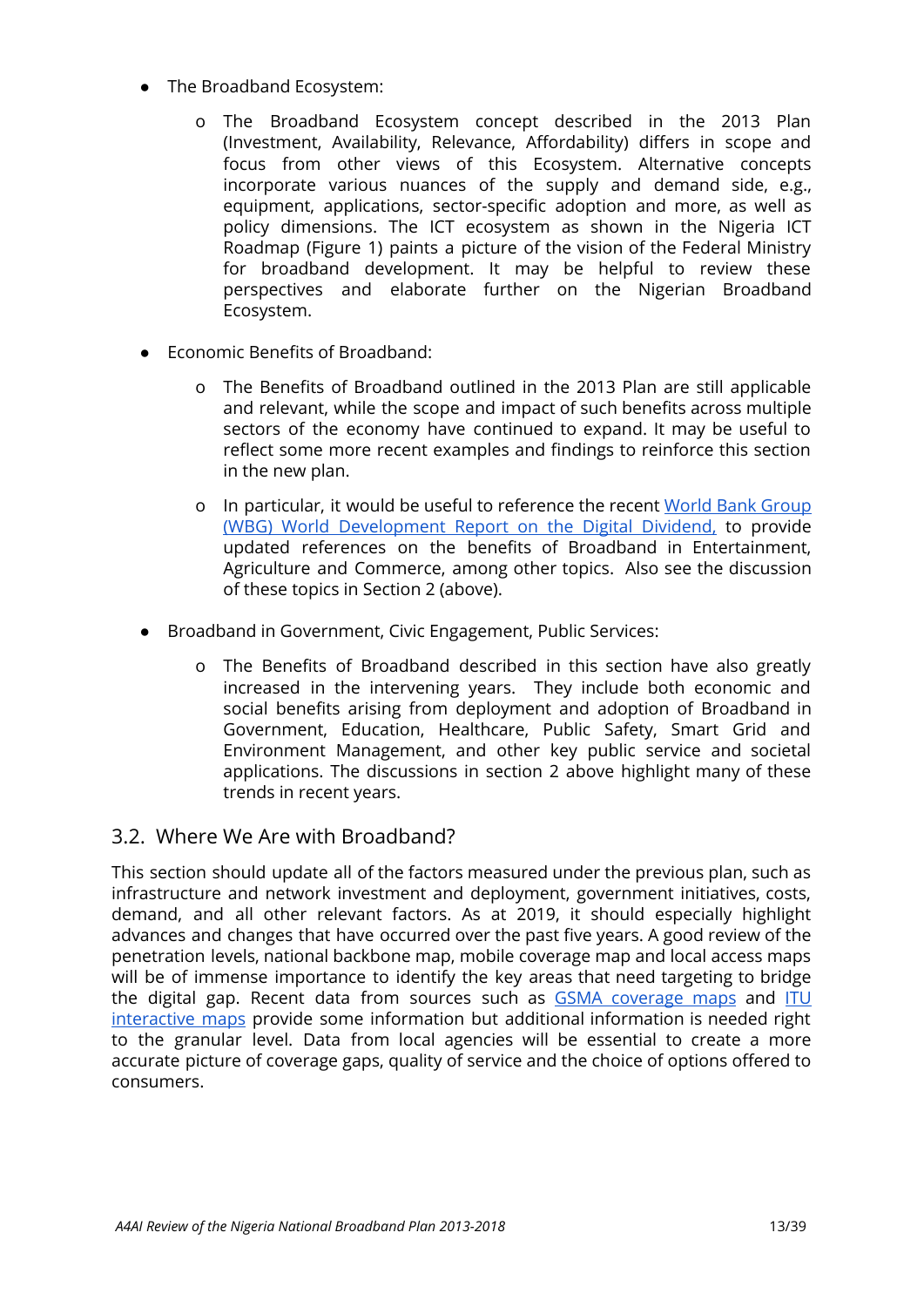## <span id="page-14-0"></span>3.3. The Challenges of Broadband Operators and Users

#### <span id="page-14-1"></span>3.3. a. The Challenges of Broadband Operators

This section should provide a detailed review of the key challenges identified in the previous plan, and the extent to which those have been resolved. They include:

- Rights of Way
- Regulation and Taxes
- Security of Infrastructure
- Spectrum Allocation
- Investment and Funding

#### <span id="page-14-2"></span>3.3. b. The Challenges of Major Broadband Users

In addition to the above revised challenges for operators, the new plan should include a separate section which describes and addresses the key challenges confronting large broadband ICT users in the current market environment. This should include especially financial institutions, manufacturing and other corporations, large NGOs, and government agencies themselves as users of ICT resources. These groups should be consulted to determine the key barriers and difficulties that they face, such as pricing, reliability of service, quality of service, cyber security, transactions, and other factors.

## <span id="page-14-3"></span>4. Strategy and Roadmap Goals and Objectives

This section reviews the core National Broadband Strategy and Roadmap Goals and Objectives from Section III, Chapter 4 of the 2013 Plan. These include the main elements of the Strategy, including specific targets, and the proposed approaches to achieving them. In each case, we indicate the relevance and appropriateness of the previous targets and strategies for the new 2019 Plan, and suggest updates to these elements. We also recommend certain new targets and areas of focus that might be included in the new plan.

#### <span id="page-14-4"></span>4.1. Targets

This section of the 2013 Plan provides a set of specific targets for expanding access to broadband over its 5-year horizon. The new plan should review each of the 2013-2018 targets and identify precisely how far the country has moved toward reaching them. Where possible, it should provide an explanation or details to help understand where targets have fallen short, or have been exceeded.

The new plan should then incorporate revised, forward looking targets for each of the 2013 categories. It should also identify a set of additional new targets, for elements not previously included (see Table 3 for targets achieved and recommendations and Table 4 in the appendix for progress on objectives and recommendations).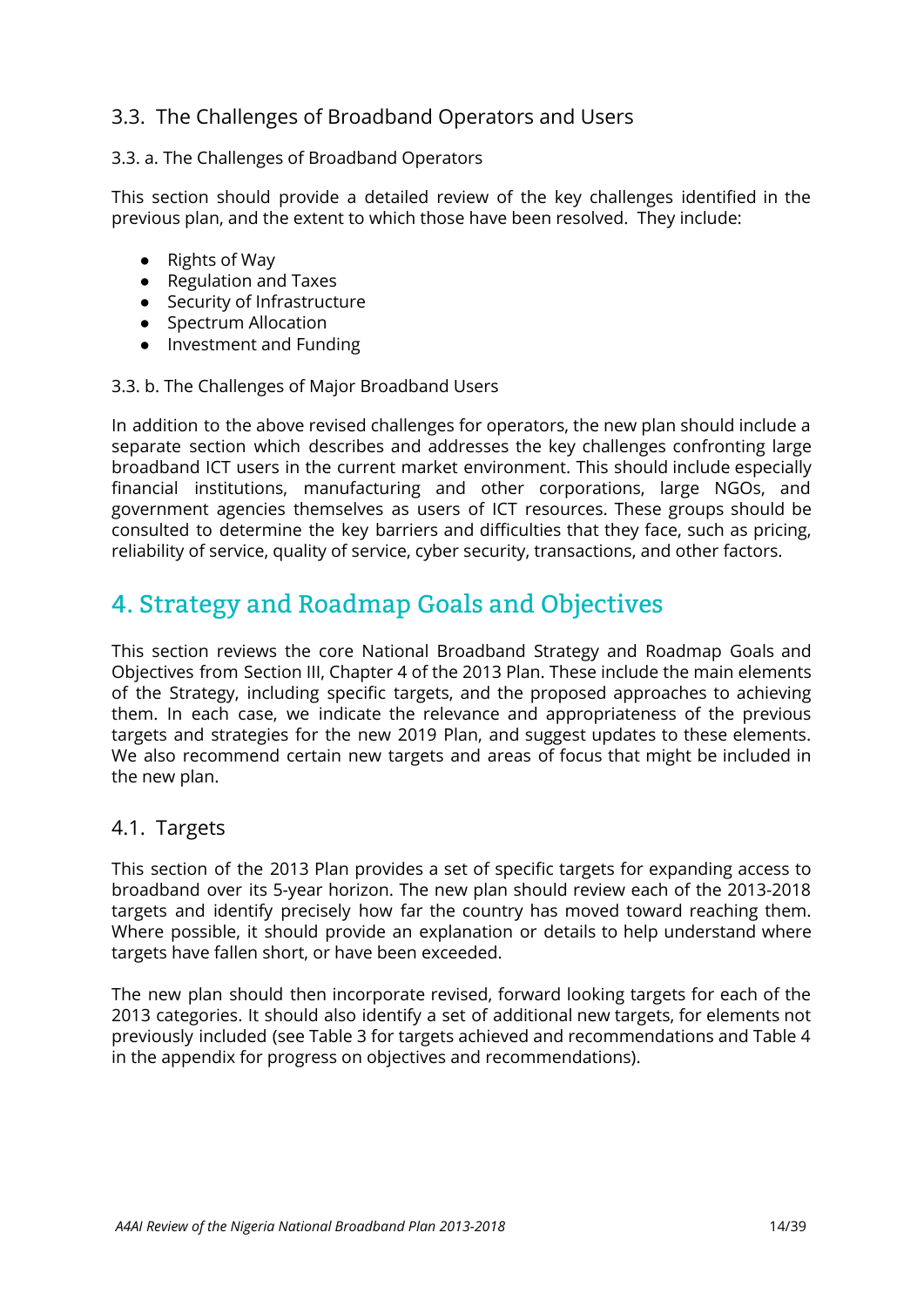| <b>ITEM</b>                             | <b>DESCRIPTION</b>                                                                                                                                                                                                                                                                             | <b>TIMELINE</b> | <b>RESPONSIBLE</b>                                                                                                                                                                                                      |
|-----------------------------------------|------------------------------------------------------------------------------------------------------------------------------------------------------------------------------------------------------------------------------------------------------------------------------------------------|-----------------|-------------------------------------------------------------------------------------------------------------------------------------------------------------------------------------------------------------------------|
| Costing &<br>Pricing                    | Agree cost-based lease pricing model<br>and implement agreed wholesale<br>price caps<br>Agree plan for review of the cost of<br>acquiring spectrum licences                                                                                                                                    | 2013            | NCC, Licensees<br>NFMC, NCC                                                                                                                                                                                             |
| Funding &<br>Investment                 | Agree Financial Incentives for<br>achieving rollout targets<br>Agree Funding Options for<br>accelerating broadband<br>Infrastructure rollout                                                                                                                                                   | 2013            | FMCT, NCC, MoFI,<br>Licensees<br>FMCT, NCC, USPF,<br>Ministry of Finance                                                                                                                                                |
| Driving<br>Demand                       | Set up Public Access Points and ICT<br><b>Training Centres</b><br>Educate women on the use and<br>benefits of ICT<br>Interconnect all Internet Exchange<br>Points<br>Connect all universities<br>Connect schools, colleges and<br>hospitals<br>Incentivise OEM sub \$30 smart phone<br>devices | 2014            | NITDA, USPF, State<br>Govs<br>FMCT, NCC, USPF<br>NITDA, NCC<br>GBB, NUC, FMCT,<br><b>USPF</b><br>State Govs, NCC<br><b>USPF</b><br>NCC, Local<br>Manufacturers &<br>Blackberry, Nokia,<br>Samsung, Huawei,<br>ZTE, etc. |
| <b>Building Fibre</b><br>Infrastructure | Build Metro fibre networks in all the<br>major cities and state capitals<br>Incentivise building of last mile<br>wireline infrastructure to homes,<br>estates, and commercial premises<br>Extend international cable landing<br>points to other coastal states                                 | 2014            | Licensees, State<br>Govs<br>NCC, Licensees<br>FMCT, NCC,<br>Licensees                                                                                                                                                   |
| <b>Building Fibre</b><br>Infrastructure | Build Metro fibre networks in all the<br>major cities and state capitals<br>Incentivise building of last mile wire<br>line infrastructure to homes, estates,<br>and commercial premises<br>Extend international cable landing<br>points to other coastal states                                | 2014            | Licensees, State<br>Govs<br>NCC, Licensees<br>FMCT, NCC,<br>Licensees                                                                                                                                                   |

#### TABLE 2: LIST OF TARGETS IN BROADBAND PLAN 2013-2018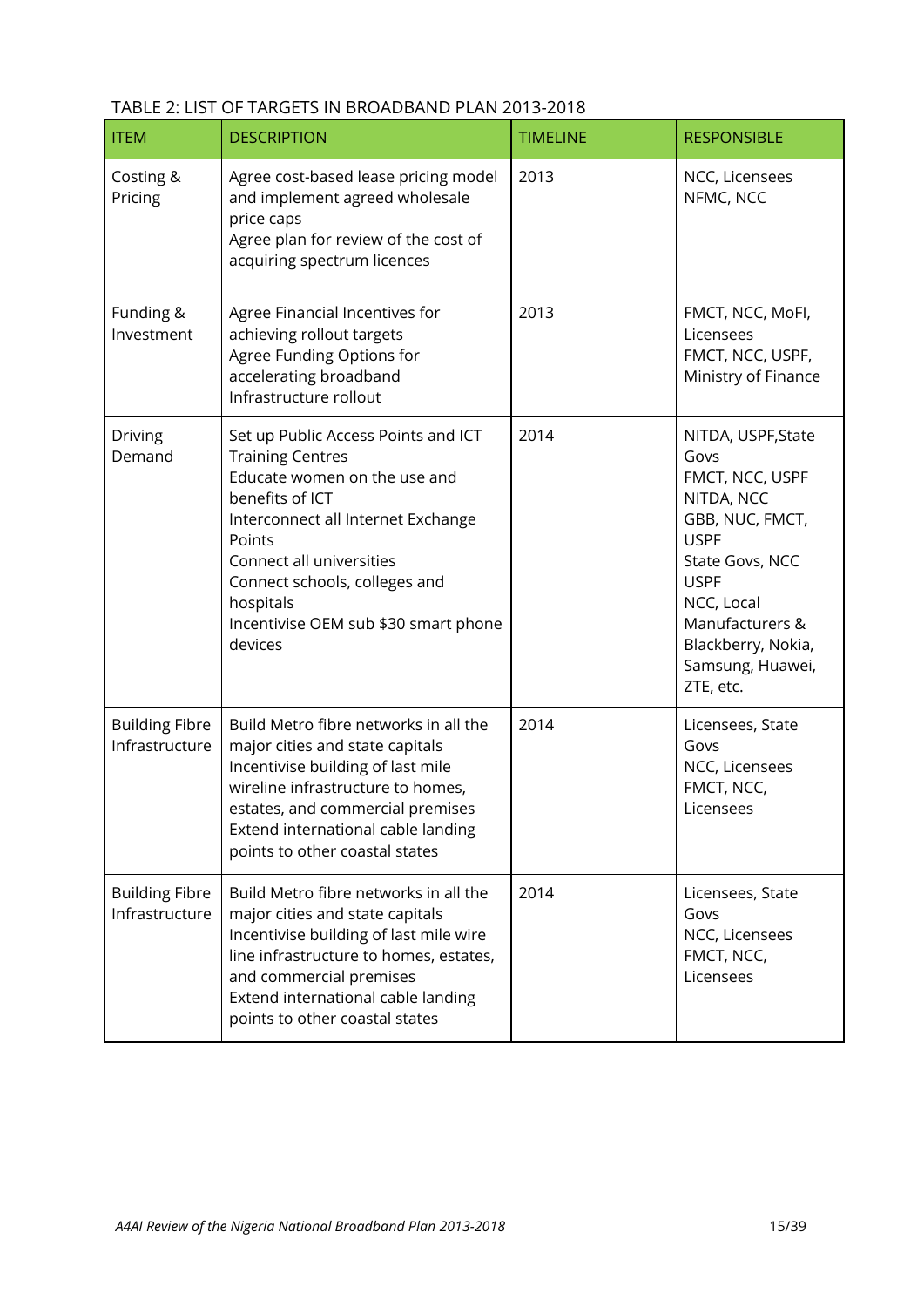| <b>ITEM</b>                                                                           | <b>DESCRIPTION</b>                                                                                                                                                               | <b>TIMELINE</b> | <b>RESPONSIBLE</b>                                              |
|---------------------------------------------------------------------------------------|----------------------------------------------------------------------------------------------------------------------------------------------------------------------------------|-----------------|-----------------------------------------------------------------|
| Wireless<br><b>Broadband</b><br>Infrastructure<br>Upgrade and<br>Expansion<br>Phase 1 | All new cell sites to be LTE<br>compatible<br>Spread 3G to at least 50% of the<br>population<br>Complete Digital Dividend spectrum<br>migration<br>Release more spectrum for LTE | 2014<br>2015    | Licensees<br>NCC, Licensees<br>Licensees, NBC, NCC<br>NFMC, NCC |
| Wireless<br>Broadband<br>Infrastructure<br>Upgrade and<br>Expansion<br>Phase 2        | Spread 3G/LTE to at least 70% of the<br>population                                                                                                                               | 2017            | Licensees, NCC                                                  |
| Wireless<br>Broadband<br>Infrastructure<br>Upgrade and<br>Expansion<br>Phase 3        | Spread 3G/LTE to at least 80% of the<br>population                                                                                                                               | 2018            | Licensees, NCC                                                  |

Source: Nigeria Broadband Plan 2013-2019

## <span id="page-16-0"></span>4.2. Strategy for Broadband

The 2013 Plan included 11 subsections (4.2.1 to 4.2.11) which defined the broad parameters of the Strategy for Broadband. We have slightly reorganized these into 3 categories: (i) Infrastructure and Access, (ii) Policy and Regulatory Frameworks, and (iii) Demand and Utilization (relevant previous section numbers are provided for cross-reference). We have also proposed some additional strategic objectives to expand the scope of the overall strategy.

In some cases, we have found that the structure and content of the previous document lacks a degree of cohesion. Some strategic goals are not addressed in this section, but are then raised in later portions of the Plan or the Roadmap. Some issues are raised several different times in various locations. We have attempted to add a degree of structure and consistency in the discussion here, and urge that the new plan should be as coordinated as possible.

<span id="page-16-1"></span>(i) Infrastructure and Access

This group of objectives deals with the supply of broadband infrastructure and services in the country and the strategic approaches to ensuring universal broadband coverage and access.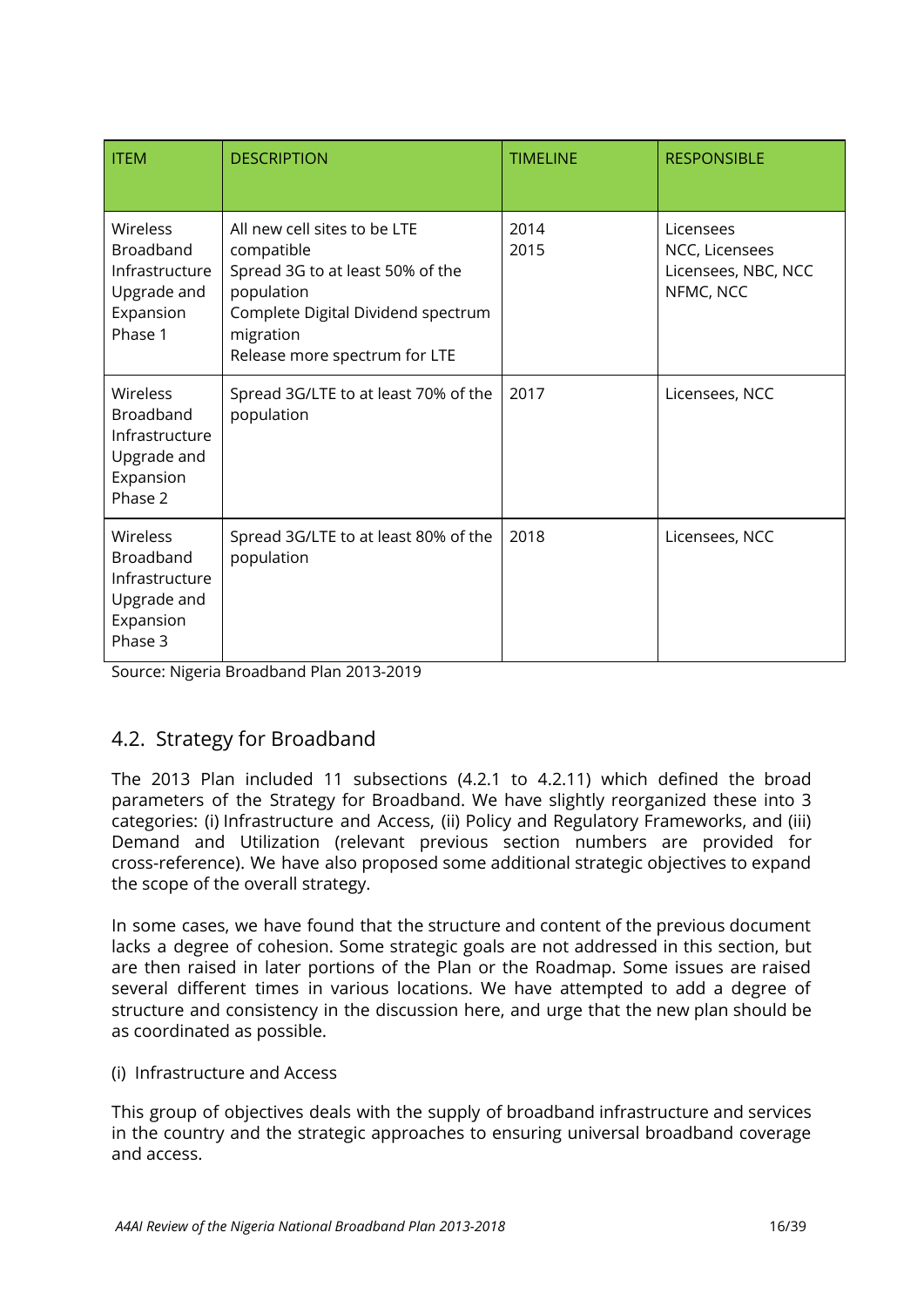- Define Served, Under-served and Unserved Areas (4.2.1):
	- o These definitions should be revisited, in light of the levels of broadband access as of 2019. The plan should highlight the size and scope of areas that fall under each (revised) definition, along with the proposed strategies for providing service in each.
- Ensure Resilient Submarine Cables (4.2.3):
	- o There should be a review and update of the degree of inter-carrier recovery agreements established since the 2013 Plan, as well as new cable landing station projects and plans in locations other than Lagos.
- Promote Enabling National Infrastructure (4.2.4):
	- o This section of the 2013 Plan generally addressed the technology options and status for providing each layer of the national ICT infrastructure (national backbone, metropolitan area, last mile access). These should be reviewed and updated in the new plan.
	- o On the national backbone, a concern was lack of interconnection across operators. This issue should again be reviewed, and if such interconnection remains unresolved, it should be a priority for the government/regulator.
	- o The previous plan also indicated that there was insufficient national and regional backbone capacity in some areas, as well as a lack of metropolitan fibre networks in many cities. Fully expanding national and metropolitan fibre backbone networks should again be a high priority for the new plan.
	- o Regarding the Last Mile, the previous plan focuses primarily upon the need for adequate spectrum allocation to allow for true wireless broadband (LTE/4G) services (see spectrum discussion below). It also identifies the goal of increasing fixed broadband fibre links to homes and businesses, and notes that costs of Right of Way are one of the key challenges to wider deployment. These issues should be revisited in the new plan, including the growing longer-term potential of even more advanced wireless (5G) options, as well as public WiFi, along with fixed fibre connections.
- Provide Required Investment (4.2.5):
	- o The previous plan estimated that a total of US\$2.0-billion *per year* would be required to fund all of the broadband infrastructure anticipated to achieve the plan's objectives. It noted that some of these costs were driven by Right of Way and license fees, among others. The plan proposed a more in-depth study of the potential costs and their variability. The new plan should include a similar cost analysis, with detailed assumptions and alternatives.
	- o The plan mentioned that most of the estimated costs would be provided by market sources, with some contribution from government funds. The new plan should include a review of the actual levels of investment and other spending by the private sector on broadband infrastructure and services over the previous 5 years. It should also provide a forecast of the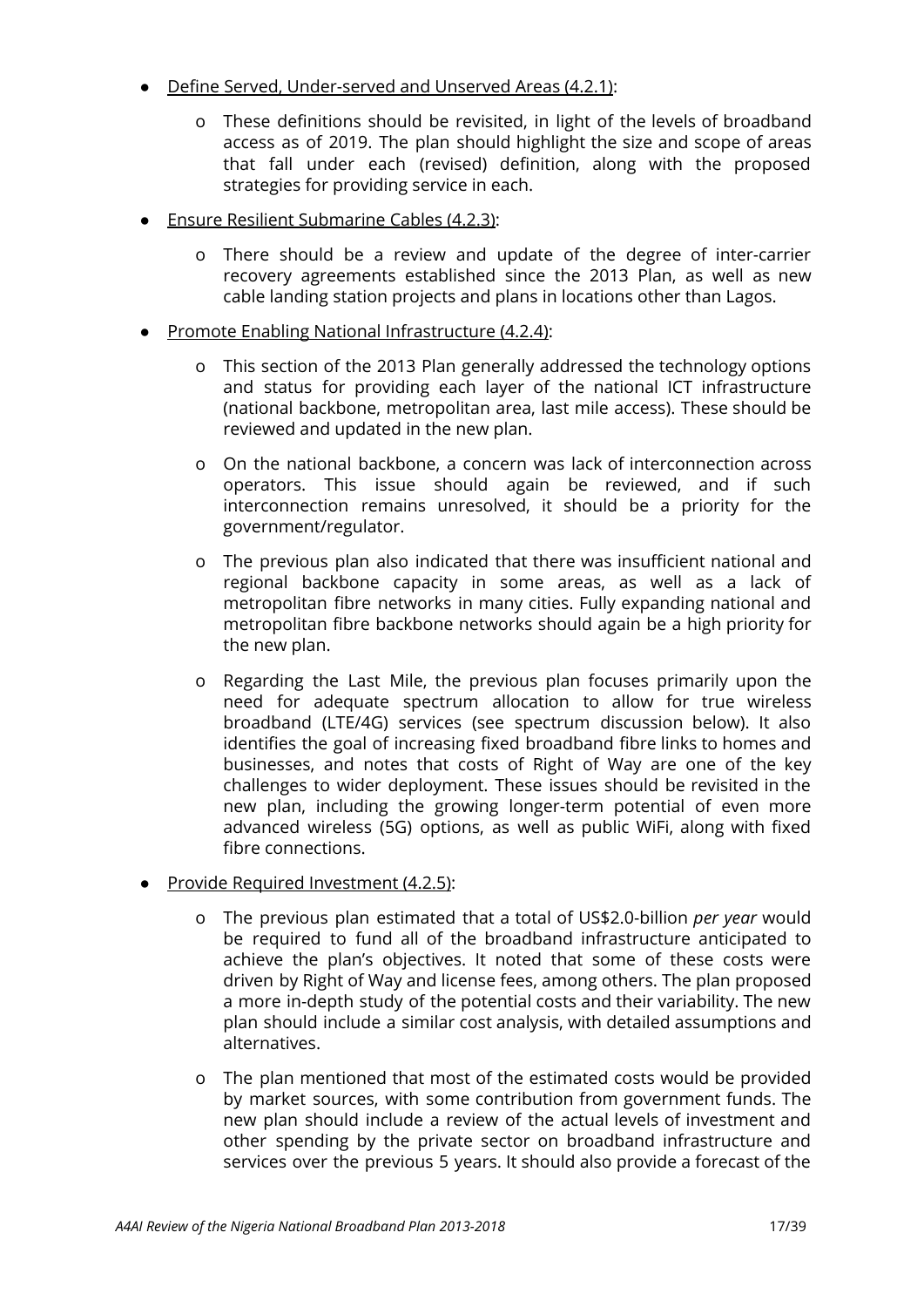amounts to be spent by different parties under the new plan, including allocations expected from the Universal Service Provision Fund.

- Employ an Open Access Model for Network Infrastructure (4.2.8):
	- o The 2013 plan noted that there was a proliferation of fibre networks among the various operators throughout much of the country, although significant areas remained without coverage. These multiple networks, however, were typically not interconnected and lacked redundancy. The plan therefore called for establishment of an Open Access Infrastructure sharing agreement among all operators. While the basic framework was in place, there was a need for the government to facilitate the full adoption of such infrastructure sharing. It will be important to review the degree of progress made on this goal.
	- o In general, infrastructure sharing has the potential of accelerating the penetration of broadband services, by reducing costs of investment and operations, lowering barriers to entry and increasing penetration in underserved areas.
	- o The new plan should actively promote infrastructure sharing beyond only fibre networks, to include sharing of both passive (poles, ducts, masts) and active elements of mobile networks including (but not limited to) fibre cables, antennas, switches, core network components, etc., and all forms of active infrastructure sharing (MORAN, MOCN).
	- o We recommend that the plan calls for the NCC to enact regulations that provide a framework for the sharing of active elements of a mobile network. This is particularly important in the case of national roaming in areas where basic telecommunications service is not available.
	- o The plan should promote the efficient use of spectrum by applying regulatory frameworks to allow spectrum sharing for providing broadband access.
	- o The new plan should equally promote sharing of infrastructure between the ICT sector and other sectors such as utilities, transport, energy/power, roads etc., ensuring better collaboration in development and more efficient use of resources. Additionally, it should encourage a "dig once" policy to reduce multiple laying of cables and duplication of infrastructure.
- Develop a National Fibre & Wireless Broadband Coverage Map (4.2.10):
	- o The 2013 Plan recognised the importance of having up-to-date and accurate information and mapping of broadband network coverage throughout the country and committed the government to the immediate development of a GIS based telecoms infrastructure map. Regardless of the degree to which this has been achieved to date, such maps need to be fully updated and maintained as an essential goal and tool for the new broadband plan. These maps should also be easily accessible to aid planning of the sector.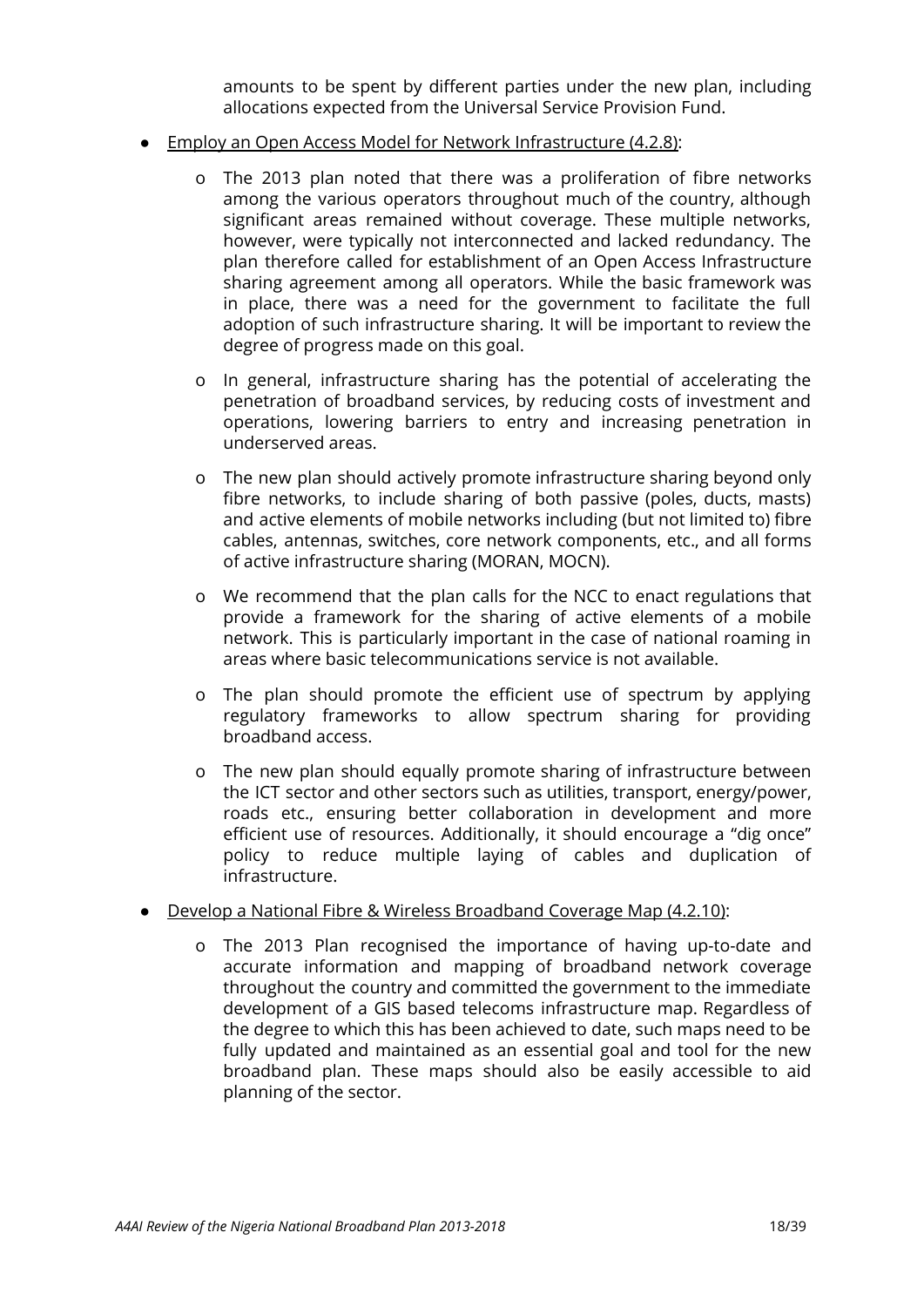#### <span id="page-19-0"></span>(ii) Policy and Regulatory Frameworks

This category addresses the government's role as policy maker and regulator in promoting the objectives of the broadband plan.

- Develop Clear Policy, Regulation and Roles for the Government (4.2.2):
	- o This section of the 2013 Plan identified some general areas where the government's role should be enhanced to promote development of broadband. Primarily, it called for a review of the 2003 Communications Act, to update it to address broadband issues and ICT infrastructure in general. If this review and revision has not been completed, it should be an immediate priority of the new plan.
	- o Other goals in this section involved broad principles of collaboration among different levels of government, building smart cities, and working with the private sector. Such general goals are worthy, but do not necessarily lend themselves to specific strategic actions. It does give the example of ongoing collaboration on rights of way, which represents an important initiative which should be emphasized (see below). The new plan should aim to highlight similar actionable policy goals wherever possible.
- Critical National Infrastructure and Cyber Security (4.2.6):
	- o This section addressed two key concerns relating to network security issues: physical attacks and sabotage, and cyber or virtual threats. It recognized the critical nature of ICT infrastructure and the vital importance of reducing and eliminating these threats. These concerns have only grown more important over the past five years. See the discussion under Section 2 above.
	- o The 2013 Plan called for the government to enact a comprehensive cyber security law. If such a law has still not yet been adopted, this should be a high priority for the new plan. Even if a cyber security law has been enacted, it should be reviewed and updated to address the evolving cyber security challenges.
	- o In most countries, the national governments, in recognizing the importance of broadband infrastructure, have taken steps to protect them by designating them as critical national information infrastructure. In light of this, we recommend that Nigeria should do the same and assure that adequate security measures are adopted. Under the previous plan, a critical infrastructure protection act was proposed: this should be reviewed and implemented if it has not already been adopted.
	- o The previous plan also encourages the establishment of a team of experts to detect and respond to cyber threats. This seems to be an insufficient directive and should be made an explicit element of the government's cyber security policy, to establish a permanent office or division within the national security or regulatory agency, focused exclusively on monitoring and enforcing cyber security threats.
- Optimise Spectrum Utilisation (4.2.7):
	- o Under the 2013 Plan, the government was to undertake a strategy to reallocate and reassign spectrum, to increase available spectrum to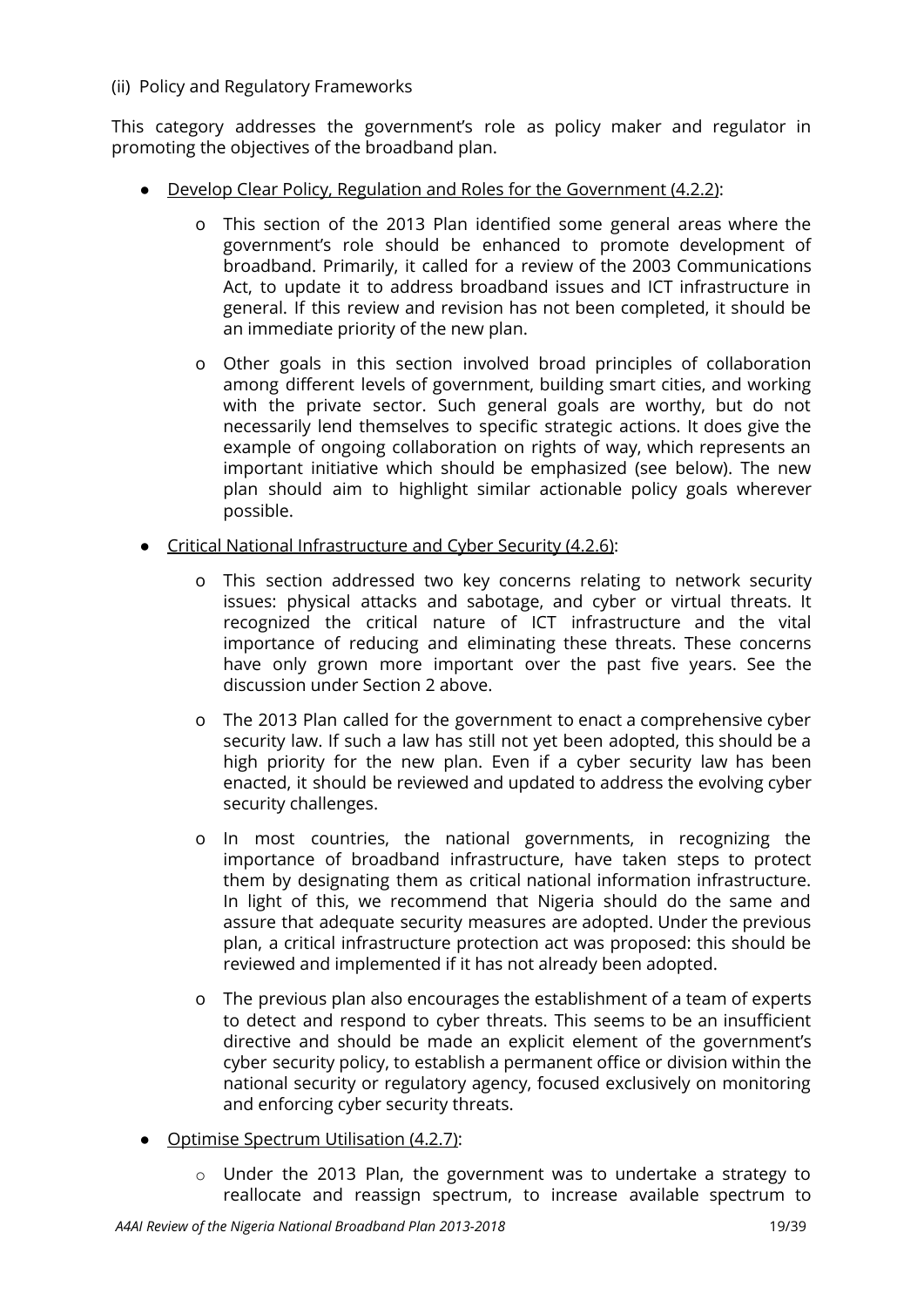support wireless broadband services. The status of all spectrum allocation must be fully reviewed, and a comprehensive, forward-looking spectrum roadmap should be adopted under the new strategy, including spectrum for new 5G and other broadband services. The spectrum roadmap should clearly highlight what spectrum bands are to be cleared and licensed over a (minimum) 5-year period so as to help provide visibility to broadband service providers as future investments and network developments are planned.

- o The date for migrating from analogue to digital TV broadcast is still unclear. This was supposed to occur in 2015. Considering the spectrum that will be freed once digital migration is achieved, it is important that the federal government work towards a certain date to see this becomes a reality for Nigerians. This should be addressed by the new plan.
- Provide Transparent Costs and Capped Pricing (4.2.9):
	- o The 2013 Plan calls for the regulator to undertake a cost modelling process to support fair and transparent pricing, particularly for infrastructure sharing. This was to be completed by the end of 2013. It also recommended considering adoption of a price-cap plan based on the cost analysis. This is still an important goal to enable an effective infrastructure sharing regime and should be reviewed and strengthened.
- Regulation of Rights of Way (NEW):
	- o Although the 2013 Plan did highlight RoW as an important challenge, it did not explicitly include this issue among the goals and objectives of this section. We feel it is important enough to highlight separately.
	- o Presently in Nigeria, the RoW charged by the various state governments for the use of land within the state for siting telecommunications infrastructure is not uniform. While RoW charges in some states may be less in comparison to other states, nonetheless, an operator desiring to achieve national coverage will be forced to pay different RoW charges to each of the state governments in Nigeria, with the retail price for this telecommunications service unfortunately passed on to the end-users of this service. Additionally, this RoW charges puts the operator in a precarious economic situation as a failure to pay inevitably means that the operator may not be able to provide telecommunications services within the designated area, which in turn means that the operator is unable to generate revenue as a result of not being able to provide telecommunications services.
	- o We understand that the Federal Government (FG) has published a draft RoW policy that seeks to make these charges uniform across the various state governments of Nigeria, however some states are yet to embrace this initiative. Our recommendation is that FG should as a matter of priority continue to engage state governments to ensure that this policy becomes a reality. Uniformity in RoW charges enables the operator to properly take into consideration reasonable expenses it is likely to incur in network infrastructure deployment and service expansion, and as a basis for carrying broadband services to unconnected areas.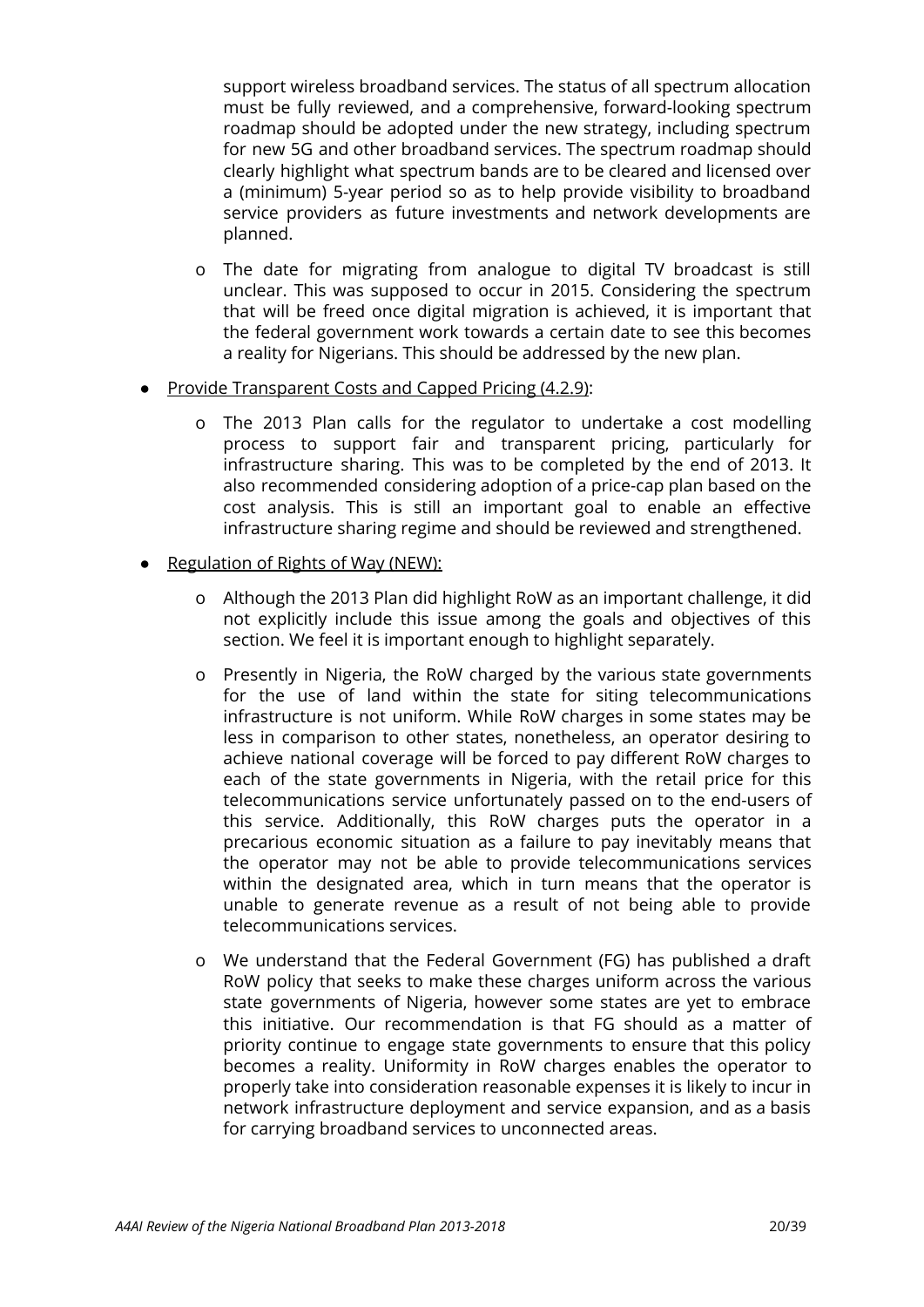- Regulatory support for market competition (NEW):
	- o While we recognize the existence of competition provisions of the Nigerian Communications Act 2003 (the Act) and the Competition Practices Regulations 2007 (the Competition Regulations), and the regulatory tools available to the Commission to protect and ensure competition in the broadband ecosystem, these tools can be strengthened.
	- o The Commission should regularly conduct a dominance assessment in the broadband market to ascertain the operator(s) what market and ex ante remedies may be applied to mitigate the abuse of such market power.
	- o Disclosure of pertinent information by broadband providers is relevant to consumers and key to market competition. The Commission should ensure that this is the case in every situation where consumers subscribe to a broadband service.
- Taxation and fiscal policy (NEW):
	- o The new plan should more explicitly address concerns regarding taxation of broadband ICT equipment, services and operations, at all levels. Although it is appropriate for the government to obtain tax revenue from telecom operators, it is also important to ensure that such taxes are not excessive and do not hamper incentives for investment or drive up prices for low-income users. The government should conduct a thorough review of its fiscal policies relating to this sector and determine the financial impact on the industry, on end users and on the government itself of reducing various taxes and levees.

### <span id="page-21-0"></span>(iii) Demand and Utilization

The 2013 Plan included only one brief component in this chapter related to Broadband Demand and Utilization (subsection 4.2.11, "Drive Demand through Digital Advocacy, Literacy and Inclusion"). Later in the document, Chapters 7 and 8 do provide more extensive proposals on support for adoption and utilisation, and content development. However, the emphasis within this chapter, which purports to describe the full scope of the strategy, is quite limited. We propose to highlight demand-related objectives somewhat more prominently in this section. This would include the following objectives, which are generally linked to the measures in Chapters 7 and 8:

- Affordability:
	- o The government should review trends in affordability of ICT devices, services and applications, and adopt measures to ensure such technologies are affordable to all citizens.
- **Digital Literacy:** 
	- o Programs should be introduced and expanded to promote digital literacy, especially among those unfamiliar with broadband ICTs, such as in underserved areas where new access becomes available. Public awareness, training, adoption and utilization programs should be incorporated in all policies that promote expansion of broadband access.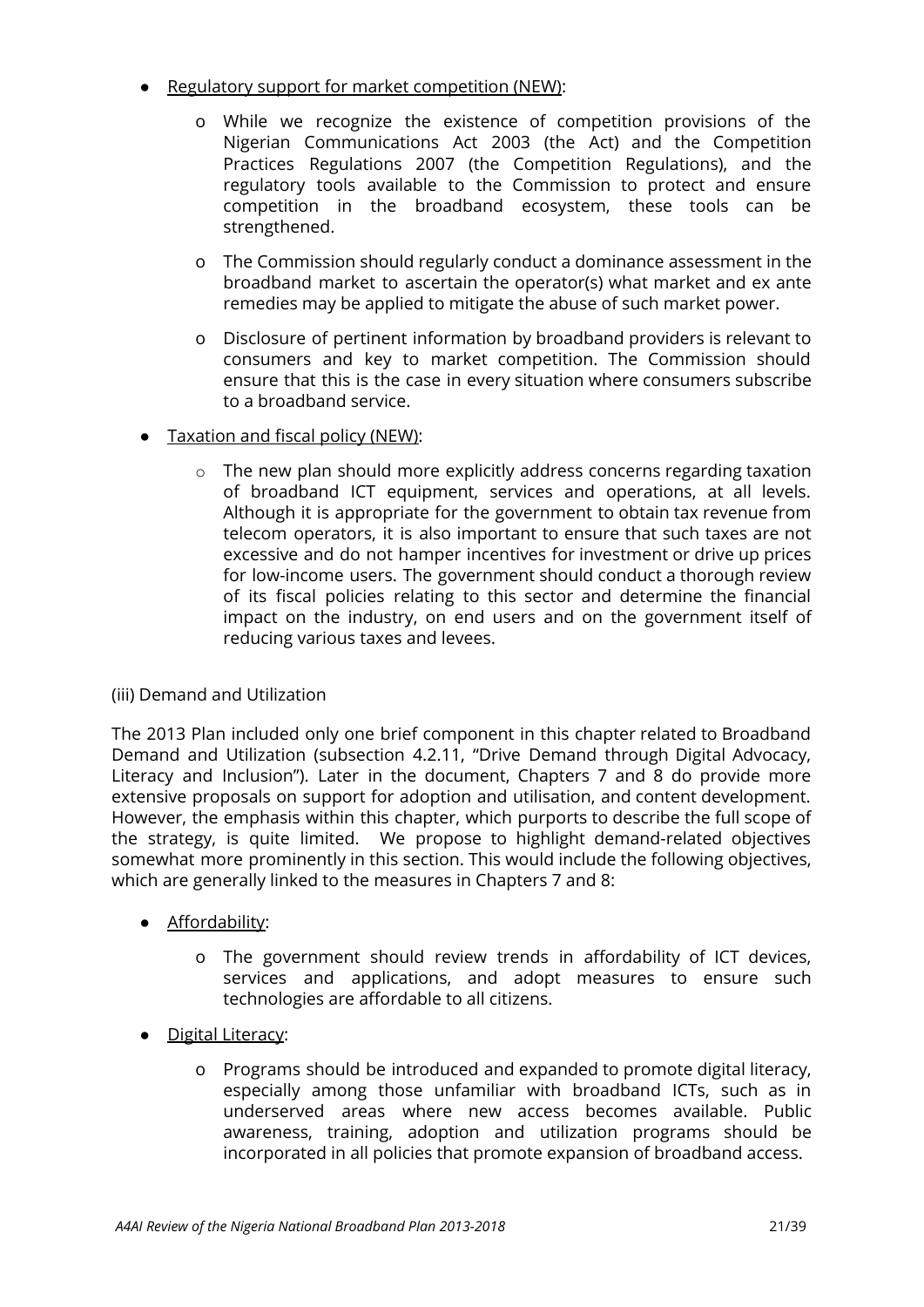- o Digital skills initiatives should be practical and include mobile-focused training materials. At the moment most curricula are focussed on desktop computers or the conceptual foundations of the internet. It is important to consider other more relevant terminals such as mobile which is often the only means of internet access for many.
- Gender Equality in ICTs:
	- o We recommend designating part of the Universal Service Provision Fund (USPF) to help close the digital gender divide. This funding could be targeted to ensure connectivity and access, affordable devices, digital literacy, relevant content, and other resources of specific value and help to women, to ensure their full participation in the benefits of broadband.
- **Local Content and Skills:** 
	- o Programs should be adopted at the national and local government levels to support development of locally relevant ICT content and applications, as well as skills among the local population to develop apps and ICT-based enterprises.
	- o Policy should speak to partnering with industry stakeholders, international organisations and civil society to undertake programmes and activities and run campaigns targeted at improving digital literacy.
	- o Identify opportunities and methods for digitisation of the economy and e-government (correspondence and interaction of government with citizens, relevant government applications, payments, access to information, etc.)

### <span id="page-22-0"></span>4.3. The Roadmap

This section of the original plan contains an extensive chart (Roadmap) of actions to be taken, timelines and responsible parties. It is noteworthy that many of the specific items in the table are not otherwise addressed in the previous sections regarding the strategy and its goals and objectives.

It is important to conduct a thorough review of the progress made on each of these items and the steps taken by the identified responsible parties.

In developing the new plan, greater attention should be paid to aligning this Roadmap document with the goals and objectives and to fleshing out the specifics of each task in greater detail. These should be incorporated in the Implementation Plan.

### <span id="page-22-1"></span>4.4. The Broadband Progression Chart

The diagram below on page 71 of the 2013 Plan depicts the progression of broadband technology deployment over time. It should be updated to take account of technology changes and the new targets of the strategy.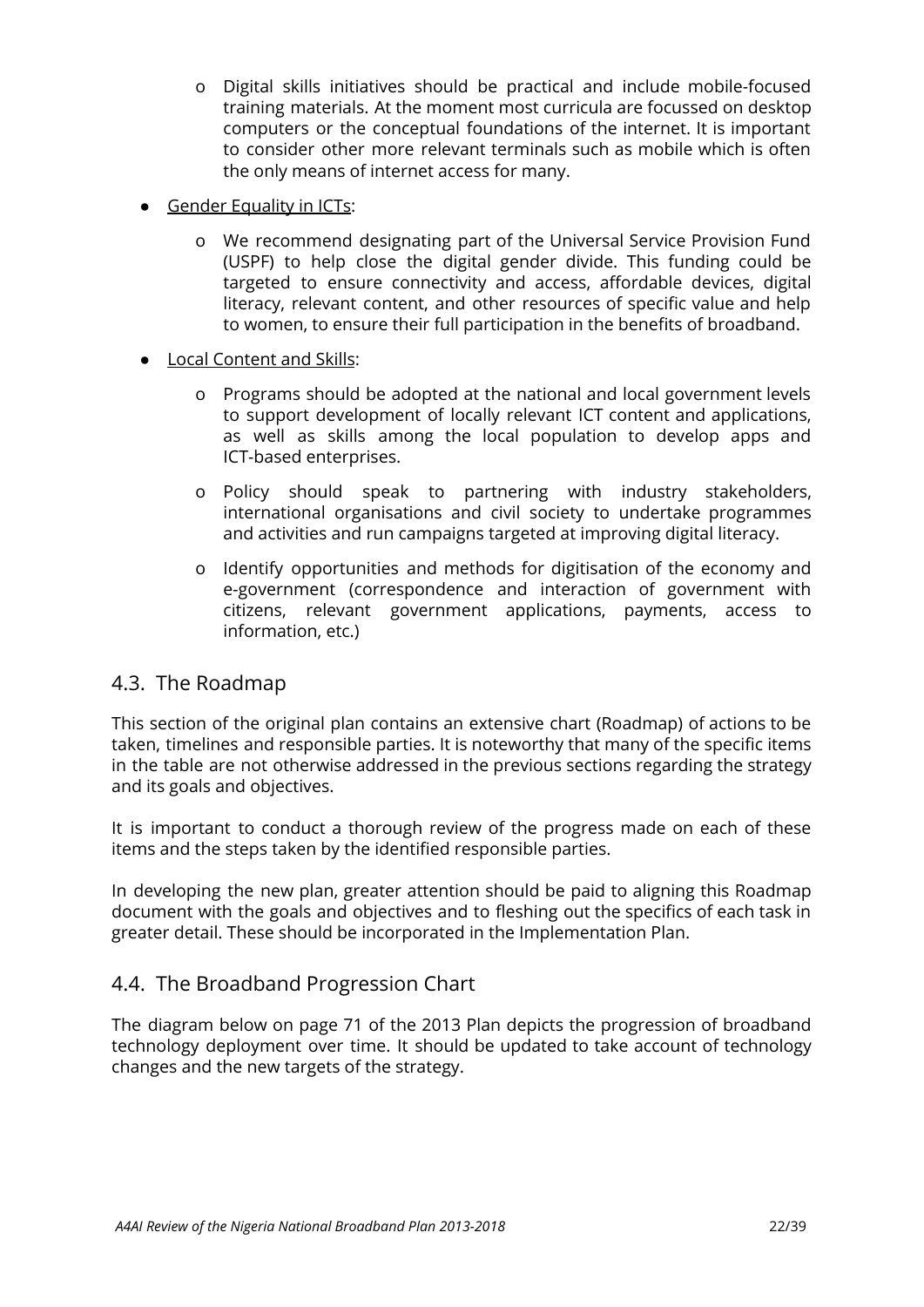#### **4.4 THE BROADBAND PROGRESSION CHART**



## <span id="page-23-0"></span>4.5. KPIs and Performance Monitoring

This section of the 2013 Plan contains a representative KPI monitoring table, with seven proposed indicators to be monitored and recorded quarterly following adoption of the Plan. It states that the Broadband Council will monitor and report on these and other indicators.

Such reports (to the extent they have been made) should be closely reviewed as part of the process of developing the new plan – and the methods and effectiveness of the monitoring processes should be assessed as well. A new, more comprehensive KPI table should be developed to reflect the appropriate indicators for the new plan, along with more precise and formal procedures for tracking and reporting the relevant data.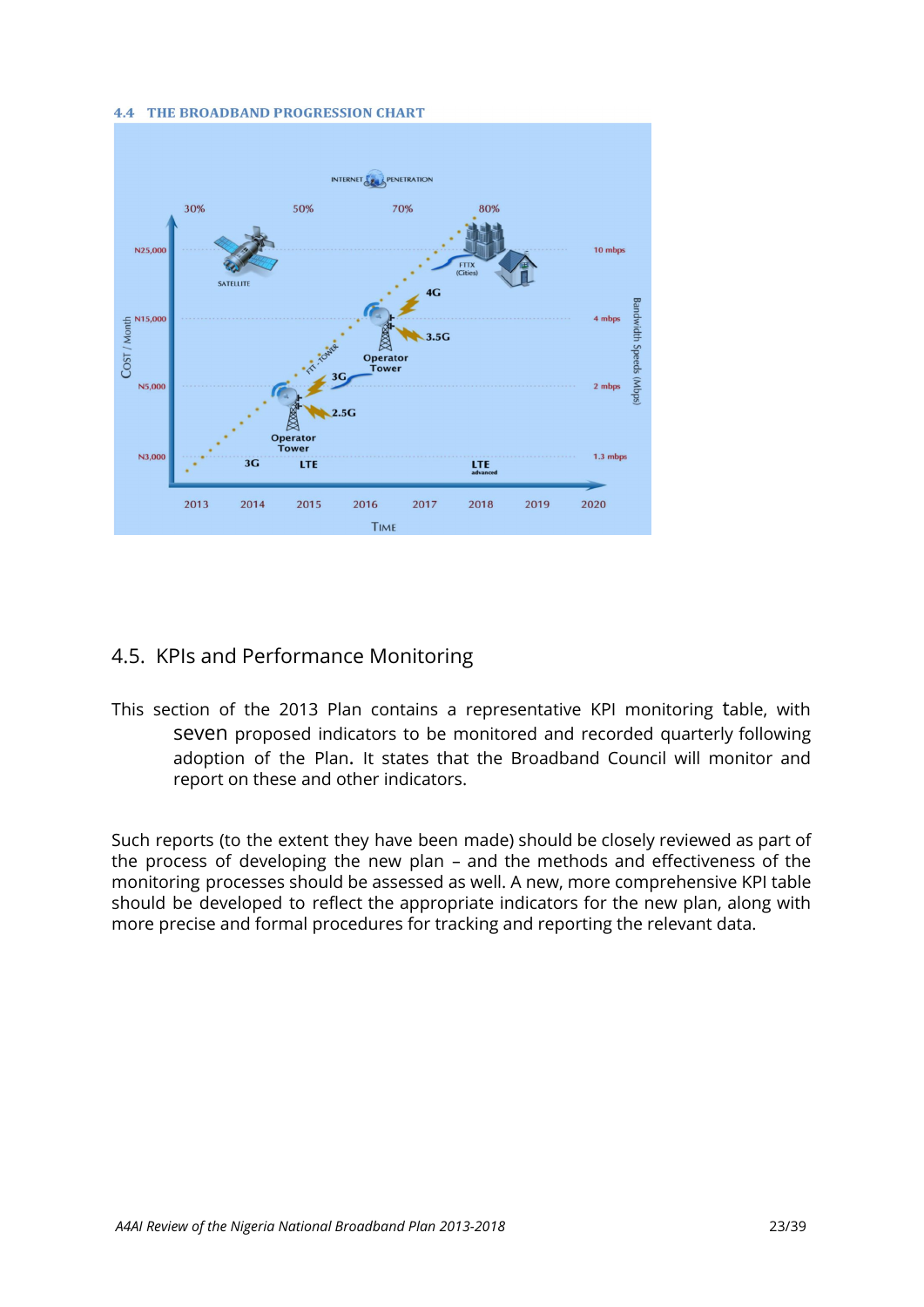#### TABLE 3: PREVIOUS TARGETS SET AND THE DEGREE TO WHICH THEY HAVE BEEN ACCOMPLISHED (SEE APPENDIX FOR ORIGINAL)

| <b>Set target</b>                                                                                                                                              | Plan 2013-2018<br>(Target<br>or timeline) | <b>Status of</b><br>targets                                                                    | <b>Suggested changes for next plan</b>                                                                                                                                                                                                                                                                                 |
|----------------------------------------------------------------------------------------------------------------------------------------------------------------|-------------------------------------------|------------------------------------------------------------------------------------------------|------------------------------------------------------------------------------------------------------------------------------------------------------------------------------------------------------------------------------------------------------------------------------------------------------------------------|
| Broadband<br>target for cities<br>(broadband<br>availability,<br>wired) <sup>5</sup>                                                                           | 16% (2018) <sup>6</sup>                   | Target not<br>achieved.                                                                        | The lack of uniformity and arbitrariness in Right of Way (RoW)<br>charges is an impediment to broadband penetration in<br>Nigeria. <sup>7</sup> The Federal Government and the 35 State<br>Governments of Nigeria should work to adopt the National<br>Economic Council's (NEC's) recommendation of N145 per<br>metre. |
| Broadband<br>target for cities<br>(broadband<br>penetration,<br>wired) <sup>8</sup>                                                                            | 5.3 $(2018)^9$                            | Target not<br>achieved.                                                                        | The Federal Government and the 35 State Governments of<br>Nigeria should work to adopt the National Economic Council's<br>(NEC's) recommendation of N145 per metre.                                                                                                                                                    |
| Broadband<br>national target<br>(broadband<br>availability,<br>wireless)                                                                                       | 80% (2018) <sup>11</sup>                  | Target not<br>achieved.                                                                        | The Federal Government and the 35 State Governments of<br>Nigeria should work to adopt the National Economic Council's<br>(NEC's) recommendation of N145 per metre.                                                                                                                                                    |
| Broadband<br>national target<br>(broadband<br>penetration,<br>wireless) <sup>1</sup>                                                                           | 42% (2018) <sup>13</sup>                  | Target not<br>achieved.<br>Only 33.13%<br>penetration<br>rate as of<br>May 2019. <sup>14</sup> | The Federal Government and the 35 State Governments of<br>Nigeria should work to adopt the National Economic Council's<br>(NEC's) recommendation of N145 per metre.                                                                                                                                                    |
| Broadband<br>targets for<br>communities<br>(community<br>access venue,<br>wired or wireless<br>hotspots <sup>15</sup>                                          | 65% (2018) <sup>16</sup>                  | Target not<br>achieved.                                                                        | The Federal Government and the 35 State Governments of<br>Nigeria should work to adopt the National Economic Council's<br>(NEC's) recommendation of N145 per metre.                                                                                                                                                    |
| Wireless<br>Broadband<br>Infrastructure<br>Upgrade and<br><b>Expansion Phase</b><br>1 (Spread<br>3G/LTE to at<br>least 50% of the<br>population) <sup>17</sup> | $2015^{18}$                               | Target not<br>achieved.                                                                        | The Federal Government and the 35 State Governments of<br>Nigeria should work to adopt the National Economic Council's<br>(NEC's) recommendation of N145 per metre.                                                                                                                                                    |
| Wireless<br>Broadband<br>Infrastructure                                                                                                                        | $2017^{20}$                               | Target not<br>achieved.                                                                        | The Federal Government and the 35 State Governments of<br>Nigeria should work to adopt the National Economic Council's                                                                                                                                                                                                 |

<sup>5</sup>Presidential Committee on Broadband. (n.d). 'The Nigerian National Broadband Plan 2013 – 2018' [WWW document] URL [https://www.researchictafrica.net/countries/nigeria/Nigeria\\_National\\_Broadband\\_Plan\\_2013-2018.pdf](https://www.researchictafrica.net/countries/nigeria/Nigeria_National_Broadband_Plan_2013-2018.pdf) (visited 2019, July 15), p. 57. <sup>6</sup>Presidential Committee on Broadband. (n.d). 'The Nigerian National Broadband Plan 2013 – 2018, supra, p. 57.

<sup>7</sup>Prince Osuagwu, Naomi Uzor. (2018, May 30). 'Why Nigeria's 5-year broadband plan is failing' [WWW document] URL <https://www.vanguardngr.com/2018/05/nigerias-5-year-broadband-plan-failing/> (visited 209, July 15).

<sup>8</sup> Presidential Committee on Broadband. (n.d). 'The Nigerian National Broadband Plan 2013 – 2018, supra, p. 57.

<sup>11</sup> Presidential Committee on Broadband. (n.d). 'The Nigerian National Broadband Plan 2013 – 2018, supra, p. 57.

<sup>9</sup> Presidential Committee on Broadband. (n.d). 'The Nigerian National Broadband Plan 2013 – 2018, supra, p. 57.

<sup>&</sup>lt;sup>10</sup> Presidential Committee on Broadband. (n.d). 'The Nigerian National Broadband Plan 2013 – 2018, supra, p. 57.

<sup>&</sup>lt;sup>12</sup> Presidential Committee on Broadband. (n.d). 'The Nigerian National Broadband Plan 2013 – 2018, supra, p. 57.

<sup>13</sup> Presidential Committee on Broadband. (n.d). 'The Nigerian National Broadband Plan 2013 – 2018, supra, p. 57.

<sup>14</sup> <https://www.ncc.gov.ng/stakeholder/statistics-reports/industry-overview#view-graphs-tables-6>

<sup>&</sup>lt;sup>15</sup> Presidential Committee on Broadband. (n.d). 'The Nigerian National Broadband Plan 2013 – 2018, supra, p. 57.

<sup>&</sup>lt;sup>16</sup> Presidential Committee on Broadband. (n.d). 'The Nigerian National Broadband Plan 2013 – 2018, supra, p. 57.

<sup>17</sup> Presidential Committee on Broadband. (n.d). 'The Nigerian National Broadband Plan 2013 – 2018, supra, p. 70. <sup>18</sup>Presidential Committee on Broadband. (n.d). 'The Nigerian National Broadband Plan 2013 – 2018, supra, p. 70.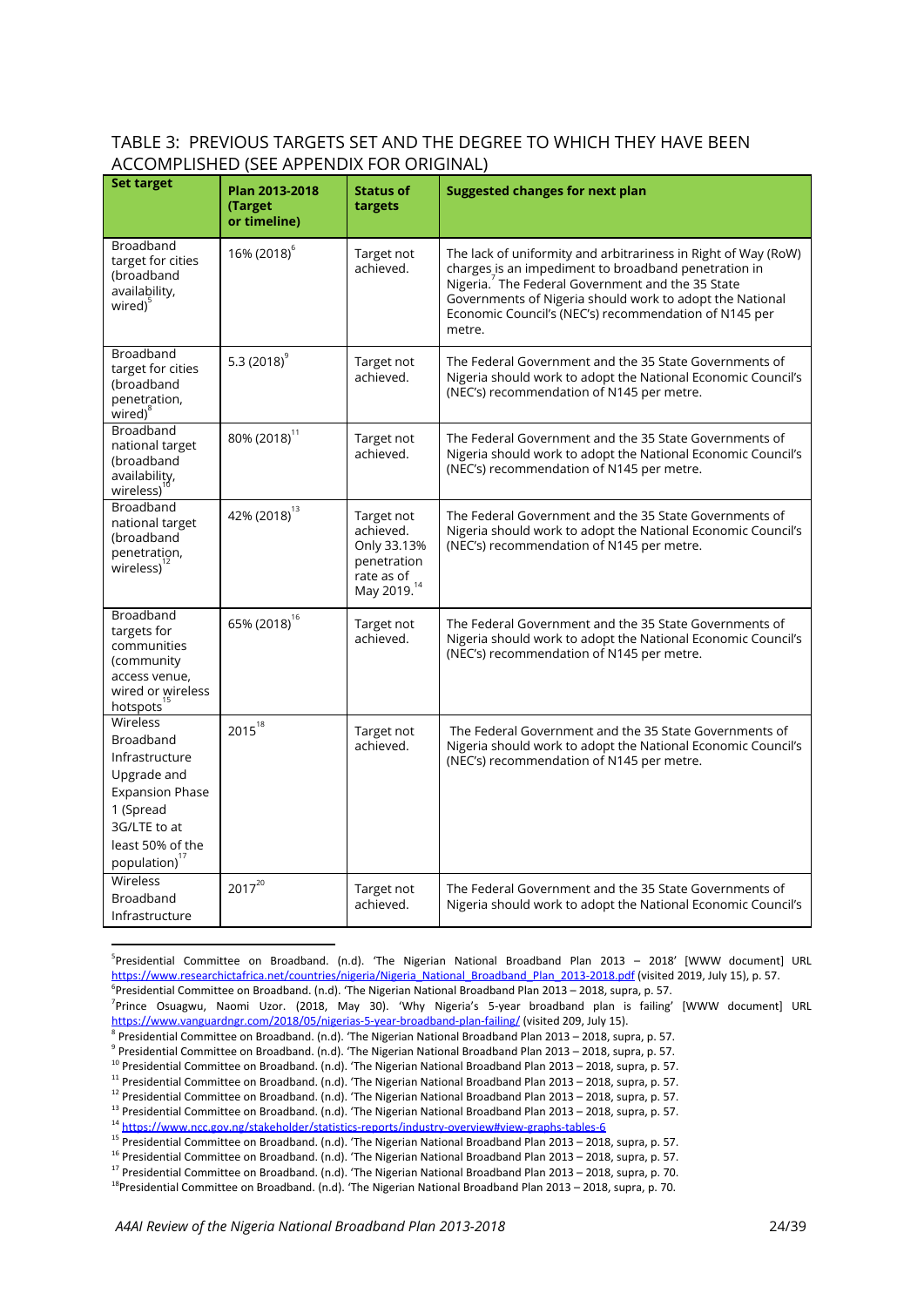| Upgrade and               |             |            | (NEC's) recommendation of N145 per metre.                    |
|---------------------------|-------------|------------|--------------------------------------------------------------|
| <b>Expansion Phase</b>    |             |            |                                                              |
| 2 (Spread                 |             |            |                                                              |
| 3G/LTE to at              |             |            |                                                              |
| least 70% of the          |             |            |                                                              |
| population) <sup>19</sup> |             |            |                                                              |
| Wireless                  | $2018^{22}$ | Target not | The Federal Government and the 35 State Governments of       |
| Broadband                 |             | achieved.  | Nigeria should work to adopt the National Economic Council's |
| Infrastructure            |             |            | (NEC's) recommendation of N145 per metre.                    |
| Upgrade and               |             |            |                                                              |
| <b>Expansion Phase</b>    |             |            |                                                              |
| 3 (Spread                 |             |            |                                                              |
| 3G/LTE to at              |             |            |                                                              |
| least 80% of the          |             |            |                                                              |
| population) $21$          |             |            |                                                              |

## <span id="page-25-0"></span>5. Roles for Government and Other Stakeholders

## <span id="page-25-1"></span>5.1. Federal, State and Local Government

The stakeholder roles in the broadband plan are still relevant. However, it is important to review the extent of collaboration in implementation between the various stakeholders and address overlaps and gaps in the new plan. In particular, there should be clear guidelines on industry structure and responsibilities of the various entities and improved collaboration between the federal, state and local governments to address ROW concerns which threatened to derail investments in provision of broadband access. Multiple taxation, security of broadband infrastructure and the phenomenon of "area boys" need to be addressed across government levels with closer cooperation.

### <span id="page-25-2"></span>5.2. The Legislature

The Legislature has a significant role to play in supporting broadband growth in the country by enacting new and relevant legislation that support the policy goals, plans and incentives for growing broadband in Nigeria. Complementary laws and enforcement should support data protection, critical infrastructure, harmonised rights of way and cybersecurity.

### <span id="page-25-3"></span>5.3. The National Assembly

The National Assembly must continue to put broadband at the centre of Nigeria's communication strategy. It is unclear if the Communications Act 2003 [identified](https://www.vanguardngr.com/2017/11/senate-calls-review-nigeria-communications-act-2003/) for [review](https://www.vanguardngr.com/2017/11/senate-calls-review-nigeria-communications-act-2003/) by the Senate was updated to align with the dynamic broadband space. There is an opportunity to do so with the new plan. In addition, the National Assembly must look at passing laws to support the fast deployment of broadband and its adoption in close collaboration with the legislature and the federal ministries.

 $^{20}$  Presidential Committee on Broadband. (n.d). 'The Nigerian National Broadband Plan 2013 – 2018, supra, p. 70.

<sup>&</sup>lt;sup>19</sup> Presidential Committee on Broadband. (n.d). 'The Nigerian National Broadband Plan 2013 – 2018, supra, p. 70.

<sup>&</sup>lt;sup>21</sup> Presidential Committee on Broadband. (n.d). 'The Nigerian National Broadband Plan 2013 – 2018, supra, p. 70.

 $22$  Presidential Committee on Broadband. (n.d). 'The Nigerian National Broadband Plan 2013 – 2018, supra, p. 70.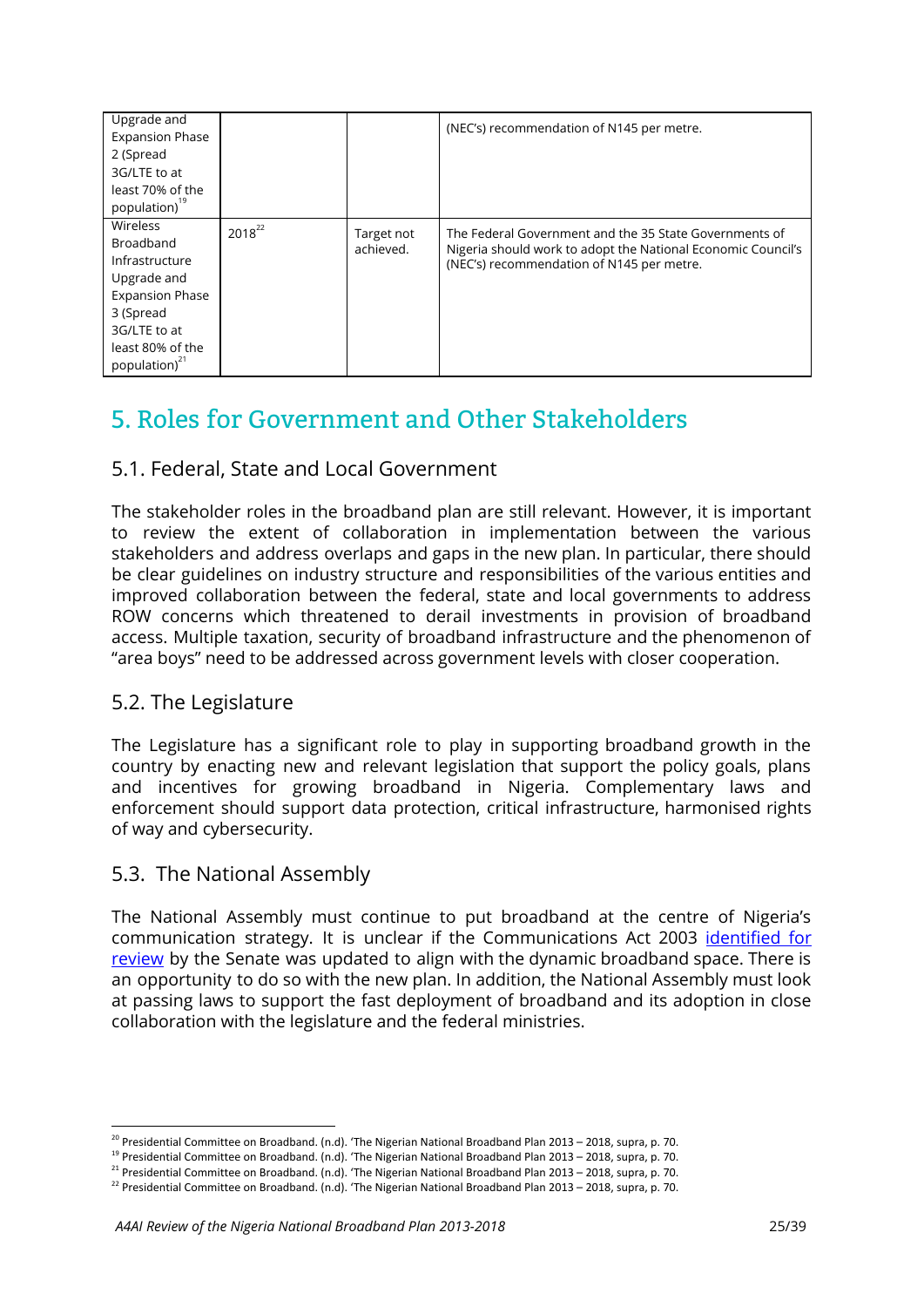## <span id="page-26-0"></span>5.4. The Regulator

The new plan must highlight the role of the National Communications Commission (NCC). It could be assigned the primary responsibility for overseeing and reporting on implementation of the new plan and establishment of formal and regular reporting metrics and standards. The regulator must transition to a  $5<sup>th</sup>$  generation one adopting a more collaborative style of regulation grounded in evidence in line with newly adopted ITU GSR best practice [guidelines](https://www.itu.int/en/ITU-D/Conferences/GSR/2019/Documents/GSR19_BPG_V2_E.pdf) and principles. The regulator should also ensure openness of data.

## <span id="page-26-1"></span>5.5. The Private Sector

The private sector's role must extend to all current and emerging players in the broadband ecosystem including existing industry groups. Private sector input should be sought at each stage of the planning to the implementation phase to build on existing contribution by improving the quality of existing internet service, extending coverage to new areas and connecting new users to the broadband experience. Research and evidence would be central to building a robust plan with actionable targets. Private sector players should be supportive of this process ensuring timely and accurate sharing of data.

### <span id="page-26-2"></span>5.6. Civil Society

Civil society organisations should continue to hold all stakeholders accountable ensuring the views of consumers and marginally excluded groups are accounted for in both the planning and execution of the broadband plan. CSOs will be critical in the collection of data and supporting research, particularly on the digital gender gap, broadband affordability, and those in unserved or underserved areas. Their role should be amplified in creating awareness of the benefits of broadband services to improve adoption, privacy and data protection.

### <span id="page-26-3"></span>5.7. Consumers, Large and Small

To augment the role of the private sector and civil society, large corporate broadband consumers, for example banks, larger development agencies and smaller consumer groups, should be engaged to elicit first hand feedback on services and how these could be improved.

## <span id="page-26-4"></span>6. Policy and Regulatory Priorities

Section 6 of the 2013 Plan recognized the rapidly changing international telecommunications policy and regulatory environment, in response to challenges posed by the development of broadband networks and services. It sought to position Nigeria as a world leader, by adopting and updating policy and regulatory priorities to align the sector with emerging global best practices. These goals remain important and should be reviewed and advanced under the new broadband plan. Most of the policy goals discussed in this section have been raised in the previous sections as well. Key elements are summarised in the following subsections.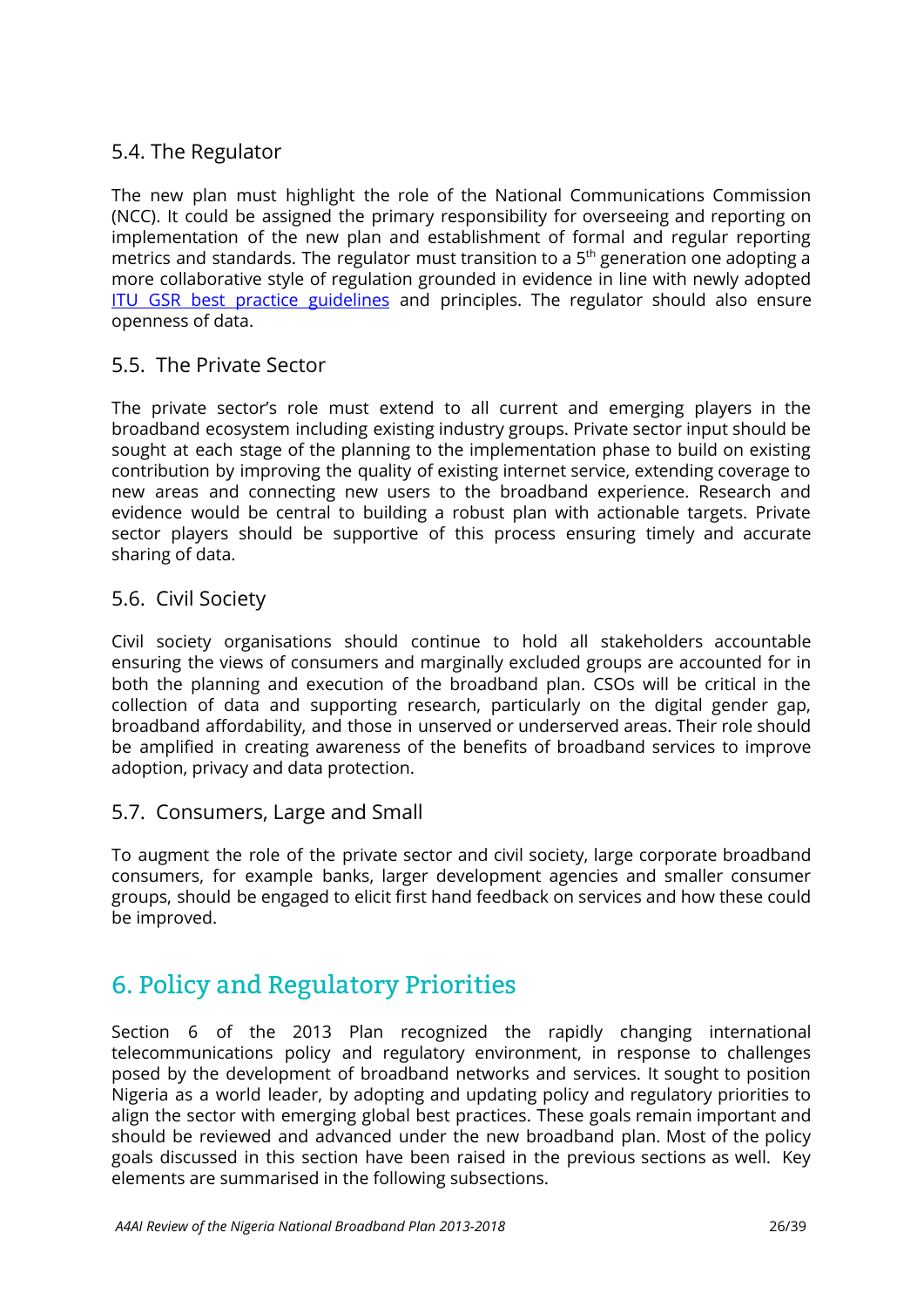## <span id="page-27-0"></span>6.1. Administrative Policies

The 2013 Plan called for several key administrative and institutional steps to improve the regulatory system in Nigeria. It proposed merging of regulatory agencies for more efficient regulation. It stated that the government should review all ICT laws to ensure that they are consistent with the broadband plan and objectives. It also reiterated the need to enact a cyber security law. This provision also emphasized the need for cooperation among government at all levels and with the private sector.

In addition, in this section, the plan indicated that the Ministry of Communication Technology should be responsible to monitor implementation of the National Broadband Plan and provide regular reports.

It is unclear how many, if any, of these objectives have been accomplished. They remain important for the successful execution of the new broadband plan. Monitoring of the plan's implementation, however, might be more effectively assigned to the Nigerian Communications Commission.

### <span id="page-27-1"></span>6.2. Demand-Side Policies

The 2013 Plan called for several key policy steps related to broadband demand-side objectives. They included development of online government services and information; focus on cyber security, privacy, and e-commerce laws; and initiatives to promote digital literacy, including efforts to translate web content into local languages.

As discussed above, the new plan should further highlight and expand its focus on demand-side policies, programs and initiatives.

### <span id="page-27-2"></span>6.3. Supply-Side Policies

Key supply-side policy objectives of the previous plan included the intention to promote broadband infrastructure investment, such as by reducing import duties and levies and otherwise facilitating technology imports; streamlining of approvals for RoW and Base Station building permits; and classification of ICT networks as critical infrastructure subject to priority protection. As discussed in the previous sections, these are all still important elements of the new broadband plan and should be highlighted and implemented.

### <span id="page-27-3"></span>6.4. Regulatory Principles

The 2013 Plan emphasized that Nigeria's telecom regulatory regime should remain fully liberalized and technology-neutral, without barriers to entry and based on open access principles, and recognizing that networks built on public rights of way should serve public benefits. Key functions for the regulator that were highlighted included maintaining a level playing field, developing fiscal incentive plans, monitoring anti-competitive behaviour and optimizing spectrum use.

Each of these items should again be incorporated and emphasized in the new broadband plan, to reinforce the critical role that competitively neutral, enabling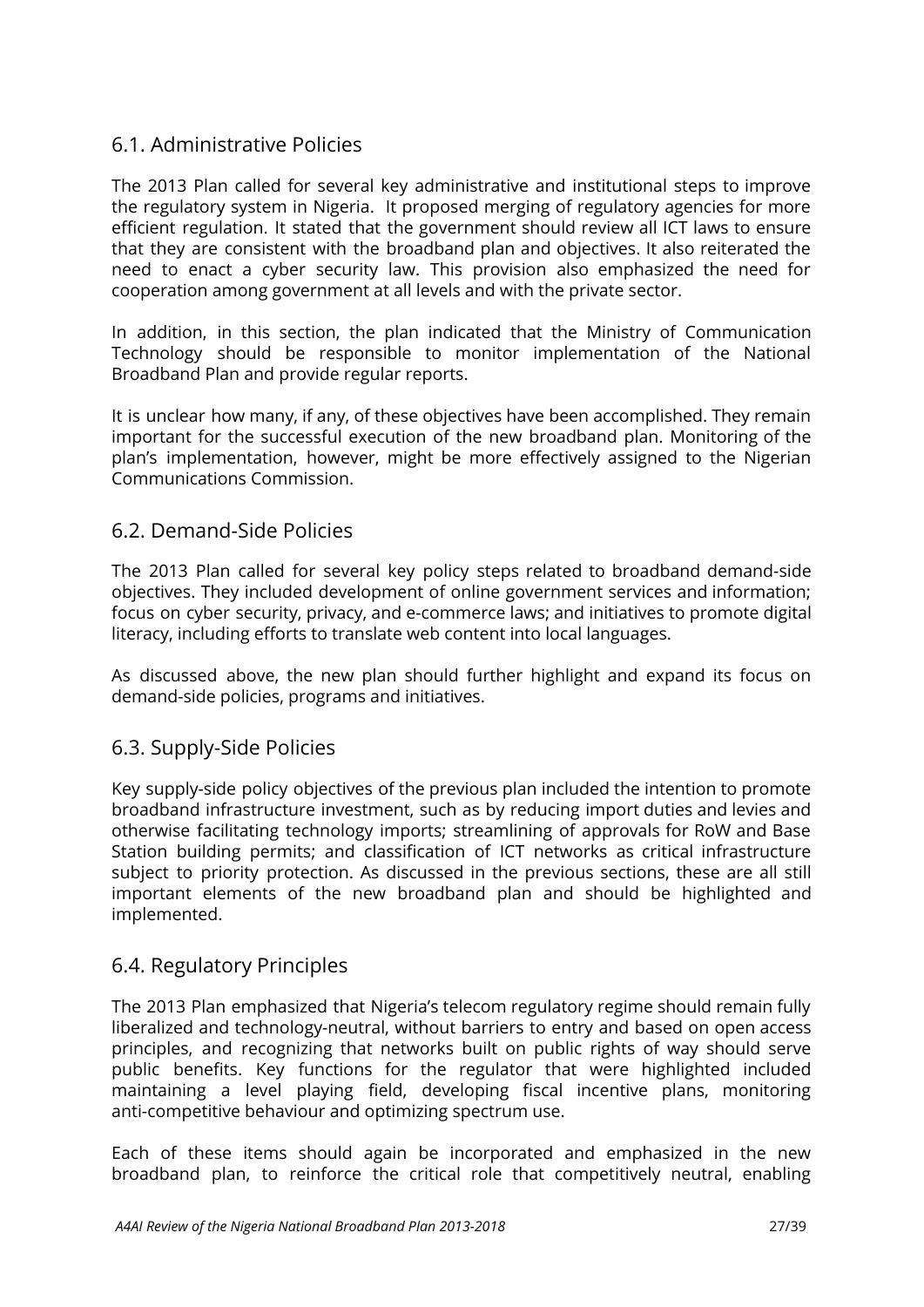regulation must play in promoting broadband infrastructure investment and service delivery.

## <span id="page-28-0"></span>7. Final Recommendations and Conclusion

There were several additional sections in the 2013 Plan that provide further detail on demand side programs and local content (Chapters 7-8), immediate tactical and strategic options to address short-term initiatives, and the structure of the Implementation Plan (Chapter 9). These chapters addressed specifics of follow-through and implementation of the broadband plan, which should also be reviewed and updated, as appropriate, when the new plan is assembled.

A key observation with respect to this review and the development of the next Nigeria National Broadband Plan is to recognize that, despite containing a wealth of worthy and important objectives, plans, directives, policies and initiatives, a large portion of these goals were not achieved during the 5-year period addressed by the plan. Moreover, there has also apparently not been extensive reporting or monitoring of that plan's goals and activities designed to implement them. While Nigeria has continued to move forward in terms of broadband penetration and utilization, there remain many areas in which broadband development has been constrained, and the related benefits and opportunities have been unrealized. This can largely be attributed to the incomplete adoption and implementation of the 2013-2018 National Broadband Plan.

In designing the follow-up plan for 2019-2024, therefore, it will be especially important to learn the key lessons from the previous plan. On the level of objectives, targets, policies and plans, these elements should be updated to reflect the evolving broadband ICT environment, as discussed extensively throughout this document. Many of the needed components are similar to those in the previous plan, which may not have been fully implemented, while others reflect changing and expanding goals and priorities.

In particular, it will be important to ensure that the new broadband plan aligns with the government's more comprehensive strategies and goals for the economy as a whole, as incorporated in the Vision 2020 and the ERGP and policies. With the digital revolution opening new doors to a quantum leap of human civilization, the review of the broadband plan for Nigeria provides an important opportunity for evolving the necessary ICT landscape as a development pathway for societal and economic reconfigurations enshrined in the Federal Government of Nigeria's ERGP and the SDGs. The broadband plan brings a positive potential benefit to the attainment of the ERGP and the SDGs, as it could if well developed and implemented enhance prosperity, social inclusion, environmental sustainability and good governance.

The pathways for the ERGP and the SDGS can only be developed, shaped and governed by a plan that captures robust ICT infrastructure, expanded and enhanced Broadband ICT access, affordability and utilization in Nigeria. For example, the ERGP hopes to create "ICT-enabled activity to GDP by an estimated 10% and create 2.5 million new jobs between 2017 and 2020". A good ICT infrastructure that is accessible and affordable serves as the cornerstone for creating an interdependent system and activities that will help to manage and achieve this target.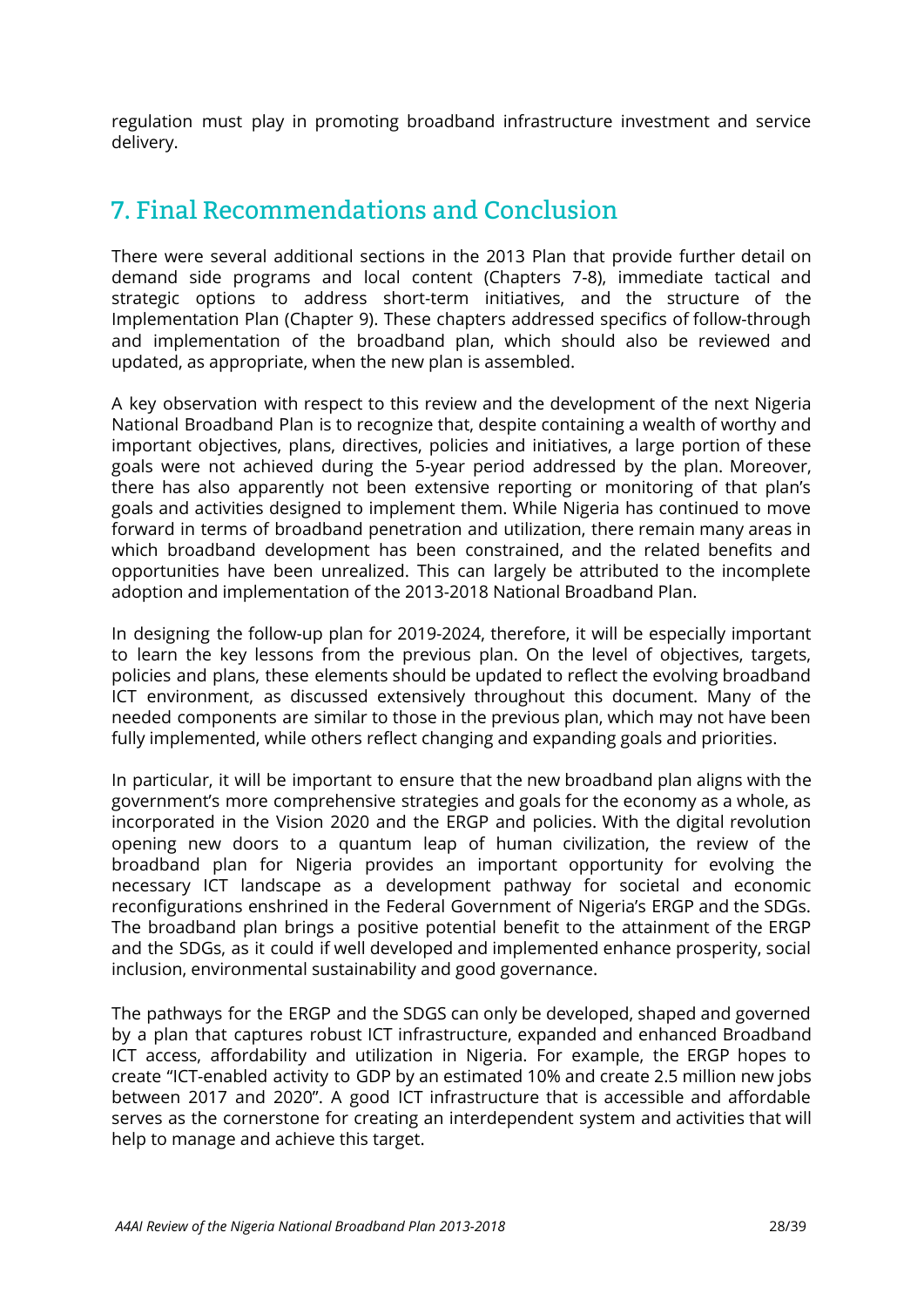A robust ICT infrastructure is at the center of the attainment of the ERGP and the SDGs and it requires a holistic approach capturing the dynamics involved around network technologies, digital applications, digital utilization, digital inclusion, cyber security, public services, economy and employment. The digital revolution, including technologies such as virtual and augmented reality, artificial intelligence and 3D printing, will also be enhanced by a robust broadband ICT landscape in Nigeria serving as the instrument to resolve technology challenges and a driver of the transformations that our society and economy needs. To move in this direction, the broadband plan must be developed and implemented urgently. As we have used the last 5 years (2013-2018) to learn how to manage and positively use ICTs, the opportunity to get the fundamentals right now stares us in the face.

Clearly the human capital development component of the ERGP as well as others will benefit from an ICT ecosystem that is capable of building a national economy that creates human prosperity and secures wealth creation, poverty reduction, fair distribution and inclusiveness. While the objectives in the ERGP and those of the SDGs will be led by different agencies of government within different contexts and domains of actions, a robust ICT landscape enables and improves human capacities and capabilities for delivering and ensuring that that essential goals of the ERGP is met by the end of year 2020 and the SDGs by 2030.

On infrastructure, Nigeria has the opportunity to make further advancements in driving down the costs of network operation and seeing those savings be passed on from operators to consumers in lower data costs. The Federal Ministry of Communications has indicated that as of 2017, Nigeria had less than 50,000 base stations and urgently needs at least 70,000 to 80,000 telecommunication base stations to substantially cover the broadband needs of the nation. $^{23}$  Infrastructure sharing is instrumental in closing the gaps, particularly in rural areas. States should encourage the ICT Regulator and Ministry to broaden the definition of infrastructure sharing to cover sharing with utilities, railroads, oil and gas pipelines to fast track affordable access.

RoW bottlenecks across states need to be addressed urgently with better harmonized rates supported by governors. ICT infrastructure should be considered for similar right of way access with utilities such as electricity and water as they are essential for development. This means states should refrain from taxing investment infrastructure but rather focus on the revenues such infrastructure brings. The Federal Ministry of Communications has indicated it will be reviewing all existing legislation, acts, institutional and regulatory framework, particularly the National ICT Policy and the National Communications Act 2003, to ensure RoW is adequately addressed. In order to work efficiently, implementation would have to be backed by all states. Progress should be made on a harmonised RoW policy, guidelines on active infrastructure sharing, leveraging TV white spaces and community networks for mobile broadband, and making non-conflicting unlicensed spectrum use a possibility to support community networks and local solutions to closing the digital divide.

Contributions to the Universal Service Provision Fund need to be broadened and the fund truly ring-fenced to speed up financing of broadband infrastructure, digital skills training, relevant content and entrepreneurship. The fund should explore new

<sup>23</sup>

https://www.ncc.gov.ng/stakeholder/media-public/news-headlines/201-we-need-80-thousand-base-stations-for-smart-nig eria-prof-u-g-danbatta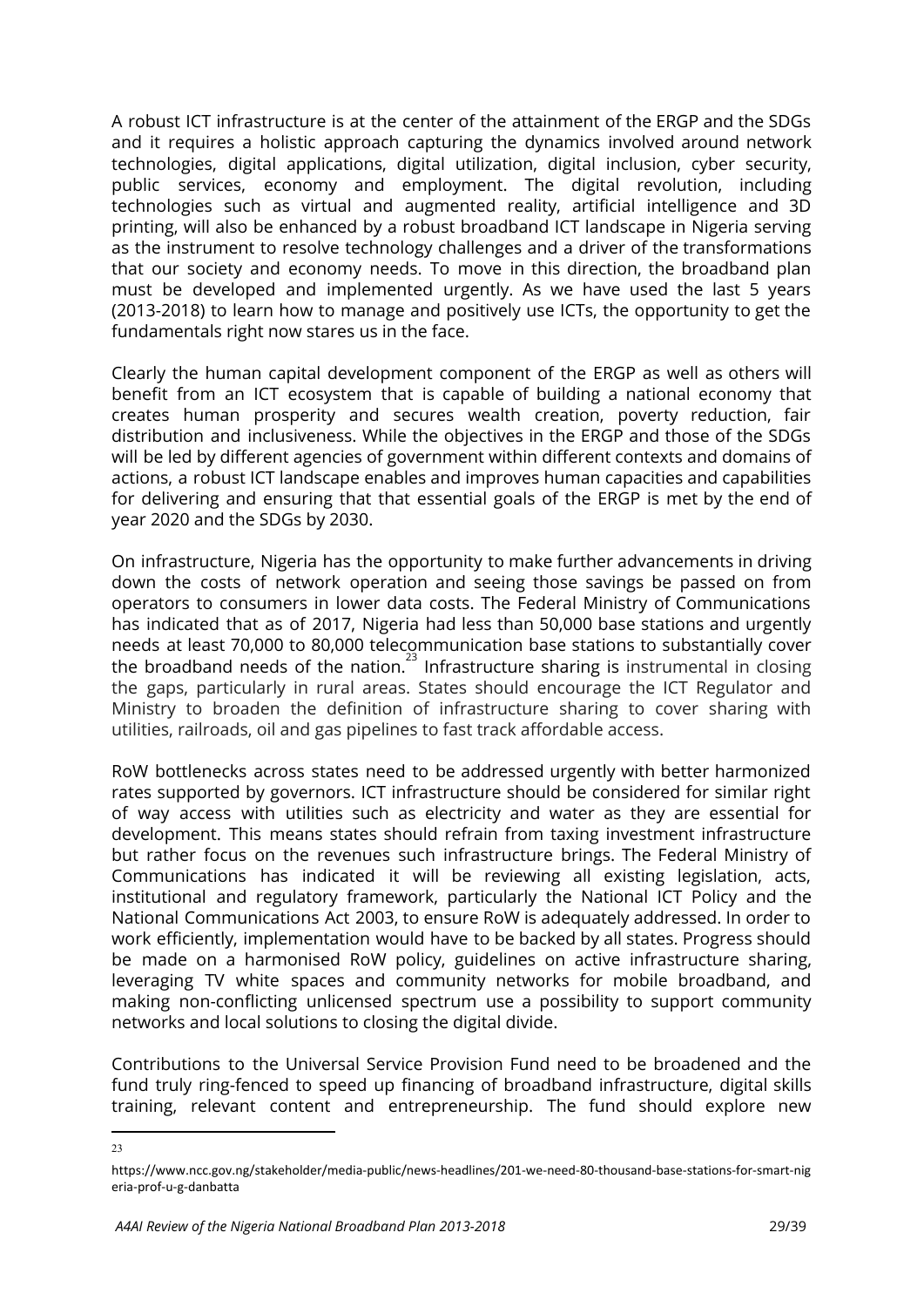partnerships with private sector and NGOs to support innovations to rapidly close the digital divide.

## <span id="page-30-0"></span>**Conclusion**

The expanded mandate of the renamed Federal Ministry of Communications and Digital Economy acknowledges the growing importance of digital technologies to modern society. The World Economic Forum indicates By 2022, 60% of global GDP will be digitized. Digitisation has the potential to open up new economic models and opportunities for countries . However, effective digitisation relies on a network of seamless hyper connected systems ensuring meaningful connectivity, bolstered by ubiquitous affordable broadband. The next broadband committee constituted by the Ministry of Communication and Digital Economy to develop the new plan, must seriously consider the experience of the 2013-2018 plan, particularly its adoption. The Committee must seek to develop a new plan that addresses the shortcomings in organizational, institutional and implementation factors that will determine the extent of its success. In doing so, they must seek a thorough evidence based review of all the targets and objectives. We recommend that the Nigeria Communications Commission be assigned the primary responsibility for overseeing and reporting on implementation of the new plan and the establishment of formal and regular reporting metrics and standards. There should be annual check-in forums to discuss progress and challenges among all stakeholders and public release of all relevant progress reports and data. Finally, in adopting the new plan, the government should ensure that its targets and components are realistically achievable within the set time-frames, with the highest priority objectives given precedence.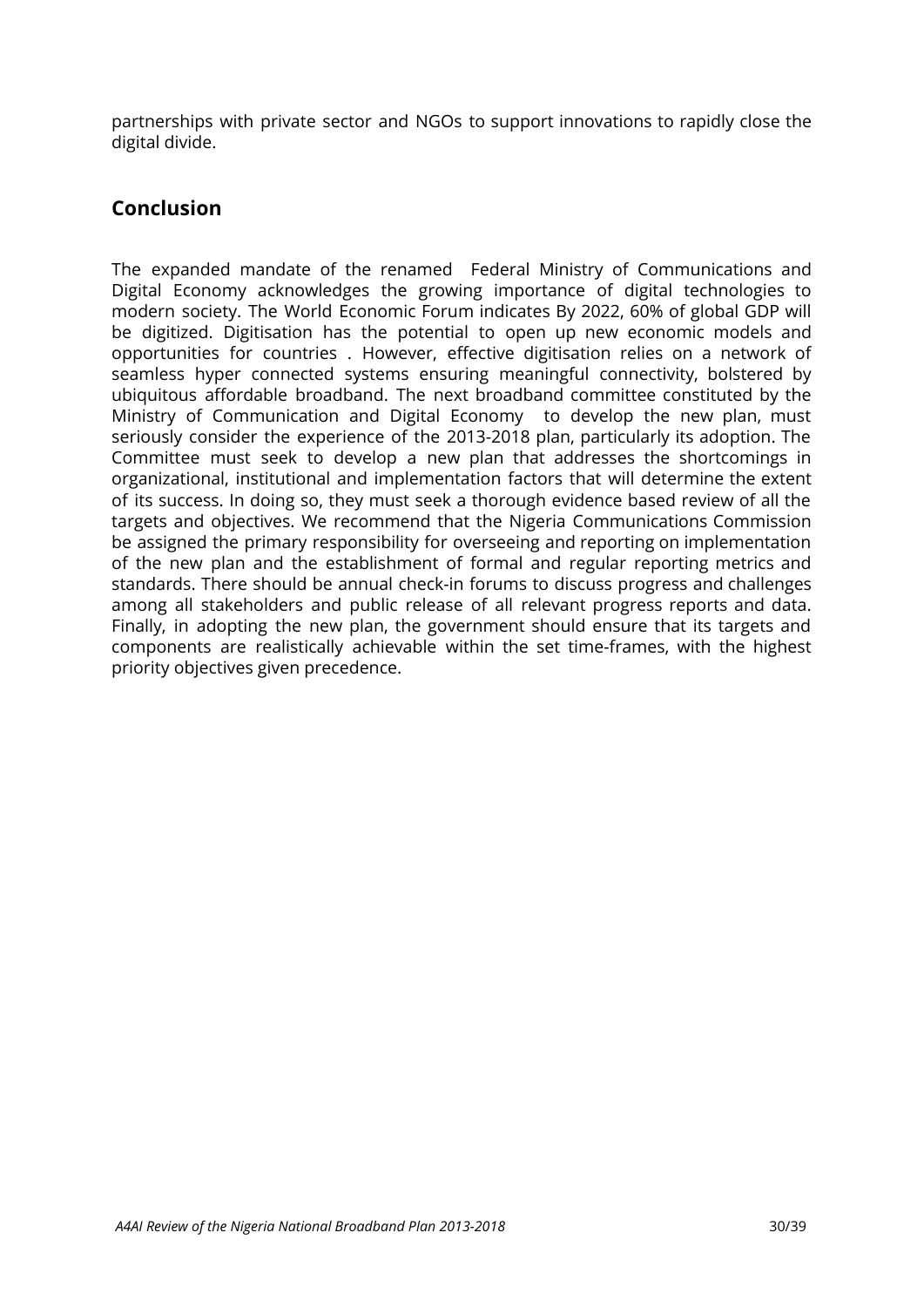## <span id="page-31-0"></span>APPENDIX

## ORIGINAL TARGETS (*PULLED FROM PAGE 57 OF BROADBAND PLAN* 2013-2018)

|  | <b>Table 4: Broadband Targets for Cities</b> |
|--|----------------------------------------------|
|--|----------------------------------------------|

| <b>Target type</b>         | <b>Medium</b> | <b>Current</b><br>(2013) | <b>Short</b><br>term<br>targets (2015) | <b>Medium term</b><br>targets (2018) | Long<br>term<br>targets (2020) |
|----------------------------|---------------|--------------------------|----------------------------------------|--------------------------------------|--------------------------------|
| Availability<br>(coverage) | Wired         | 1.5%                     | 10%                                    | 16%                                  | 25%                            |
| Penetration<br>(USage)     | Wired         | 0.5%                     | 3.3%                                   | 5.3%                                 | 8.3%                           |

#### **Table 5: Broadband National Targets**

| <b>Target type</b>         | <b>Medium</b>   | <b>Current</b><br>(2013) | <b>Short</b><br>term<br>targets (2015) | <b>Medium term</b><br>targets (2018) | Long<br>term<br>targets (2020) |
|----------------------------|-----------------|--------------------------|----------------------------------------|--------------------------------------|--------------------------------|
| Availability<br>(coverage) | Wireless        | 35%                      | 60%                                    | 80%                                  | 95%                            |
| Penetration<br>(USage)     | <b>Wireless</b> | 6%                       | 21%                                    | 42%                                  | 76%                            |

#### **Table 6 : Broadband Target for Communities**

| <b>Target type</b>                   | <b>Medium</b>                       | <b>Current</b><br>(2013) | <b>Short</b><br>term<br>targets (2015) | <b>Medium term</b><br>targets (2018) | Long<br>term<br>targets (2020) |
|--------------------------------------|-------------------------------------|--------------------------|----------------------------------------|--------------------------------------|--------------------------------|
| Community<br>Public Access<br>Venues | Wired<br>or<br>wireless<br>hotspots | 15%                      | 25%                                    | 65%                                  | 100%                           |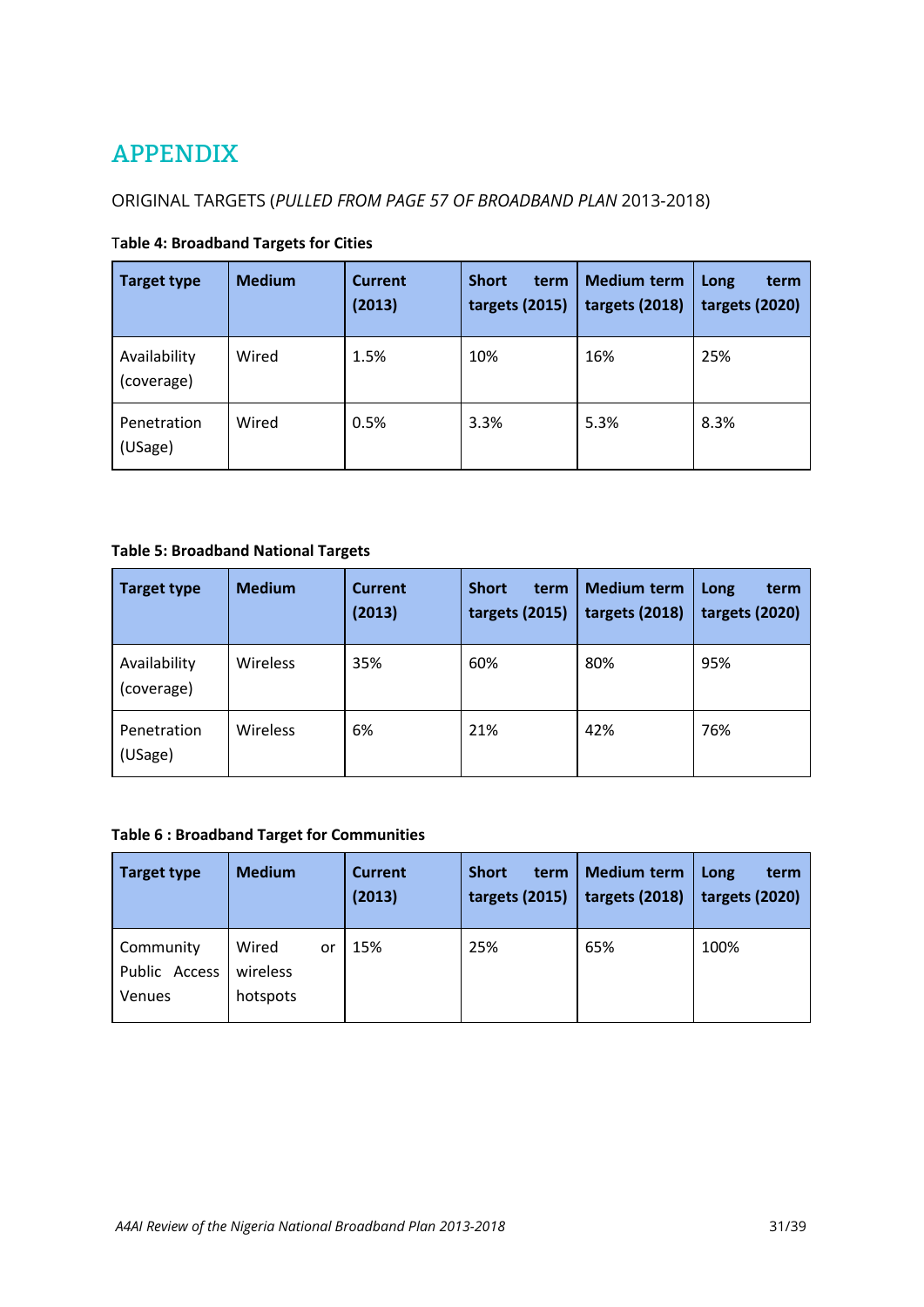#### **Table 4: STATUS OF OBJECTIVES AND SUGGESTED CHANGES**

|                                                                                                                                           | <b>Plan</b><br>2013-201<br>8 (Target<br>or<br>timeline) | <b>Achievements/</b><br><b>Progress made</b> | <b>Suggested changes for next</b><br>plan                                                                                                                                                                                                                                                                                                                                                                                                                                                                                                                                                                                                                    |
|-------------------------------------------------------------------------------------------------------------------------------------------|---------------------------------------------------------|----------------------------------------------|--------------------------------------------------------------------------------------------------------------------------------------------------------------------------------------------------------------------------------------------------------------------------------------------------------------------------------------------------------------------------------------------------------------------------------------------------------------------------------------------------------------------------------------------------------------------------------------------------------------------------------------------------------------|
| (Policy &<br>1.<br>Regulation)<br>Define the<br>open access<br>framework<br>and secure<br><b>ROW Waivers</b><br>with states <sup>24</sup> | $2013^{25}$                                             | Objective not<br>achieved                    | The Federal Government and the 35<br>State Governments of Nigeria should<br>work to adopt the National<br>Economic Council's (NEC's)<br>recommendation of N145 per metre.<br>Also, the Nigerian Communications<br>Commission (NCC) should apply the<br>financial support to infrastructure<br>companies (InfraCos) that have met<br>their roll-out targets.<br>The Federal Government should also<br>provide federal incentive to<br>broadband communication service<br>providers by classifying overhead<br>expenses associated with<br>broadband services provision as<br>approved deductible expenses for<br>annual operating levy (AOL)<br>computations. |
| 2.<br>(Policy &<br>Regulation)<br>Enable<br>expedited<br>ROW permits<br>for the rapid<br>rollout of<br>base stations<br>26                | $2013^{27}$                                             | Objective not<br>achieved                    | The Federal Government and the 35<br>State Governments of Nigeria should<br>work to adopt the National<br>Economic Council's (NEC's)<br>recommendation of N145 per metre.                                                                                                                                                                                                                                                                                                                                                                                                                                                                                    |
| 3.<br>(Policy &<br>Regulation)<br>Declare<br>Critical<br>National<br>Infrastructur<br>$e^{28}$                                            | $2013^{29}$                                             | Objective not<br>achieved                    | The National Government should<br>either amend the National<br>Communications Act or the<br>Cybercrime Act to grant a higher<br>level of protection to telecoms<br>infrastructure as critical national<br>assets, or alternatively enact a new<br>law that achieves this purpose.                                                                                                                                                                                                                                                                                                                                                                            |

<sup>&</sup>lt;sup>24</sup> Presidential Committee on Broadband. (n.d). 'The Nigerian National Broadband Plan 2013 – 2018, supra, p. 68.

<sup>&</sup>lt;sup>25</sup> Presidential Committee on Broadband. (n.d). 'The Nigerian National Broadband Plan 2013 – 2018, supra, p. 68.

<sup>&</sup>lt;sup>26</sup> Presidential Committee on Broadband. (n.d). 'The Nigerian National Broadband Plan 2013 – 2018, supra, p. 68.

<sup>&</sup>lt;sup>27</sup> Presidential Committee on Broadband. (n.d). 'The Nigerian National Broadband Plan 2013 – 2018, supra, p. 68.

<sup>&</sup>lt;sup>28</sup> Presidential Committee on Broadband. (n.d). 'The Nigerian National Broadband Plan 2013 – 2018, supra, p. 68.

<sup>&</sup>lt;sup>29</sup> Presidential Committee on Broadband. (n.d). 'The Nigerian National Broadband Plan 2013 – 2018, supra, p. 68.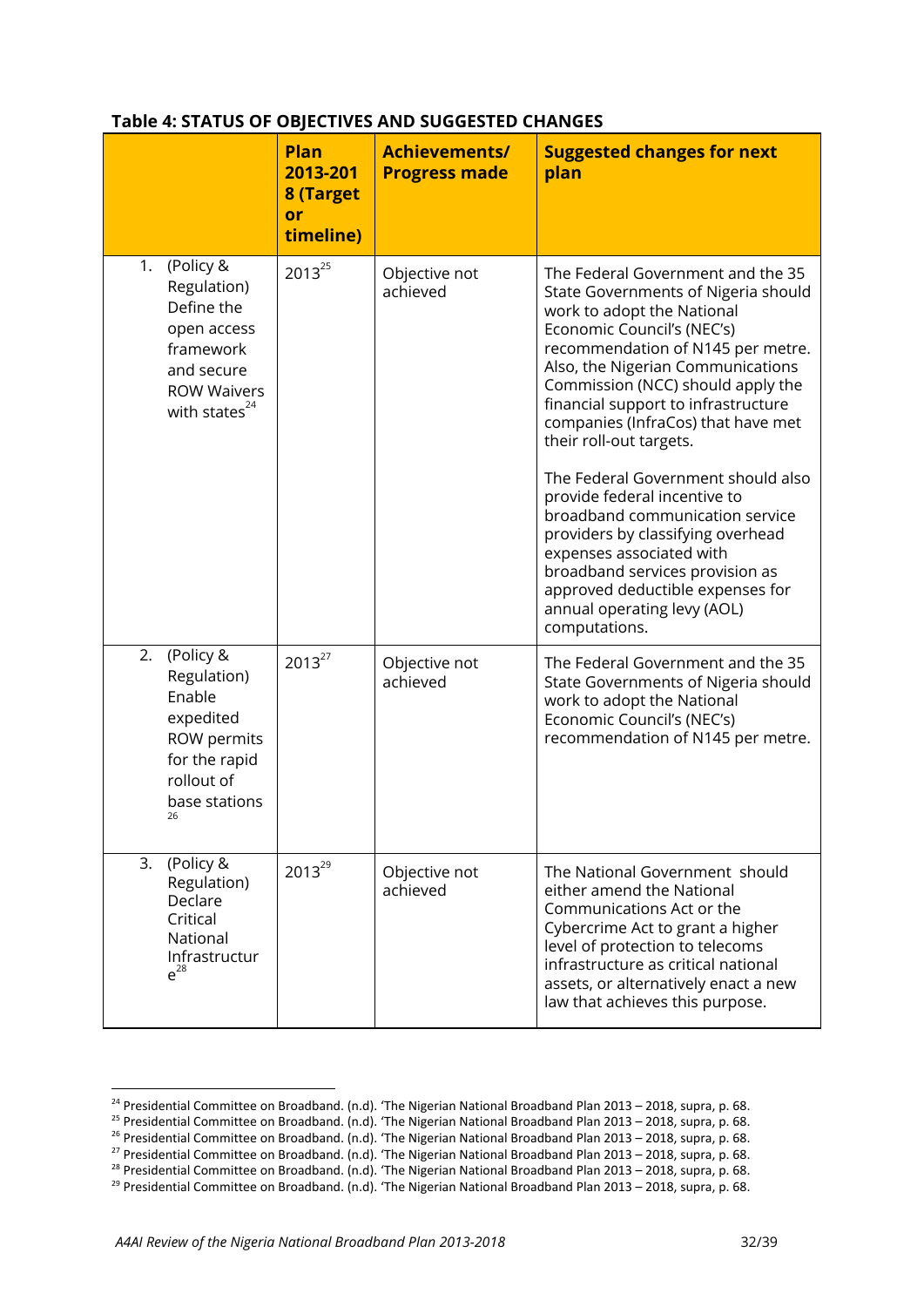| (Policy &<br>4.<br>Regulation)<br>License new<br>operators as<br>required <sup>30</sup>                                         | $2013^{31}$             | Objective not<br>achieved                                                                                                                                                                                                                                                                                                                                                                                                                                                                                                                                                                                                             | NCC should commence the process<br>for licensing new operators.                                                                                                                                                                                                                                                                                                                                 |
|---------------------------------------------------------------------------------------------------------------------------------|-------------------------|---------------------------------------------------------------------------------------------------------------------------------------------------------------------------------------------------------------------------------------------------------------------------------------------------------------------------------------------------------------------------------------------------------------------------------------------------------------------------------------------------------------------------------------------------------------------------------------------------------------------------------------|-------------------------------------------------------------------------------------------------------------------------------------------------------------------------------------------------------------------------------------------------------------------------------------------------------------------------------------------------------------------------------------------------|
| 5.<br>(Enabling<br>Infrastructur<br>e)<br>Interconnect<br>National and<br>Regional<br>Long-Distanc<br>e Operators <sup>32</sup> | $2013 -$<br>$2014^{33}$ |                                                                                                                                                                                                                                                                                                                                                                                                                                                                                                                                                                                                                                       |                                                                                                                                                                                                                                                                                                                                                                                                 |
| (Enabling<br>6.<br>Infrastructur<br>e) Incentivise<br>rollout of<br>fibre<br>infrastructure<br>34                               | $2013^{35}$             | Target not achieved<br>and ongoing.<br>However, NCC has<br>implemented the<br><b>BTRAIN (Backbone</b><br>Transmission<br>Infrastructure),<br>USPF project and<br>granted approval to<br>NITel to deploy<br>4GLTE since 2016. <sup>36</sup><br>Under the Open<br><b>Access Broadband</b><br>Model, NCC has<br>made<br>arrangements for<br>the sum of N60<br>Billion for 6<br>Infrastructure<br>Companies<br>(InfraCos) to enable<br>them to roll out<br>fibre within their<br>license areas,<br>provided certain<br>milestones are met.<br>This sum is<br>documented in the<br>Next Level Plan of<br>the present<br>administration and | NCC should apply the financial<br>support to InfraCos that have met<br>their roll-out targets.<br>The Federal Government should also<br>provide federal incentive to<br>broadband communication service<br>providers by classifying overhead<br>expenses associated with<br>broadband services provision as<br>approved deductible expenses for<br>annual operating levy (AOL)<br>computations. |

<sup>&</sup>lt;sup>30</sup> Presidential Committee on Broadband. (n.d). 'The Nigerian National Broadband Plan 2013 – 2018, supra, p. 68.

<sup>&</sup>lt;sup>31</sup> Presidential Committee on Broadband. (n.d). 'The Nigerian National Broadband Plan 2013 – 2018, supra, p. 68.

<sup>&</sup>lt;sup>32</sup> Presidential Committee on Broadband. (n.d). 'The Nigerian National Broadband Plan 2013 – 2018, supra, p. 68.<br><sup>33</sup> Presidential Committee on Broadband. (n.d). 'The Nigerian National Broadband Plan 2013 – 2018, supra,

<sup>&</sup>lt;sup>36</sup> Umar Garba Danbatta. (2016, November 9). 'The National Broadband Plan as a Catalyst for Social and Economic Transformation - The NCC Mandate' [WWW document] URL

<https://www.ncc.gov.ng/documents/763-facilitating-broadband-penetration-for-social-and-economics-transformation/file> (visited 2019, July 16), p. 15.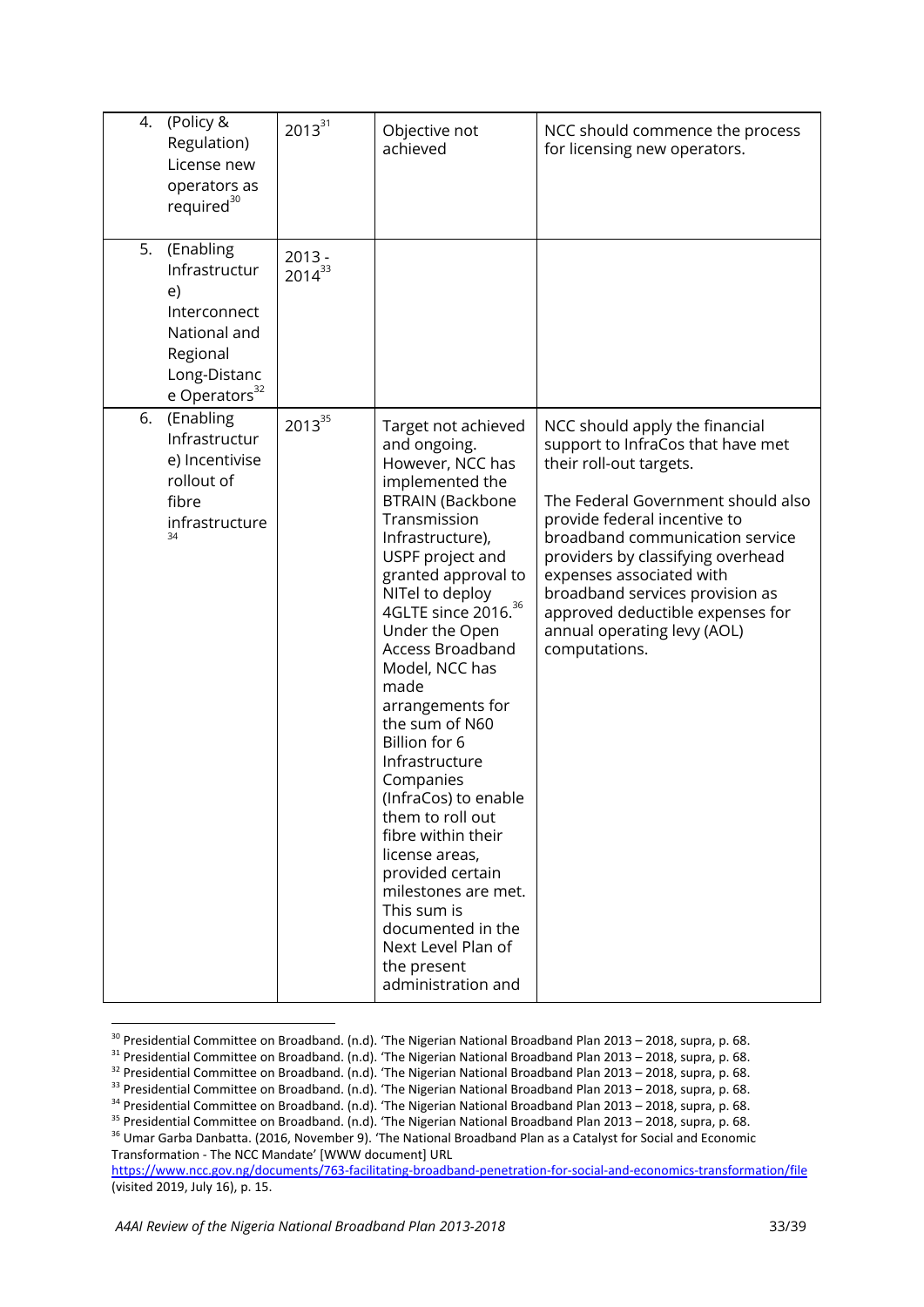|                                                                                                                                       |             | is presently<br>awaiting to be<br>presented to the<br><b>Federal Executive</b><br>Council for<br>approval. <sup>37</sup>                                                                                                                                                                          |                                                                                                                                                                                                           |
|---------------------------------------------------------------------------------------------------------------------------------------|-------------|---------------------------------------------------------------------------------------------------------------------------------------------------------------------------------------------------------------------------------------------------------------------------------------------------|-----------------------------------------------------------------------------------------------------------------------------------------------------------------------------------------------------------|
| (Enabling<br>7.<br>Infrastructur<br>e) Agree 3G<br>Rollout<br>Target<br>implementati<br>on with<br>operators <sup>38</sup>            | $2013^{39}$ |                                                                                                                                                                                                                                                                                                   |                                                                                                                                                                                                           |
| (Enabling<br>8.<br>Infrastructur<br>e) Publish<br>plan for<br>freeing up<br>more<br>Spectrum for<br>LTE rollout <sup>40</sup>         | $2013^{41}$ | Objective not<br>achieved, although<br>NCC conducted a<br>stakeholder's forum<br>on rural<br>connectivity using<br>TVWS in March<br>2019.42<br>Both 900mhz and<br>1800mhz will soon<br>be available plus<br>operators will have<br>the chance to<br>refarm existing<br>frequencies. <sup>43</sup> | NCC should assign and allocate<br>additional spectrum to new and<br>existing operators required for LTE<br>rollout.                                                                                       |
| 9.<br>(Enabling<br>Infrastructur<br>e) Conduct<br>spectrum<br>licensing for<br>LTE in<br>2.5GHz, and<br>2.6GHz<br>bands <sup>44</sup> | 2013        | Objective achieved:<br>A single wholesale<br>network operator<br>and 6 InfraCos have<br>been licensed by<br>the NCC although<br>the InfraCo for the<br>northeastern part<br>of Nigeria returned<br>its license to NCC<br>for reassignment to                                                      | Ongoing monitoring of the Open<br>Access Broadband Model by the<br>Federal Ministry of Communications<br>Technology and NCC to ensure that<br>its objectives as regards broadband<br>penetration are met. |

 $^{37}$  Update provided by NCC's Eng. Bako Wakil at A4AI- Nigeria Coalition Meeting in Abuja -30<sup>th</sup> August 2019

<sup>38</sup> Presidential Committee on Broadband. (n.d). 'The Nigerian National Broadband Plan 2013 – 2018, supra, p. 68.<br><sup>39</sup> Presidential Committee on Broadband. (n.d). 'The Nigerian National Broadband Plan 2013 – 2018, supra, p

<sup>42</sup>[https://www.ncc.gov.ng/stakeholder/media-public/news-headlines/496-ncc-holds-stakeholders-consultative-forum-on-t](https://www.ncc.gov.ng/stakeholder/media-public/news-headlines/496-ncc-holds-stakeholders-consultative-forum-on-television-white-space-set-to-harness-television-white-space-tvws-for-broadband-penetration) [elevision-white-space-set-to-harness-television-white-space-tvws-for-broadband-penetration](https://www.ncc.gov.ng/stakeholder/media-public/news-headlines/496-ncc-holds-stakeholders-consultative-forum-on-television-white-space-set-to-harness-television-white-space-tvws-for-broadband-penetration)<br><sup>43</sup> Update provided by NCC's Eng. Bako Wakil at A4AI- Nigeria Coalition Meeting in Abuja -30<sup>th</sup> August 2019

<sup>&</sup>lt;sup>44</sup> Presidential Committee on Broadband. (n.d). 'The Nigerian National Broadband Plan 2013 – 2018, supra, p. 68.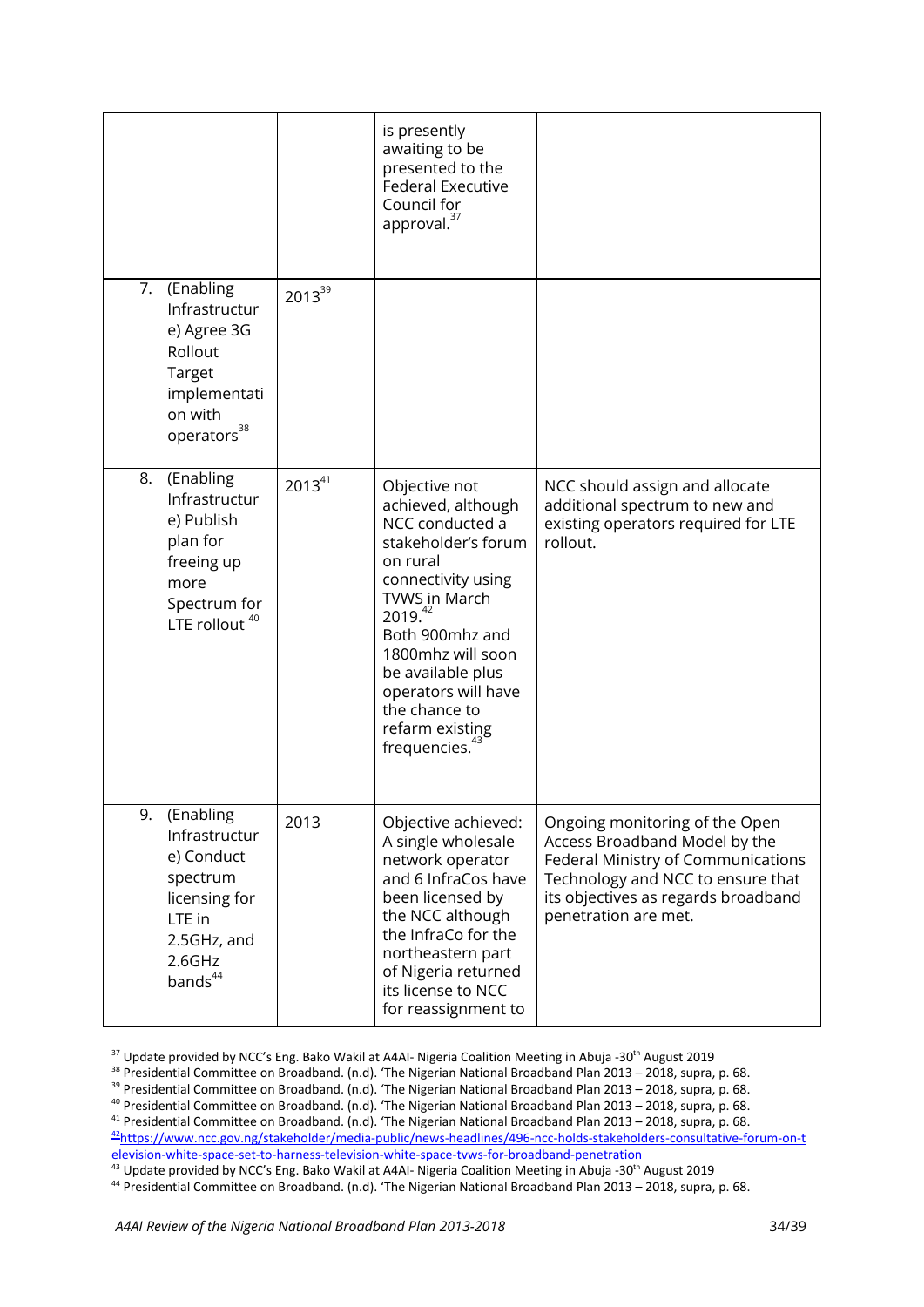|                                                                                                                                        |                         | another entity.<br>2.6ghz is available<br>but only a few are<br>taking this up.<br>Discussions reveal<br>the reserve price<br>may have been too<br>high. It was dollar<br>denominated and |                                                                        |
|----------------------------------------------------------------------------------------------------------------------------------------|-------------------------|-------------------------------------------------------------------------------------------------------------------------------------------------------------------------------------------|------------------------------------------------------------------------|
|                                                                                                                                        |                         | the timing of the<br>auction was not<br>convenient with the<br>weaker naira <sup>45</sup> .                                                                                               |                                                                        |
| 10. (Enabling<br>Infrastructur<br>e) Release<br>spectrum on<br>the<br>sub-40GHz<br>bands for<br>mobile<br>backhaul <sup>46</sup>       | $2013 -$<br>$2014^{47}$ | Objective not<br>achieved.                                                                                                                                                                | NCC to commence steps to release<br>more spectrum for mobile backhaul. |
| 11. (Costing &<br>Pricing) Agree<br>cost-based<br>lease pricing<br>model and<br>implement<br>agreed<br>wholesale<br>price caps $^{48}$ | $2013^{49}$             | Objective achieved.                                                                                                                                                                       |                                                                        |
| 12. Costing &<br>Pricing) Agree<br>Plan for<br>review of the<br>cost of<br>acquiring<br>spectrum<br>licenses <sup>51</sup>             | $2013^{52}$             | Objective not<br>achieved.                                                                                                                                                                |                                                                        |
| 13. (Funding &<br>Investment)<br>Agree                                                                                                 | $2013^{54}$             | Stated on the Open<br>Access Broadband                                                                                                                                                    | NCC should apply the financial<br>support to InfraCos that have met    |

<sup>&</sup>lt;sup>45</sup> Update provided by NCC's Eng. Bako Wakil at A4AI- Nigeria Coalition Meeting in Abuja -30<sup>th</sup> August 2019

<sup>&</sup>lt;sup>46</sup> Presidential Committee on Broadband. (n.d). 'The Nigerian National Broadband Plan 2013 – 2018, supra, p. 68.<br><sup>47</sup> Presidential Committee on Broadband. (n.d). 'The Nigerian National Broadband Plan 2013 – 2018, supra, p

<sup>&</sup>lt;sup>49</sup> Presidential Committee on Broadband. (n.d). 'The Nigerian National Broadband Plan 2013 – 2018, supra, p. 68.

<sup>&</sup>lt;sup>50</sup> Umar Garba Danbatta. (2017, February 14), supra, p. 3

<sup>&</sup>lt;sup>51</sup> Presidential Committee on Broadband. (n.d). 'The Nigerian National Broadband Plan 2013 – 2018, supra, p. 69.<br><sup>52</sup> Presidential Committee on Broadband. (n.d). 'The Nigerian National Broadband Plan 2013 – 2018, supra, p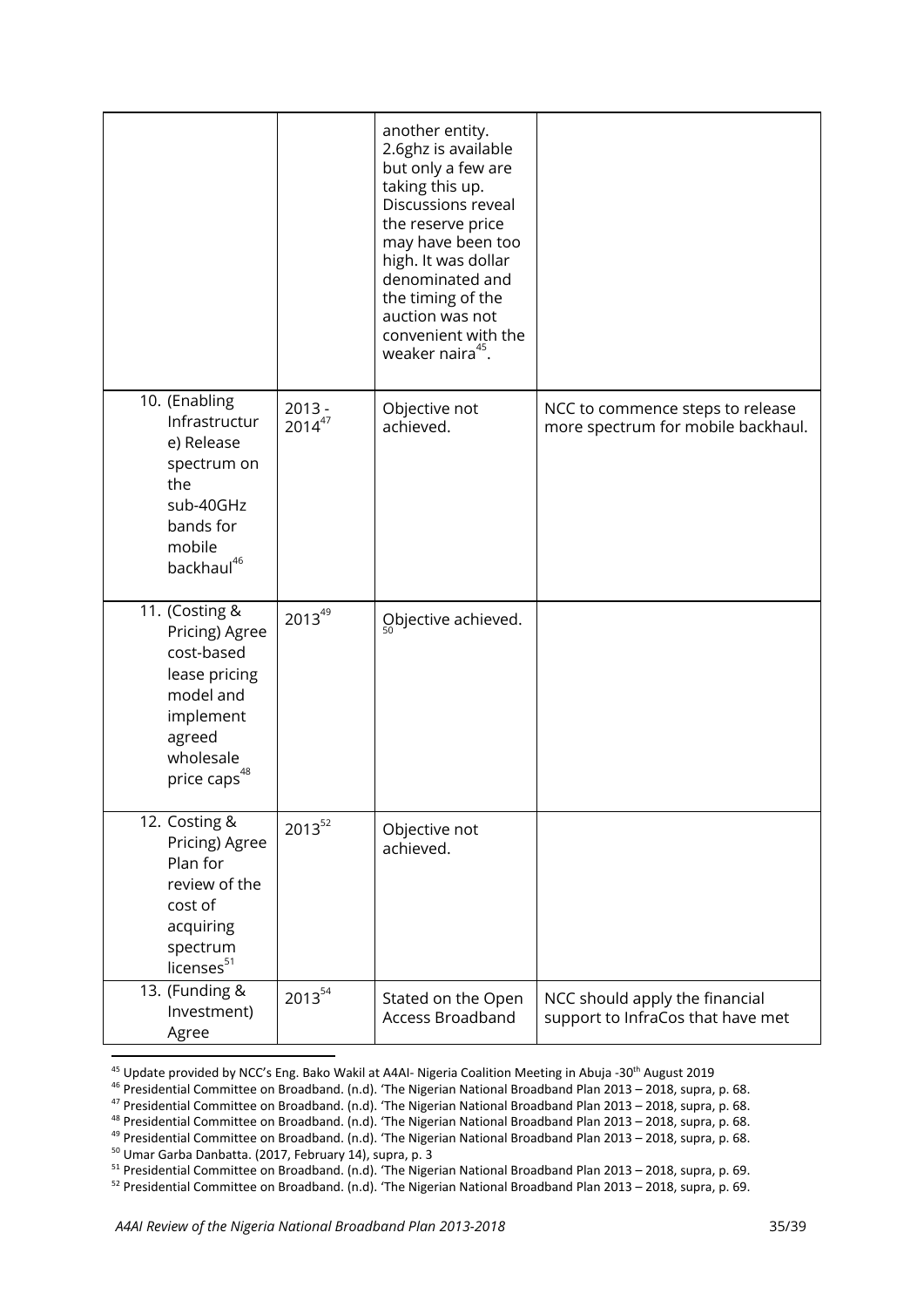| Financial<br>Incentives for<br>achieving<br>rollout<br>targets $^{53}$                                                                   |             | Model, but do not<br>know the state of<br>implementation. <sup>55</sup>                                                                                                                                                                          | their roll-out targets.<br>The Federal Government should also<br>provide federal incentive to<br>broadband communication service<br>providers by classifying overhead<br>expenses associated with<br>broadband services provision as<br>approved deductible expenses for<br>annual operating levy (AOL)<br>computations.                                                              |
|------------------------------------------------------------------------------------------------------------------------------------------|-------------|--------------------------------------------------------------------------------------------------------------------------------------------------------------------------------------------------------------------------------------------------|---------------------------------------------------------------------------------------------------------------------------------------------------------------------------------------------------------------------------------------------------------------------------------------------------------------------------------------------------------------------------------------|
| 14. (Funding &<br>Investment)<br>Agree<br>Funding<br>Options for<br>accelerating<br>broadband<br>infrastructure<br>rollout <sup>56</sup> | $2013^{57}$ |                                                                                                                                                                                                                                                  |                                                                                                                                                                                                                                                                                                                                                                                       |
| 15. (Driving<br>Demand) Set<br>up Public<br><b>Access Points</b><br>and ICT<br>Training<br>Centres $58$                                  | $2014^{59}$ | Objective achieved<br>and ongoing.<br>Several projects<br>such as the BTS<br>project, RUBI pilot<br>and establishment<br>of e-learning<br>platforms & ICT<br>infrastructure have<br>been executed by<br>the NCC across<br>Nigeria. <sup>60</sup> |                                                                                                                                                                                                                                                                                                                                                                                       |
| 16. (Driving<br>Demand)<br>Educate<br>women on<br>the use and<br>benefits of<br>ICT <sup>61</sup>                                        | $2014^{62}$ | Objective achieved<br>and ongoing in<br>partnership with<br>private sector <sup>63</sup>                                                                                                                                                         | Previous government efforts in this<br>regard were very much<br>uncoordinated among the various<br>stakeholders and beneficiaries. We<br>recommend that the new<br>broadband plan grant ownership of<br>this programme to the Federal<br>Ministry of Communications<br>Technology, which will coordinate<br>with private sector stakeholders to<br>co-develop a curriculum and gather |

<sup>53</sup> Presidential Committee on Broadband. (n.d). 'The Nigerian National Broadband Plan 2013 – 2018, supra, p. 69.

<sup>&</sup>lt;sup>54</sup> Presidential Committee on Broadband. (n.d). 'The Nigerian National Broadband Plan 2013 – 2018, supra, p. 69.

<sup>55</sup> Presidential Committee on Broadband. (n.d). 'The Nigerian National Broadband Plan 2013 – 2018, supra, p. 69

<sup>&</sup>lt;sup>56</sup> Presidential Committee on Broadband. (n.d). 'The Nigerian National Broadband Plan 2013 – 2018, supra, p. 69.<br><sup>57</sup> Presidential Committee on Broadband. (n.d). 'The Nigerian National Broadband Plan 2013 – 2018, supra, p

<sup>&</sup>lt;sup>59</sup> Presidential Committee on Broadband. (n.d). 'The Nigerian National Broadband Plan 2013 – 2018, supra, p. 69.

<sup>&</sup>lt;sup>60</sup> Umar Garba Danbatta. (2016, November 9). supra, p. 19.

<sup>&</sup>lt;sup>61</sup> Presidential Committee on Broadband. (n.d). 'The Nigerian National Broadband Plan 2013 – 2018, supra, p. 69.

<sup>&</sup>lt;sup>62</sup> Presidential Committee on Broadband. (n.d). 'The Nigerian National Broadband Plan 2013 – 2018, supra, p. 69.<br><sup>63</sup> Presidential Committee on Broadband. (n.d). 'The Nigerian National Broadband Plan 2013 – 2018, supra, p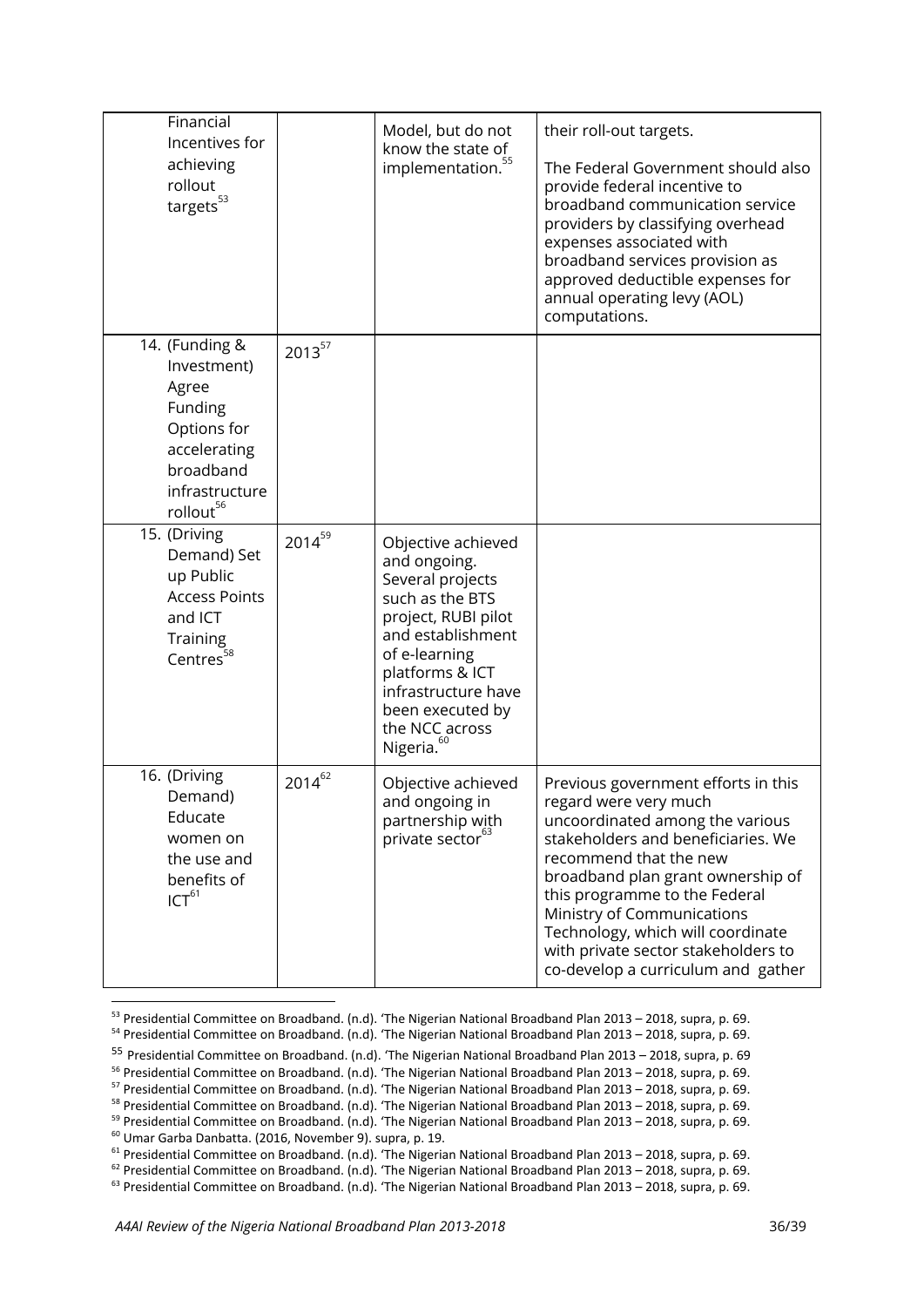|                                                                                                |             |                                                                                                          | potential trainees, grant access to<br>computer labs and CICs, and<br>improve on the lack of ICT<br>knowledge. The NCC has provided<br>ICT resources to most high schools.<br>Equipment and connectivity are<br>available. Awareness and<br>appreciation of ICT is lacking hence<br>the locking up of computer rooms<br>and public access facilities thereby<br>denying their use. Although a lot of<br>universities have been connected,<br>tutors are often lacking. The next<br>plan needs to tackle equipping<br>teachers with ICT skills and retaining<br>them on the job to train and retrain<br>others. Digital training should also<br>extend to mobile based devices and<br>related applications. |
|------------------------------------------------------------------------------------------------|-------------|----------------------------------------------------------------------------------------------------------|------------------------------------------------------------------------------------------------------------------------------------------------------------------------------------------------------------------------------------------------------------------------------------------------------------------------------------------------------------------------------------------------------------------------------------------------------------------------------------------------------------------------------------------------------------------------------------------------------------------------------------------------------------------------------------------------------------|
| 17. (Driving<br>Demand)<br>Interconnect<br>all Internet<br>Exchange<br>Points <sup>64</sup>    | $2014^{65}$ | No confirmation if<br>achieved                                                                           |                                                                                                                                                                                                                                                                                                                                                                                                                                                                                                                                                                                                                                                                                                            |
| 18. (Driving<br>Demand)<br>Connect all<br>universities $^{66}$                                 | $2014^{67}$ | Objective not<br>achieved, ongoing                                                                       |                                                                                                                                                                                                                                                                                                                                                                                                                                                                                                                                                                                                                                                                                                            |
| 19. (Driving<br>Demand)<br>Connect<br>schools,<br>colleges and<br>hospitals $^{68}$            | $2014^{69}$ | Objective not<br>achieved, ongoing.<br>The NCC has<br>provided ICT<br>resources to most<br>high schools. | The new plan should tackle more<br>aggressive uptake in tertiary<br>institutions and hospitals where<br>there is high traffic and potential to<br>boost education and health.                                                                                                                                                                                                                                                                                                                                                                                                                                                                                                                              |
| 20. (Driving<br>Demand)<br>Incentivise<br>OEM sub \$30<br>smart phone<br>devices <sup>70</sup> | $2014^{71}$ | Objective not<br>achieved                                                                                | Sub \$30 smartphones are now<br>possible. Ambitious plan is reviewing<br>Sub $$23^{72}$ . New plan should involve<br>and gain better support from tax<br>agencies to promote local                                                                                                                                                                                                                                                                                                                                                                                                                                                                                                                         |

<sup>&</sup>lt;sup>64</sup> Presidential Committee on Broadband. (n.d). 'The Nigerian National Broadband Plan 2013 – 2018, supra, p. 69.<br><sup>65</sup> Presidential Committee on Broadband. (n.d). 'The Nigerian National Broadband Plan 2013 – 2018, supra, p

<sup>&</sup>lt;sup>68</sup> Presidential Committee on Broadband. (n.d). 'The Nigerian National Broadband Plan 2013 – 2018, supra, p. 69.

<sup>&</sup>lt;sup>69</sup> Presidential Committee on Broadband. (n.d). 'The Nigerian National Broadband Plan 2013 – 2018, supra, p. 69.

<sup>&</sup>lt;sup>70</sup> Presidential Committee on Broadband. (n.d). 'The Nigerian National Broadband Plan 2013 – 2018, supra, p. 69.<br><sup>71</sup> Presidential Committee on Broadband. (n.d). 'The Nigerian National Broadband Plan 2013 – 2018, supra, p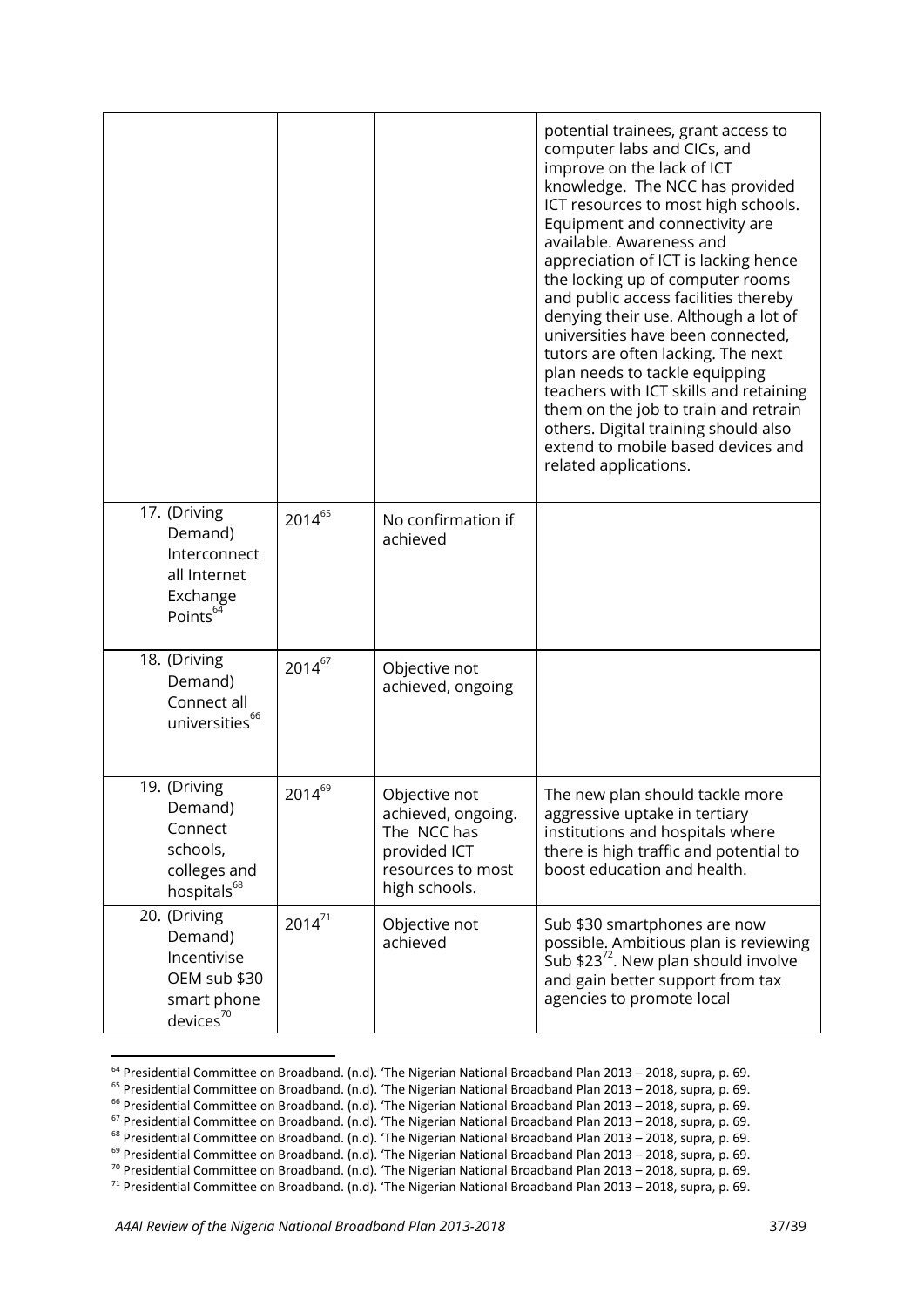|                                                                                                                                                                                     |             |                                    | production with good learning from<br>similar schemes on the African<br>continent, e.g. Ethiopia.                                                                                                                                                                                                                                                                                               |
|-------------------------------------------------------------------------------------------------------------------------------------------------------------------------------------|-------------|------------------------------------|-------------------------------------------------------------------------------------------------------------------------------------------------------------------------------------------------------------------------------------------------------------------------------------------------------------------------------------------------------------------------------------------------|
| 21. Build Fibre<br>Infrastructur<br>e) Build<br>Metro fibre<br>networks in<br>all the major<br>cities and<br>state capitals<br>73                                                   | $2014^{74}$ | Objective not<br>achieved, ongoing | Ongoing monitoring of the Open<br>Access Model by the Federal Ministry<br>of Communications Technology and<br>NCC to ensure that its objectives as<br>regards broadband penetration are<br>met.                                                                                                                                                                                                 |
| 22. (Build Fibre<br>Infrastructur<br>e) Incentivise<br>building of<br>last mile wire<br>line<br>infrastructure<br>to homes,<br>estates, and<br>commercial<br>premises <sup>75</sup> | $2014^{76}$ | Objective achieved,<br>ongoing     | NCC should apply the financial<br>support to InfraCos that have met<br>their roll-out targets.<br>The Federal Government should also<br>provide federal incentive to<br>broadband communication service<br>providers by classifying overhead<br>expenses associated with<br>broadband services provision as<br>approved deductible expenses for<br>annual operating levy (AOL)<br>computations. |
| 23. Build Fibre<br>Infrastructur<br>e) Extend<br>international<br>cable landing<br>points to<br>other coastal<br>states $^{77}$                                                     | $2014^{78}$ | Objective not<br>achieved.         | NCC to license new submarine cable<br>operators or support existing<br>submarine cable operator to build<br>landing point in other coastal states.                                                                                                                                                                                                                                              |
| 24. Wireless<br>Broadband<br>Infrastructur<br>e Upgrade<br>and<br>Expansion<br>Phase 1) All<br>new cell sites<br>to be LTE<br>compatible <sup>79</sup>                              | $2014^{80}$ | Information not<br>available       |                                                                                                                                                                                                                                                                                                                                                                                                 |

<sup>&</sup>lt;sup>72</sup> Digital Moonshot for Africa, KaiOS: Affordable Smart-Feature Phones – World Bank

79 Ibid.

<sup>&</sup>lt;sup>73</sup> Presidential Committee on Broadband. (n.d). 'The Nigerian National Broadband Plan 2013 – 2018, supra, p. 70.<br><sup>74</sup> Presidential Committee on Broadband. (n.d). 'The Nigerian National Broadband Plan 2013 – 2018, supra, p

<sup>&</sup>lt;sup>76</sup> Presidential Committee on Broadband. (n.d). 'The Nigerian National Broadband Plan 2013 – 2018, supra, p. 70.

<sup>&</sup>lt;sup>77</sup> Presidential Committee on Broadband. (n.d). 'The Nigerian National Broadband Plan 2013 – 2018, supra, p. 70.

<sup>&</sup>lt;sup>78</sup> Presidential Committee on Broadband. (n.d). 'The Nigerian National Broadband Plan 2013 – 2018, supra, p. 70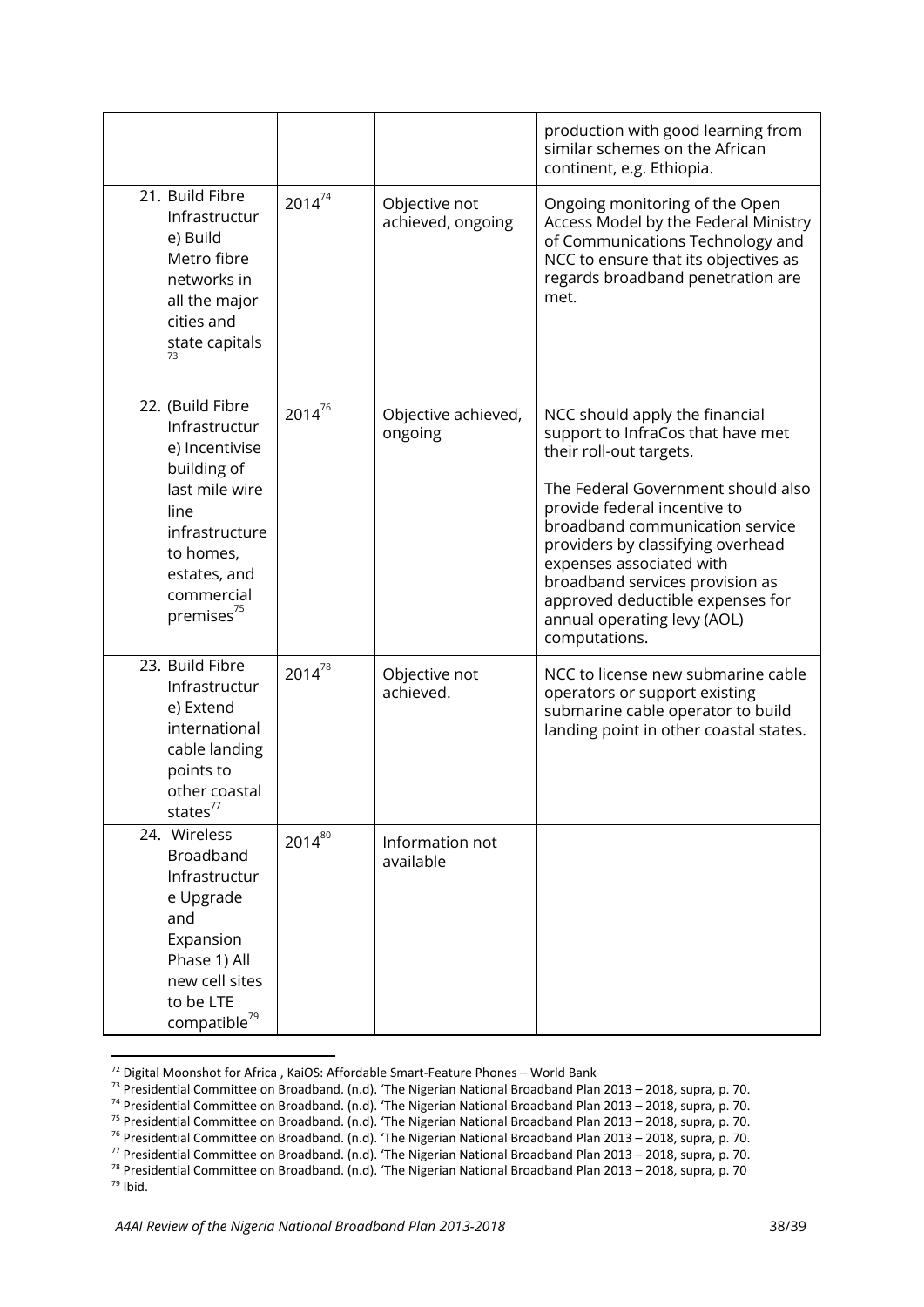| 25. (Wireless<br>Broadband<br>Infrastructur<br>e Upgrade<br>and<br>Expansion<br>Phase 1)<br>Complete<br>Digital<br>Dividend<br>spectrum<br>migration <sup>81</sup> | $2015^{82}$ | Objective not<br>achieved, ongoing<br>under the<br>supervision of the<br>National<br>Broadcasting<br>Commission |                                                                    |
|--------------------------------------------------------------------------------------------------------------------------------------------------------------------|-------------|-----------------------------------------------------------------------------------------------------------------|--------------------------------------------------------------------|
| 26. (Wireless<br>Broadband<br>Infrastructur<br>e Upgrade<br>and<br>Expansion<br>Phase 1)<br>Release more<br>spectrum for<br>$LTE^{83}$                             | $2015^{84}$ | Objective not<br>achieved.                                                                                      | NCC to commence steps to release<br>more spectrum for LTE rollout. |

<sup>&</sup>lt;sup>80</sup> Ibid.<br><sup>81</sup> Ibid.<br><sup>82</sup> Ibid.<br><sup>83</sup> Ibid.